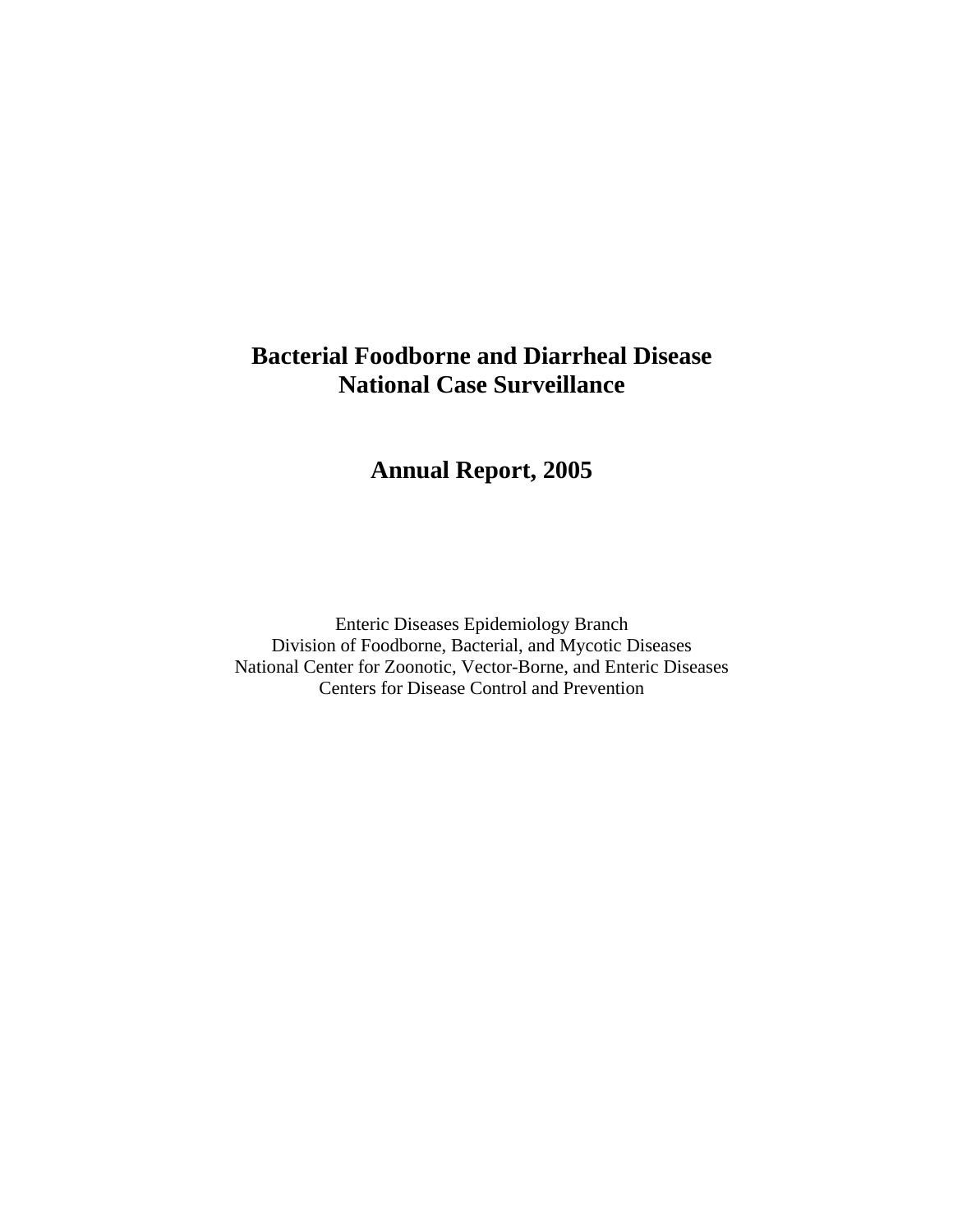The *Bacterial Foodborne and Diarrheal Disease National Case Surveillance* is published by the Enteric Diseases Epidemiology Branch, Division of Foodborne, Bacterial, and Mycotic Diseases, National Center for Zoonotic, Vector-Borne, and Enteric Diseases, Centers for Disease Control and Prevention, in Atlanta, Georgia.

Centers for Disease Control and Prevention Enteric Diseases Epidemiology Branch 1600 Clifton Road NE, Mailstop A-38 Atlanta, Georgia 30333 Telephone: (404) 639-2206 http://www.cdc.gov/foodborneoutbreaks/

#### **Acknowledgements**

We thank all those in local, state, and territorial departments of public health for their time and efforts to accomplish national case surveillance for foodborne and diarrheal diseases.

#### **SUGGESTED CITATION**

Centers for Disease Control and Prevention. *Bacterial Foodborne and Diarrheal Disease National Case Surveillance. Annual Report, 2005*. Atlanta: U.S. Department of Health and Human Services, Centers for Disease Control and Prevention; 2007.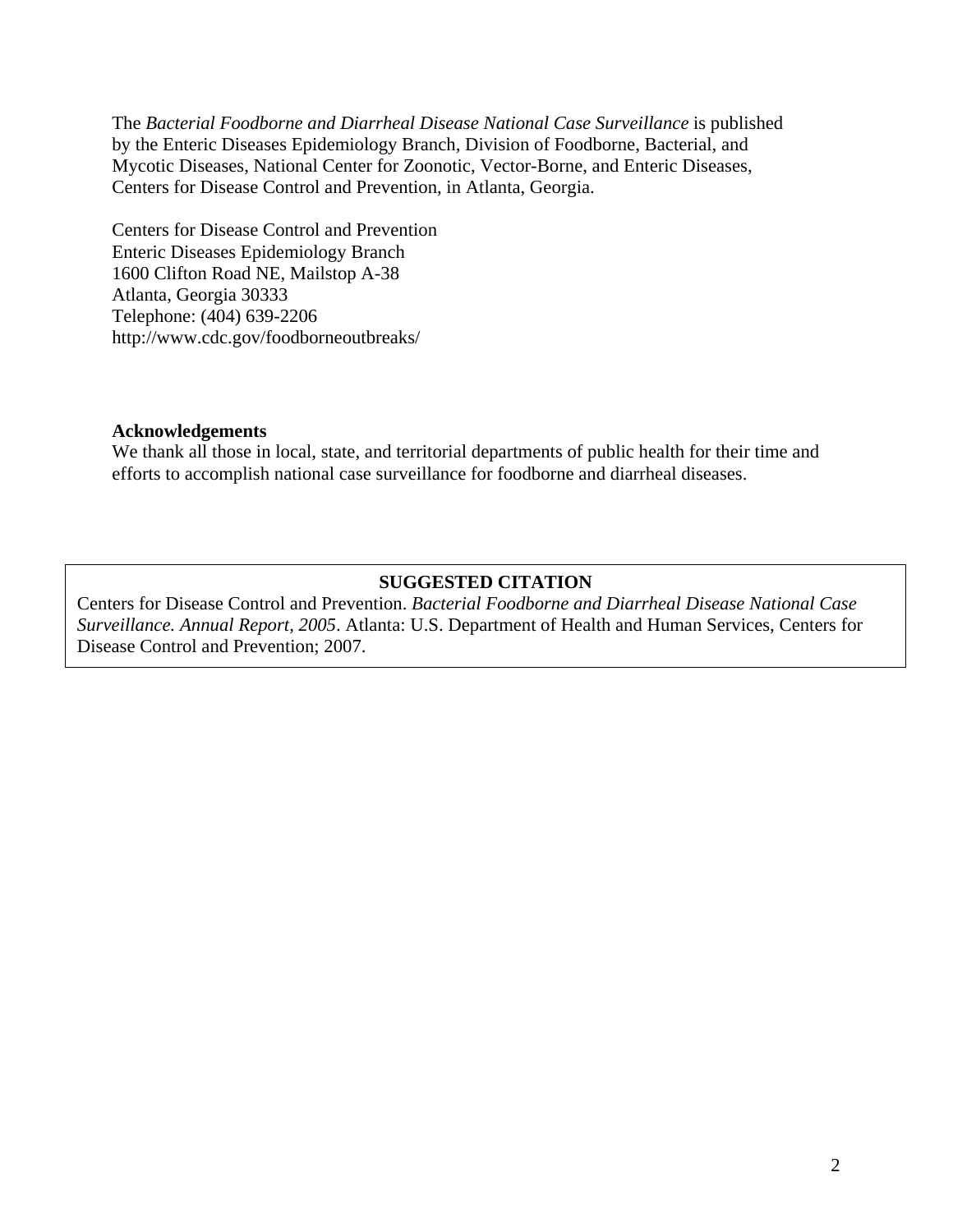# **Contents**

|                                                                                     | $\overline{4}$ |
|-------------------------------------------------------------------------------------|----------------|
| Expanded Surveillance Summaries of Selected Pathogens and Diseases, 2005            | 9              |
|                                                                                     | 9              |
|                                                                                     | 16             |
|                                                                                     | 20             |
|                                                                                     | 20             |
|                                                                                     | 26             |
|                                                                                     | 29             |
|                                                                                     | 36             |
| National Notifiable Diseases Surveillance System and the National Electronic        |                |
|                                                                                     | 36             |
|                                                                                     | 36             |
|                                                                                     | 36             |
|                                                                                     | 37             |
|                                                                                     | 38             |
|                                                                                     | 38             |
|                                                                                     | 39             |
|                                                                                     | 39             |
| Sources and Contacts for Surveillance of Bacterial Foodborne and Diarrheal Diseases | 40             |
|                                                                                     | 41             |
|                                                                                     | 42             |
| CDC Internet Sites Relevant to Foodborne and Diarrheal Diseases                     | 47             |
|                                                                                     | 49             |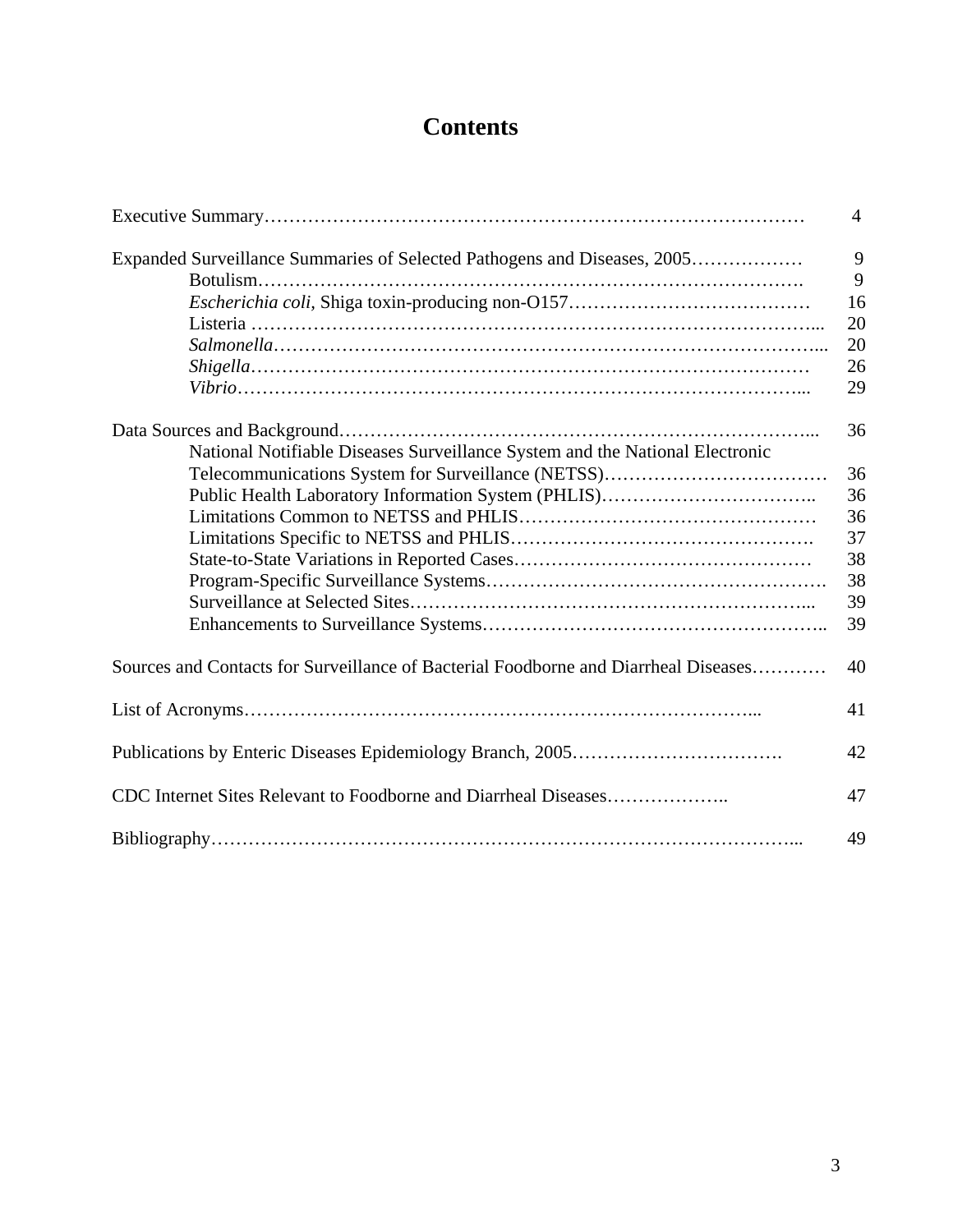# **Executive Summary**

The Enteric Diseases Epidemiology Branch (EDEB), Division of Foodborne, Bacterial, and Mycotic Diseases, National Center for Zoonotic, Vector-Borne, and Enteric Diseases is responsible for surveillance of bacterial enteric pathogens. National case surveillance encompasses two systems administered outside EDEB: the National Notifiable Diseases Surveillance System (NNDSS), which is clinical case-based, and the Public Health Laboratory Information System (PHLIS), which is a laboratory isolation-based reporting system. The laboratory-based system alone includes data on important pathogen characteristics data such as serotype for *Salmonella*, *Shigella*, and Shiga toxin-producing *Escherichia coli* isolates. Serotype information for these pathogens is crucial for surveillance, outbreak detection, and investigation. PHLIS also includes some pathogens that are not formally nationally notifiable, but may be notifiable at the state level. In addition EDEB primarily collects information for botulism, typhoid fever, cholera and other *Vibrio* illnesses, as well as for Shiga toxin-producing *E. coli*, non-O157. Information in this report includes case and isolate counts in 2005, as of March 2007; the numbers may have changed compared with previous publications of 2005 surveillance data.

The number of reported cases of diseases under surveillance is a vast underestimate of the true burden, because most episodes of disease never reach the reporting systems. Many ill persons do not seek medical care, medical practitioners may not order the tests to make a specific diagnosis, and laboratories may not conduct the appropriate tests to isolate the causative pathogens. Some pathogens are not included on the list of nationally notifiable diseases (e.g., *Campylobacter* and *Yersinia*) and are not included in this report, though individual states may require reporting and collect surveillance data. The completeness of surveillance data is variable. The Foodborne Diseases Active Surveillance Network (FoodNet) conducted more intensive surveillance in ten sites in 2005; more information is available at [http://www.cdc.gov/foodnet/.](http://www.cdc.gov/foodnet/)

Many illnesses are not included in any surveillance of individual cases, in part because there are no standard clinical tests to detect them. Examples include illnesses due to enterotoxigenic *E. coli* and due to enterotoxins produced by *Bacillus cereus, Clostridium perfringens,* and *Staphylococcus aureus*. For such conditions, reports of foodborne outbreak investigations provide the best available surveillance information. Foodborne outbreak reports are available at http://www.cdc.gov/foodborneoutbreaks/. It should be noted that all surveillance reports from state and territorial departments of public health to the Centers for Disease Control and Prevention (CDC) are voluntary.

Each year, EDEB summarizes surveillance results in multiple formats, including letters to state and territorial epidemiologists and public health laboratory directors, reports in the CDC publication *Morbidity and Mortality Weekly Report (MMWR)*, and publications in peerreviewed scientific journals. More information about these documents is available at the end of this report in the following sections: Sources and Contacts for Bacterial Foodborne and Diarrheal Diseases, Publications by the Enteric Diseases Epidemiology Branch, 2005, and CDC Internet sites for Foodborne and Diarrheal Diseases.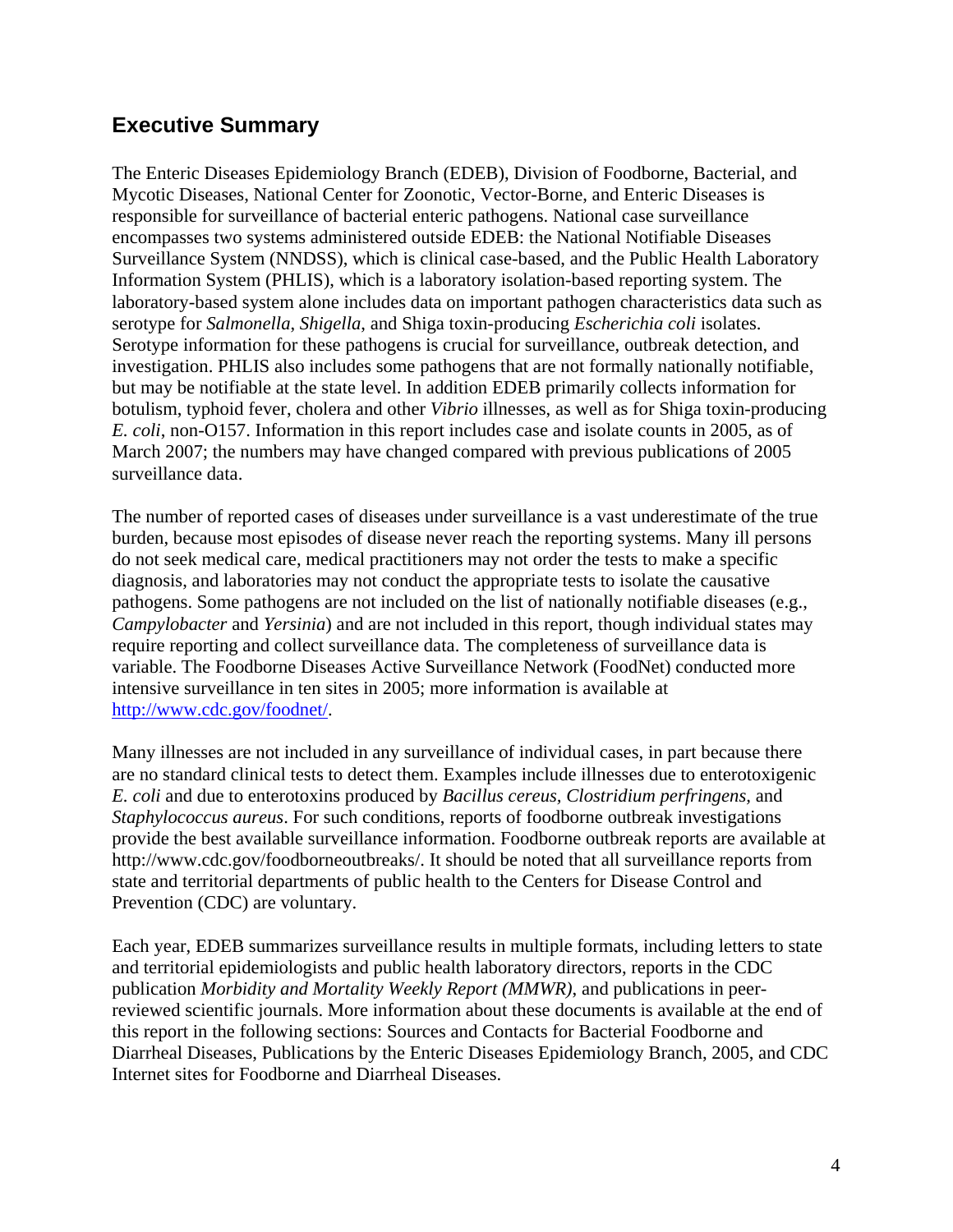This report is the third in an annual series summarizing results from nationally notifiable bacterial foodborne and diarrheal diseases case surveillance systems. A description of the surveillance systems is included to explain the differences between these systems and why they sometimes have different case counts for the same disease entity (see the Data Sources and Background section of this report for more information). The specialized sentinel site surveillance system, FoodNet, provides complementary information for a range of foodborne infections of public health concern from 10 sites. FoodNet annual summaries are available at http://www.cdc.gov/foodnet/reports.htm.

Looking forward, EDEB is actively involved in advancing the nation's surveillance for foodborne and diarrheal diseases. CDC-wide integrated surveillance systems are under construction, which may make national surveillance for many types of diseases more efficient. We are working to make more surveillance tools available to state and local public health personnel and more surveillance information available to public health workers, policy makers, and the general public through combined reports and information available on the Internet.

The case and isolate counts for eight diseases and pathogens for 2005 are presented in Table 1- 1 and described on the following pages.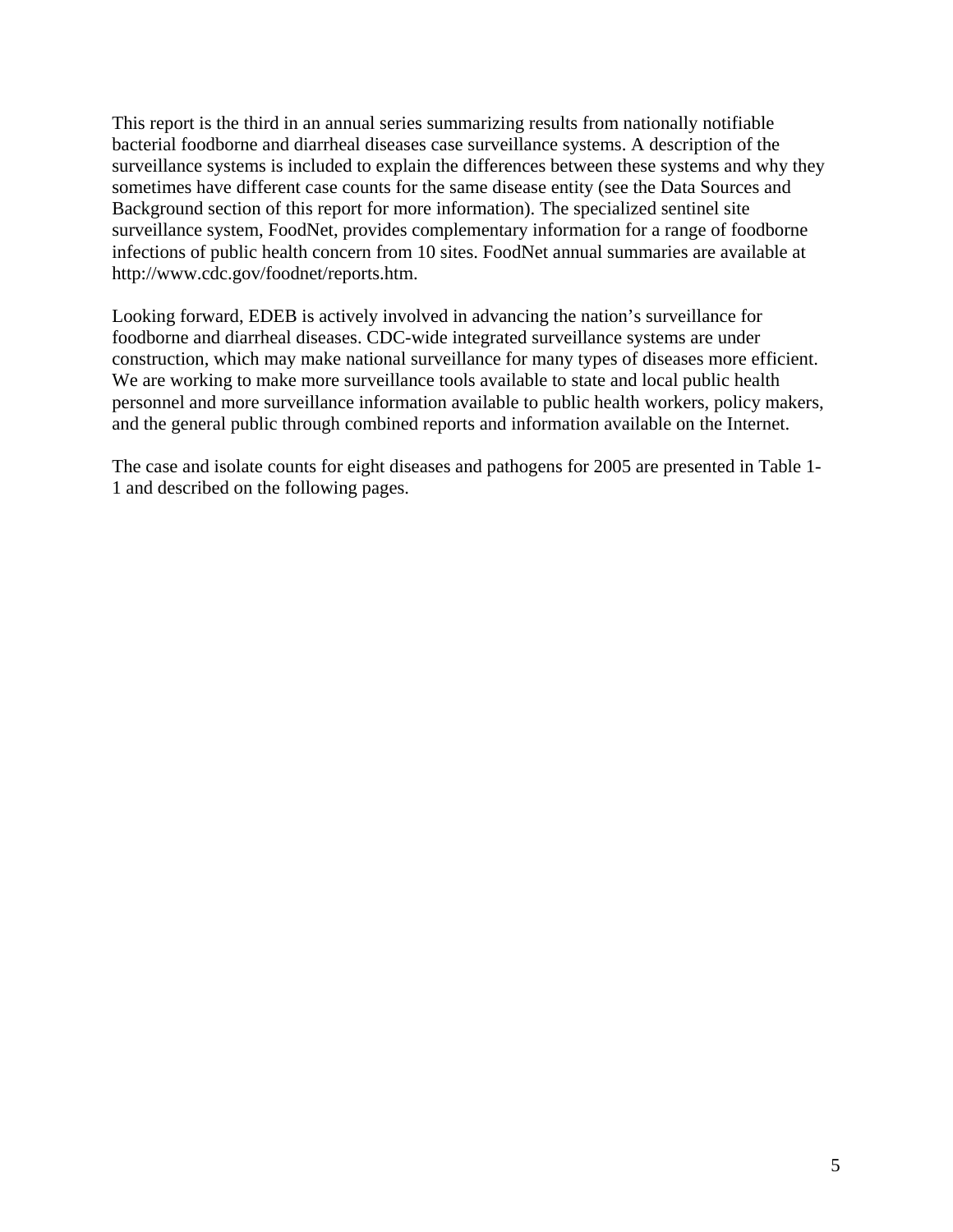| <b>Pathogen/Disease</b>                       | <b>Comments</b>                                            | <b>Nationally</b><br><b>Notifiable</b> |                     | <b>Data Source</b>                 |                                   |
|-----------------------------------------------|------------------------------------------------------------|----------------------------------------|---------------------|------------------------------------|-----------------------------------|
|                                               |                                                            |                                        | NNDSS*<br>No. cases | PHLIS <sup>†</sup><br>No. isolates | $EDEB^+$<br>No. cases or isolates |
| <b>Botulism</b>                               | Includes foodborne,<br>wound, infant and other<br>types    | Yes                                    | 135                 | NA                                 | 145                               |
| E. coli O157:H7                               |                                                            | Yes                                    | 2,621               | 2,368                              | NA                                |
| E. coli, Shiga toxin-producing,<br>$non-O157$ |                                                            | Yes                                    | 501                 | 224                                | 348                               |
| Hemolytic uremic syndrome                     |                                                            | Yes                                    | 221                 | NA                                 | <b>NA</b>                         |
| Listeriosis                                   |                                                            | Yes                                    | 896                 | <b>NA</b>                          | <b>NA</b>                         |
| Salmonella Typhi (typhoid fever)              |                                                            | Yes                                    | 324                 | 348                                | $143^{\frac{5}{2}}$               |
| Salmonella, non-Typhi<br>(salmonellosis)      | Includes $>2,400$<br>Serotypes                             | Yes                                    | 45,322              | 35,836                             | NA                                |
| Shigella (shigellosis)                        | Includes 4 subgroups                                       | Yes                                    | 16,168              | 8,520                              | <b>NA</b>                         |
| Vibrio cholerae, toxigenic                    | Includes O1 and O139<br>serotypes (that causes<br>cholera) | Yes                                    | 8                   | <b>NA</b>                          | 12                                |
| Other Vibrios (vibriosis)                     | Some species may not be<br>pathogenic                      | No                                     | <b>NA</b>           | <b>NA</b>                          | 546                               |

#### **Table 1-1**. **Case and isolate counts for foodborne and diarrheal diseases and pathogens, 2005**

\*NNDSS (National Notifiable Diseases Surveillance System)

† PHLIS (Public Health Laboratory Information System)

‡ EDEB (Enteric Diseases Epidemiology Branch)

<sup>§</sup> Preliminary data

#### **Botulism**

A total of 145 cases of foodborne (18), wound (28), infant (96), and other types (3) of botulism were reported to the EDEB botulism surveillance system, including three deaths (attributed to foodborne botulism [2] and unknown [1]) and four outbreaks (defined as two or more cases as a result of persons ingesting the same food).

# *Escherichia coli* **O157:H7 and Other Shiga Toxin-Producing** *E. coli*

*Escherichia coli* O157:H7 has been nationally notifiable since 1994. In 2000, the Council for State and Territorial Epidemiologists (CSTE) passed a resolution in which all Shiga toxinproducing *E. coli* were made nationally notifiable under the name Enterohemorrhagic *Escherichia coli* or EHEC; national surveillance for EHEC began in 2001. Reported infections with the most well-known pathogen in this group, *E. coli* O157:H7, has increased annually since becoming nationally notifiable to a peak number of 4,744 in 1999. The steady increase in the number of cases was due in part to an increasing ability of laboratories to identify this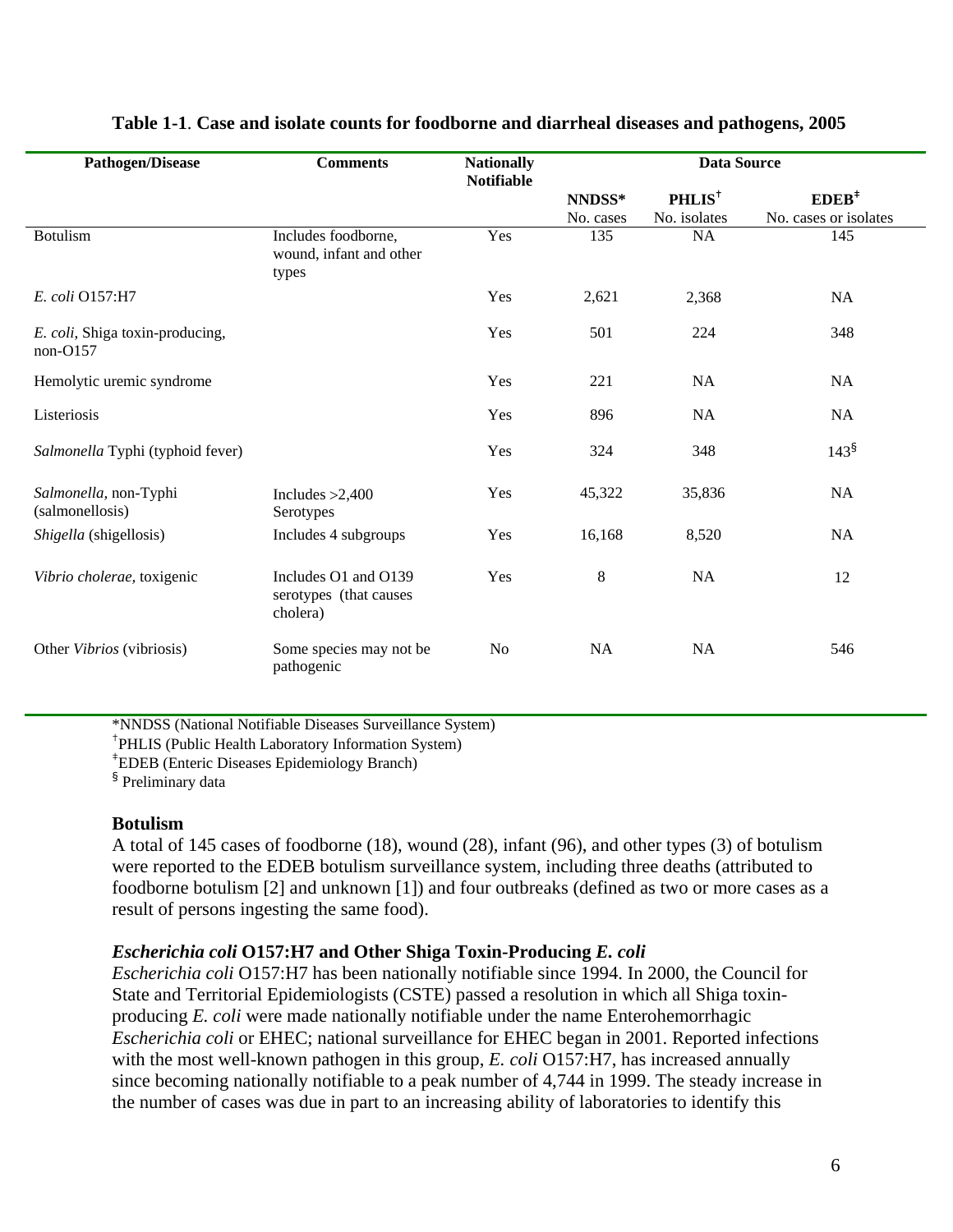pathogen. Coordinated efforts by regulators and industry have been effective in reducing contamination and illness related to ground beef. During 2004, 2,544 cases were reported through NNDSS.

The National *E. coli* Reference Laboratory at CDC provides serotyping and molecular characterization of virulence factors as a service to state public health laboratories. In 2005, CDC received 348 isolates of Shiga toxin-producing *E. coli*, non-O157. Isolates originated from 39 states and included 29 different O groups. The three most common O groups were O26 (24%), O103 (17%), and O111 (13%). A total of 501 cases of Shiga toxin-producing *E. coli*  non-O157 were reported to NNDSS.

# **Hemolytic Uremic Syndrome (HUS), Post-diarrheal**

HUS is defined by the triad of hemolytic anemia, thrombocytopenia, and renal insufficiency. The patients reported in national notifiable diseases surveillance include only those with antecedent diarrheal illness. The most common etiology in the United States is infection with a Shiga toxin-producing *E. coli*, principally *E. coli* O157:H7. About 8% of persons infected with *E. coli* O157:H7 develop HUS. Of the 221 cases of HUS reported in 2005, 75% occurred in children younger than age 10 years.

# **Listeriosis**

Listeriosis became nationally notifiable in 2000. Surveillance is conducted through NNDSS. Forty-five states and one territory reported at least one case, for a total of 896 cases.

# *Salmonella* **Typhi (Typhoid Fever)**

Infection with *Salmonella* serotype Typhi leads to typhoid fever. The number of cases of typhoid fever (324 in NNDSS) has been relatively small and constant, mostly associated with travel outside the United States. *S*. Typhi isolates are reported through the National Salmonellosis Surveillance System; 348 isolates were reported in 2005.

# *Salmonella***, Non-Typhi (Salmonellosis)**

A total of 35,836 non-Typhi *Salmonella* isolates were reported in 2005. The national rate was 12.2 per 100,000 population. Similar to other years, children younger than age 5 years accounted for 20% of *Salmonella* isolates. About 10% of isolates came from persons in each of the second through fifth decades of life, with lower proportions from persons in later decades of life.

The thirty most common serotypes of *Salmonella* in 2005 represent 82% of all *Salmonella*  isolates. The four most common serotypes in 2005 (Typhimurium, Enteritidis, Newport, and Heidelberg; 52% of all isolates) have been the most common serotypes since 1995, except for 2004 when serotype Javiana replaced Heidelberg as the fourth most common serotype. Serotype Typhimurium has been the most commonly isolated serotype since 1997, though Enteritidis was a very close second in 2005. Serotypes Typhimurium and Enteritidis have both declined substantially (28% and 34%, respectively) since 1995; the total number of *Salmonella* isolates has also declined during this period, though not as substantially as serotypes Typhimurium and Enteritidis.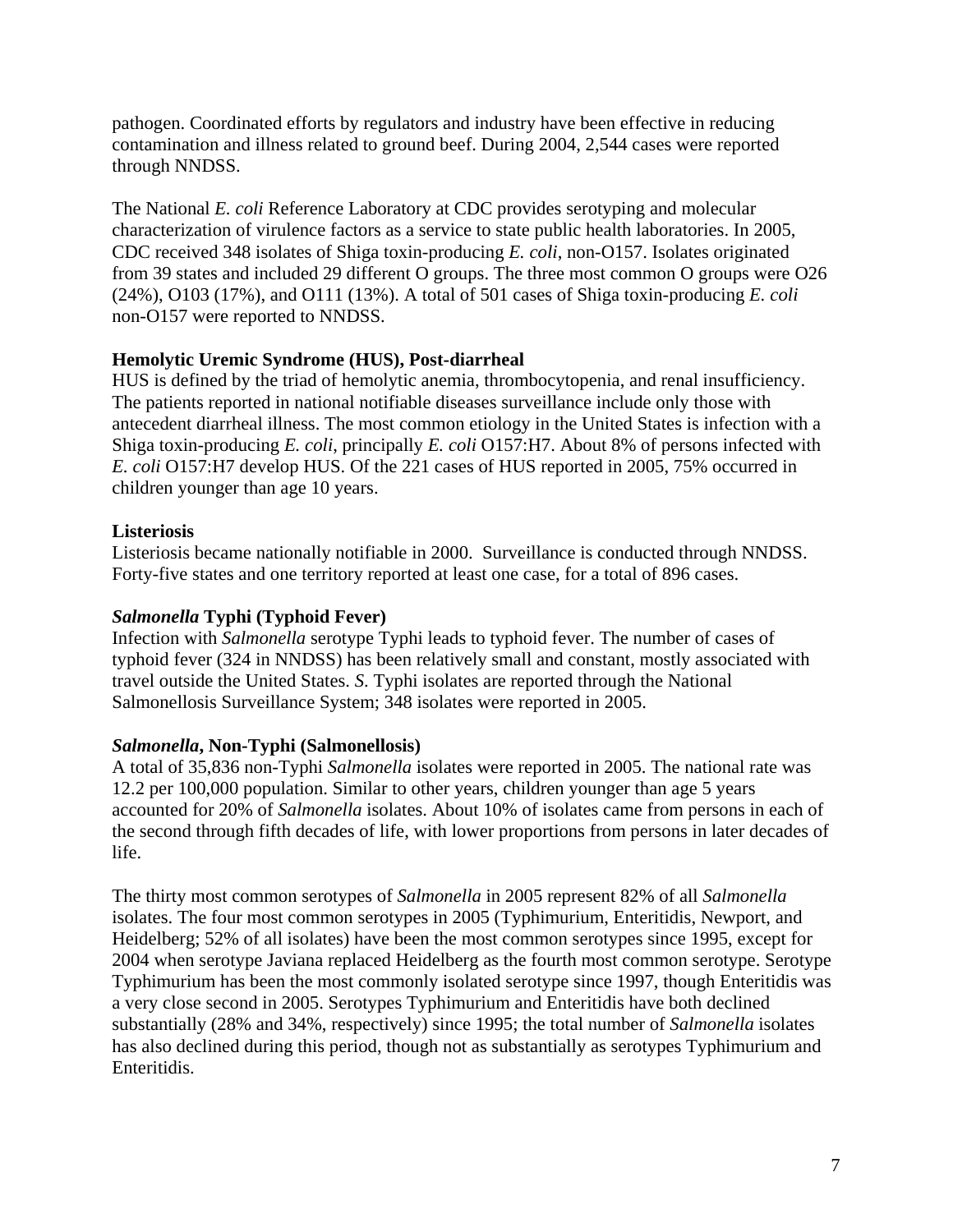### *Shigella* **(Shigellosis)**

*Shigella* transmission occurs via the fecal-oral route. Most *Shigella sonnei* infections occur in young children and are associated with crowding and poor personal hygiene. Daycare centers have been implicated in many *S. sonnei* outbreaks.

A total of 10,484 *Shigella* isolates were reported to PHLIS in 2005. This represents a stabilization of *Shigella* rates from the sharp decreases that occurred in 2004. The national rate was 3.5 per 100,000 population, based on 2005 census population estimates for the United States. Similar to previous years, children younger than age 5 years accounted for 28.2% of all *Shigella* isolates. About 34.2% came from persons aged 5–19 years, and 26.6% from persons aged 20–59, with lower proportions from persons in later decades of life.

Of the 10,484 isolates, 9,420 (89.7%) were subgrouped. The relative proportions of the different subgroups remained similar to previous years, with subgroup D (*S. sonnei*) accounting for the largest percentage of isolates (74.4%), followed by subgroup B (*S. flexneri*, 13.6%), subgroup C (*S. boydii*, 1.2%) and subgroup A (*S. dysenteriae*, 0.5%).

### **Cholera and Non-Cholera** *Vibrio*

In 2005, 12 patients with toxigenic *V. cholerae* were reported. Five patients were hospitalized and no deaths were reported. No isolates of toxigenic *V. cholerae* O139 were identified. All 12 patients were infected with toxigenic *V. cholerae* serogroup O1. Infection was acquired during international travel for five isolated cases. Exposure to domestic seafood was the source of infection for four patients. Source of infection was unknown for three cases.

Other *Vibrio* isolates (excluding *V. cholerae* serogroup O1 and O139) were not nationally notifiable in 2005, and not all states report cases. States bordering the Gulf of Mexico have a reporting agreement with CDC; others do not, but are encouraged to report cases. In 2005, 578 *Vibrio* isolates from 546 patients were reported to the Cholera and Other *Vibrio* Illness Surveillance System. Among patients for whom information was available, 232 (46%) of 506 were hospitalized and 40 (8%) of 485 died. *V. parahaemolyticus* was isolated from 218 (40%) patients, and was the most frequently reported *Vibrio* species. Of the 546 patients infected with *V. parahaemolyticus*, 23% were hospitalized and 1% died. *V. vulnificus* was isolated from 121 (22%) patients; 90% were hospitalized and 26% died.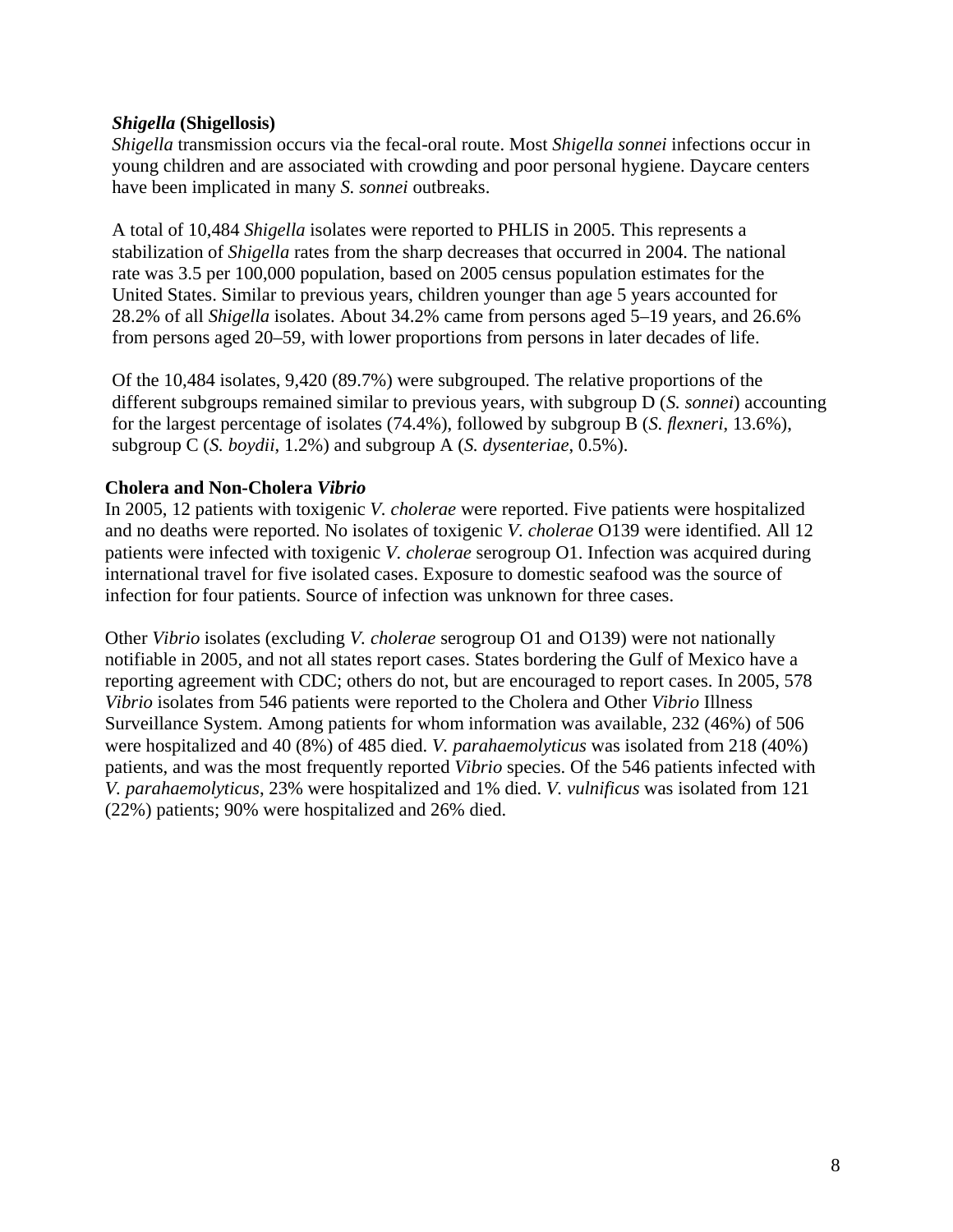# **Expanded Surveillance Summaries for Selected Pathogens and Diseases, 2005**

The following bacterial foodborne and diarrheal diseases case surveillance summaries for 2005 are derived from individual reports sent to state and territorial epidemiologists and public health laboratory directors. They are compiled here to provide more detailed text, tables, and figures. An expanded summary of *E. coli* O157 infections, listeriosis, typhoid fever, and hemolytic uremic syndrome surveillance (HUS) data is not included in this report; more comprehensive surveillance data concerning these are available in FoodNet reports at http://www.cdc.gov/foodnet/. Only a few select tables and figures are included here from the *Salmonella Annual Summary, 2005* and the *Shigella Annual Summary, 2005*. These complete reports are available at [http://www.cdc.gov/ncidod/dbmd/phlisdata.](http://www.cdc.gov/ncidod/dbmd/phlisdata)

# **Botulism**

The botulism surveillance case definition is available at

[http://www.cdc.gov/EPO/DPHSI/casedef/botulism\\_current.htm.](http://www.cdc.gov/EPO/DPHSI/casedef/botulism_current.htm) Botulism is a rare but serious paralytic illness caused by a neurotoxin produced by the bacterium *Clostridium botulinum.*  There are three main forms of botulism. Foodborne botulism is caused by eating foods that contain the botulism toxin. Wound botulism is caused by toxin produced from a wound infected with *Clostridium botulinum*. Infant botulism is caused by consumption of spores of the *Clostridium botulinum* organism, which then grow in the intestine of infants and release toxin. All forms of botulism can be fatal. Because many people can eat a food contaminated with the botulism toxin, every case of botulism suspected to be foodborne is considered a public health emergency.

EDEB staff members are available to consult with health department and physicians 24 hours a day. CDC also maintains the only source of antitoxin used to treat botulism in the United States. The request for consultation and release of antitoxin by health departments and physicians is the basis of surveillance for most cases of foodborne and wound botulism. States report cases of infant botulism to EDEB on a yearly basis; therapeutic human antitoxin licensed for treatment of infant botulism is available from the California Department of Health Services. Suspected botulism cases should be reported immediately to local or state public health officials, who then should call the CDC Emergency Operations Center at (770) 488-7100; CDC will immediately connect callers with an on-call botulism consultant. For consultation on suspected infant botulism occurring in any state, the Infant Botulism Treatment and Prevention Program of the California Department of Health Services should be contacted at (510) 231- 7600.

A total of 145 cases of botulinum intoxication were reported to CDC in 2005 (Tables 2-1 and 2- 2). Among the 18 cases of foodborne intoxication, toxin type A accounted for 7 (39%) cases, toxin type B 1 (5%) case, and toxin type E for 10 (56%) cases (Table 2-3). The median age of patients was 35 years. Two deaths were reported. There were 4 multi-case outbreaks. They were caused by fish (type unspecified), stinkfish, stinkhead, and suspected leftovers containing several ingredients including salmon, respectively.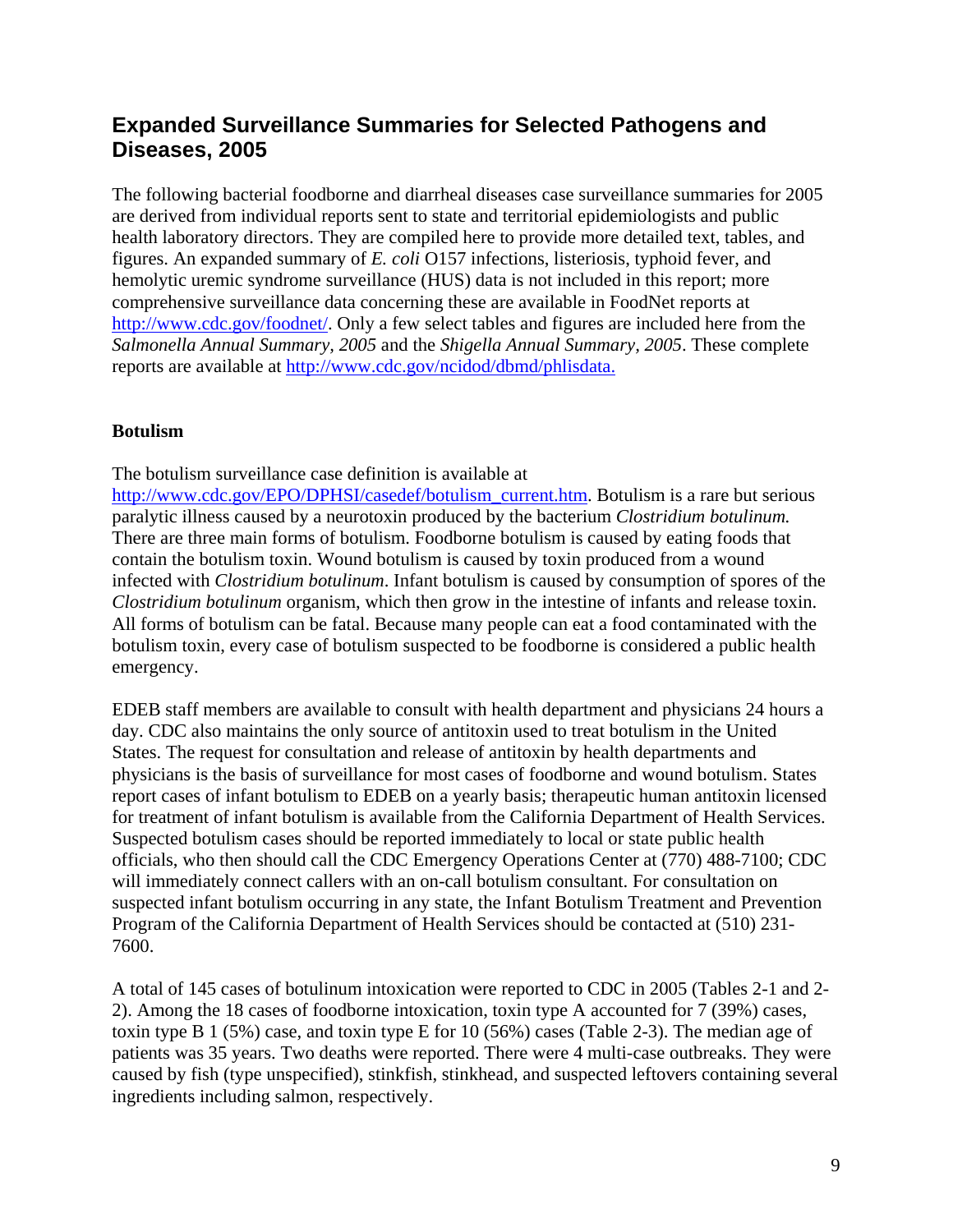There were 96 reported cases of infant botulism in 2005 (Table 2-4). Toxin type B accounted for 52 (54%) cases and toxin type A for 44 (46%) cases. The median age of patients was 16.5 weeks; no deaths were reported.

There were 28 reported cases of wound botulism in 2005 (Table 2-5). Toxin type A accounted for 25 (89%) cases, toxin type B 2 (7%) cases, and unknown toxin type 1 (4%) cases. All cases occurred in injecting drug users. The median age of patients was 44.5 years; no deaths were reported.

There were 3 reported cases of botulism of other or unknown source in 2005 (Table 2-6). Toxin type F accounted for 2 (67%) cases, and type A accounted for 1 (33%) case. One toxin type F case was associated with adult intestinal colonization and exposure to gardening soil. The sources of the other type F case and the type A case were unknown. The case patients were 56, 84, and 74 years of age respectively; one death was reported.

| <b>Type</b>    | <b>Cases</b>              | <b>Median</b> age         | <b>Sex</b>    | <b>Toxin type</b>                   | <b>Comments</b>          |
|----------------|---------------------------|---------------------------|---------------|-------------------------------------|--------------------------|
| Foodborne      | 18 cases                  | 35 years                  |               | 7 (39%) type A                      | 4 multicase<br>outbreaks |
|                | (2 reported<br>deaths)    | $(range: 1-82)$<br>years) | 10 (56%) male | $1(5%)$ type B                      |                          |
|                |                           |                           |               | 10 (56%) type E                     |                          |
| Infant         | 96 cases                  | 16.5 weeks                |               | 44 (46%) type A                     |                          |
|                | (No reported<br>deaths)   | $(range: 2-60$<br>weeks)  | 53 (55%) male | 52 (54%) type B                     |                          |
| Wound          | 28 cases                  | 44.5 years                |               | 25 (89%) type A                     |                          |
|                | (No reported<br>deaths; 2 | (range: 28-57)<br>years)  | 23 (82%) male | 2 (7%) type B                       |                          |
|                | without<br>information)   |                           |               | $1(4\%)$ toxin type<br>undetermined |                          |
| Other, unknown | 3 cases<br>(1 reported    | 74 years                  | 3 (100%) male | $1(33%)$ type A<br>2 (67%) type F   |                          |
|                | death)                    | (range: 56-84)<br>years)  |               | (Clostridium baratii)               |                          |

| Table 2-1. Summary of cases of botulism reported to the Botulism Surveillance System, |  |
|---------------------------------------------------------------------------------------|--|
| 2005                                                                                  |  |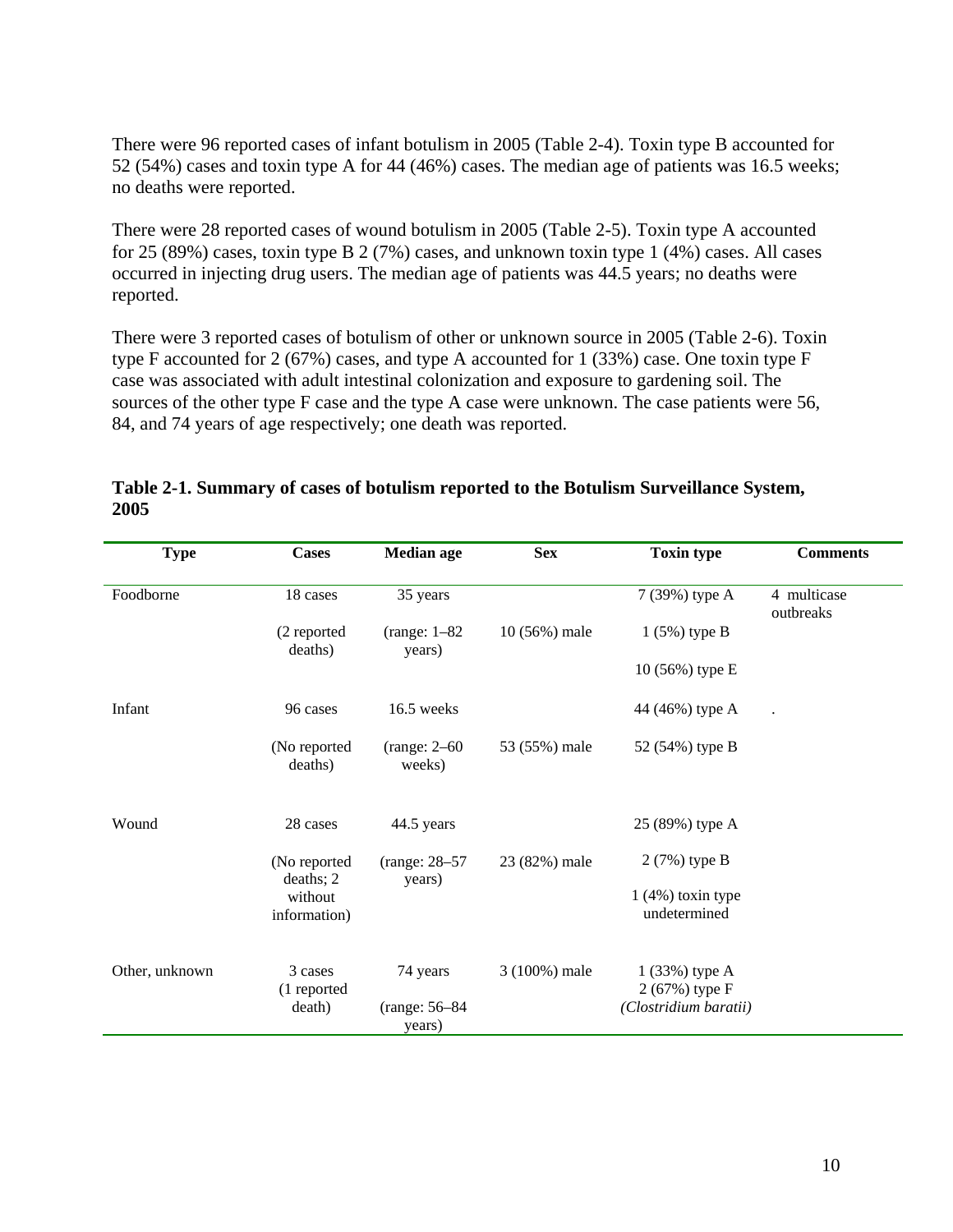| <b>State/District</b> | Foodborne       | Wound           | <b>Infant</b>   | Other                   | <b>Total</b>   |
|-----------------------|-----------------|-----------------|-----------------|-------------------------|----------------|
| Alaska                | $\overline{8}$  |                 |                 |                         | $\overline{8}$ |
| Alabama               |                 |                 | $\,1\,$         |                         | $\mathbf{1}$   |
| Arizona               |                 |                 | $\mathbf{1}$    |                         | $\mathbf{1}$   |
| California            | $\mathfrak{Z}$  | 24              | 42              |                         | 69             |
| Colorado              |                 |                 | $\mathbf{1}$    |                         | $\mathbf{1}$   |
| Delaware              |                 |                 | $\sqrt{2}$      |                         | $\sqrt{2}$     |
| Florida               |                 |                 | 1               |                         | $\mathbf{1}$   |
| Idaho                 |                 |                 | 1               |                         | $\mathbf{1}$   |
| Illinois              |                 |                 | 1               | $1^*$                   | $\overline{c}$ |
| Kentucky              |                 |                 | 1               |                         | 1              |
| Louisiana             |                 |                 | $\,1\,$         |                         | $\mathbf{1}$   |
| Massachusetts         | $\mathbf{1}$    |                 |                 |                         | $\mathbf{1}$   |
| Maryland              |                 |                 | $\sqrt{5}$      |                         | 5              |
| Michigan              | $\mathbf{1}$    |                 |                 |                         | $\mathbf{1}$   |
| Missouri              |                 |                 | $\,1\,$         |                         | 1              |
| Montana               |                 |                 |                 | $1^\dagger$             | 1              |
| North Carolina        | $\mathbf{1}$    |                 | $\mathbf{1}$    |                         | $\overline{2}$ |
| New Hampshire         |                 |                 | $\mathbf{1}$    |                         | $\mathbf{1}$   |
| New Jersey            | $\overline{2}$  |                 | 9               |                         | 11             |
| New Mexico            |                 |                 | 1               |                         | 1              |
| Nevada                |                 |                 | 1               |                         | 1              |
| New York City         |                 |                 | 4               |                         | 4              |
| Oklahoma              | 1               |                 | 1               |                         | $\sqrt{2}$     |
| Oregon                |                 |                 | $\overline{2}$  |                         | $\overline{2}$ |
| Pennsylvania          | 1               |                 | 11              |                         | 12             |
| Texas                 |                 |                 | $\mathbf{1}$    | $1*$                    | $\sqrt{2}$     |
| Utah                  |                 |                 | 3               |                         | 3              |
| Virginia              |                 |                 | 1               |                         | $\mathbf{1}$   |
| Washington            |                 | $\overline{4}$  | $\sqrt{2}$      |                         | $\sqrt{6}$     |
| <b>Total</b>          | $\overline{18}$ | $\overline{28}$ | $\overline{96}$ | $\overline{\mathbf{3}}$ | 145            |

**Table 2-2. Cases of botulism reported to the Botulism Surveillance System, by state and type, 2005** 

\* Unknown source

† Adult intestinal; gardening soil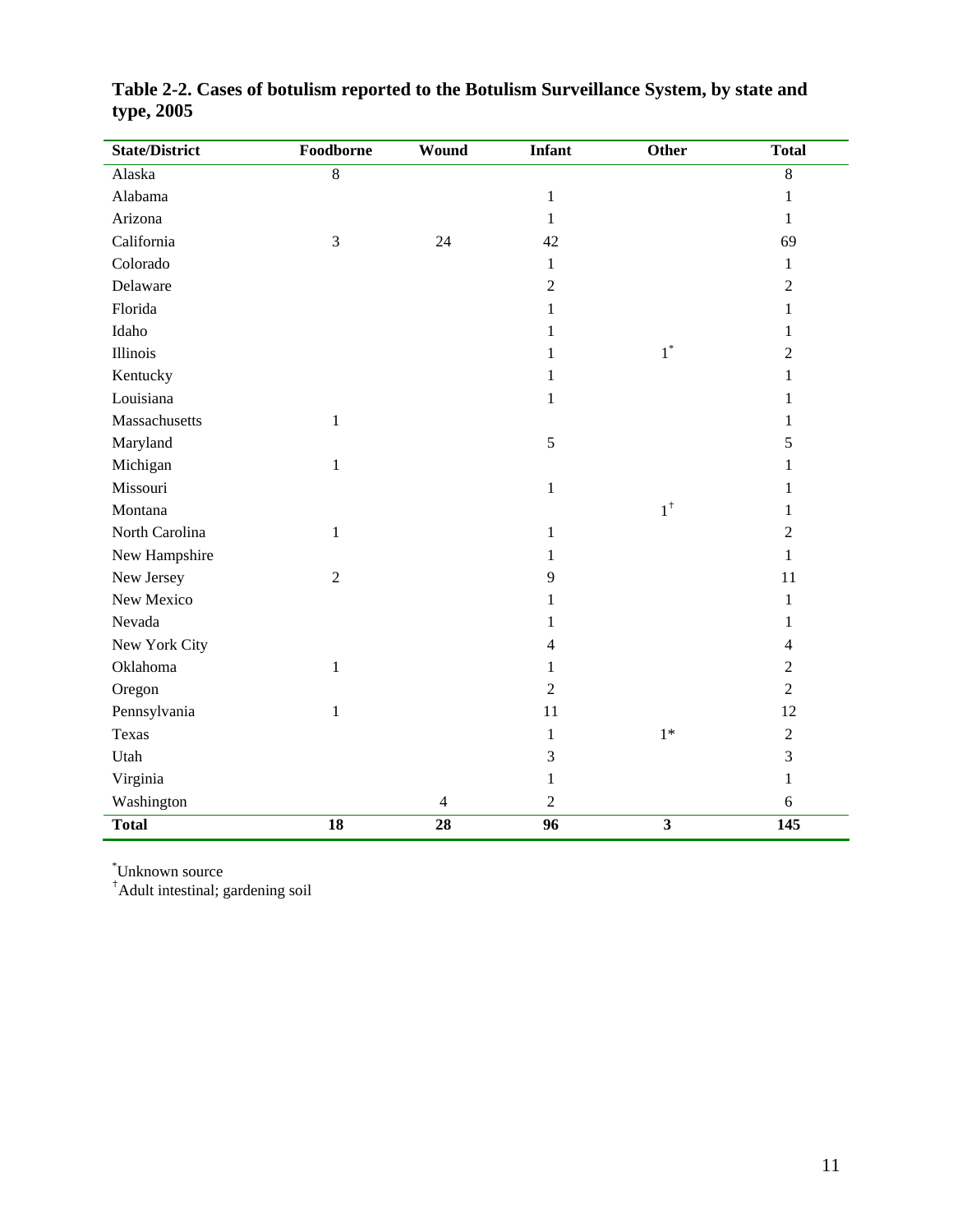| <b>Month</b> | <b>State</b>         | Age (years)  | <b>Sex</b> | <b>Toxin Type</b> | <b>Vehicle</b>                 | <b>Death</b>   |
|--------------|----------------------|--------------|------------|-------------------|--------------------------------|----------------|
| January      | Massachusetts        | 75           | Male       | A                 | Chili with rice and lotus root | N <sub>o</sub> |
|              | Michigan             | 82           | Male       | $\, {\bf B}$      | Unknown <sup>+</sup>           | Yes            |
| May          | California           | 30           | Male       | A                 | "Pruno"#                       | No             |
| July         | New Jersey*          | 45           | Male       | ${\bf E}$         | Fish                           | No             |
|              | New Jersey*          | 16           | Female     | E                 | Fish                           | N <sub>o</sub> |
|              | Oklahoma             | 14           | Female     | $\mathbf{A}$      | Home-canned venison stew       | No             |
| August       | Alaska <sup>*1</sup> | 27           | Female     | $E^{\S}$          | Stinkfish                      | No             |
|              | Alaska <sup>*1</sup> | 33           | Male       | ${\bf E}$         | Stinkfish                      | No             |
|              | Alaska <sup>*1</sup> | 37           | Female     | $E^{\$}$          | Stinkfish                      | N <sub>o</sub> |
|              | Alaska <sup>*1</sup> | 69           | Male       | E                 | Stinkfish                      | N <sub>o</sub> |
|              | Alaska $*^2$         | 19           | Female     | ${\bf E}$         | Stinkhead                      | No             |
|              | Alaska $*^2$         | 23           | Female     | E                 | Stinkhead                      | No             |
|              | Alaska $*^2$         | 47           | Female     | E                 | Stinkhead                      | No             |
|              | Alaska $*^2$         | $\mathbf{1}$ | Male       | ${\bf E}$         | Stinkhead                      | No             |
| September    | North Carolina       | 64           | Female     | A                 | Homemade nutritional juice     | No             |
| November     | California*          | 82           | Male       | A                 | Leftovers containing salmon    | Yes            |
|              | California*          | 17           | Male       | A                 | Leftovers containing salmon    | No             |
|              | Pennsylvania         | 63           | Male       | A                 | History of homecanning         | No             |

**Table 2-3. Cases of foodborne botulism reported to the Botulism Surveillance System, by**  month,  $2005 (N = 18)$ 

\*Cases involved in multicase outbreaks  $\frac{1}{1}$  Group 1 multicase outbreaks in Algebra

 $\frac{1}{2}$  Group 1 multicase outbreak in Alaska  $\frac{2}{2}$  Group 2 multicase outbreak in Alaska

†Multiple suspected sources due to history of improper food storage

‡ Homemade alcoholic beverage § Toxin type derived from epidemiologically-linked case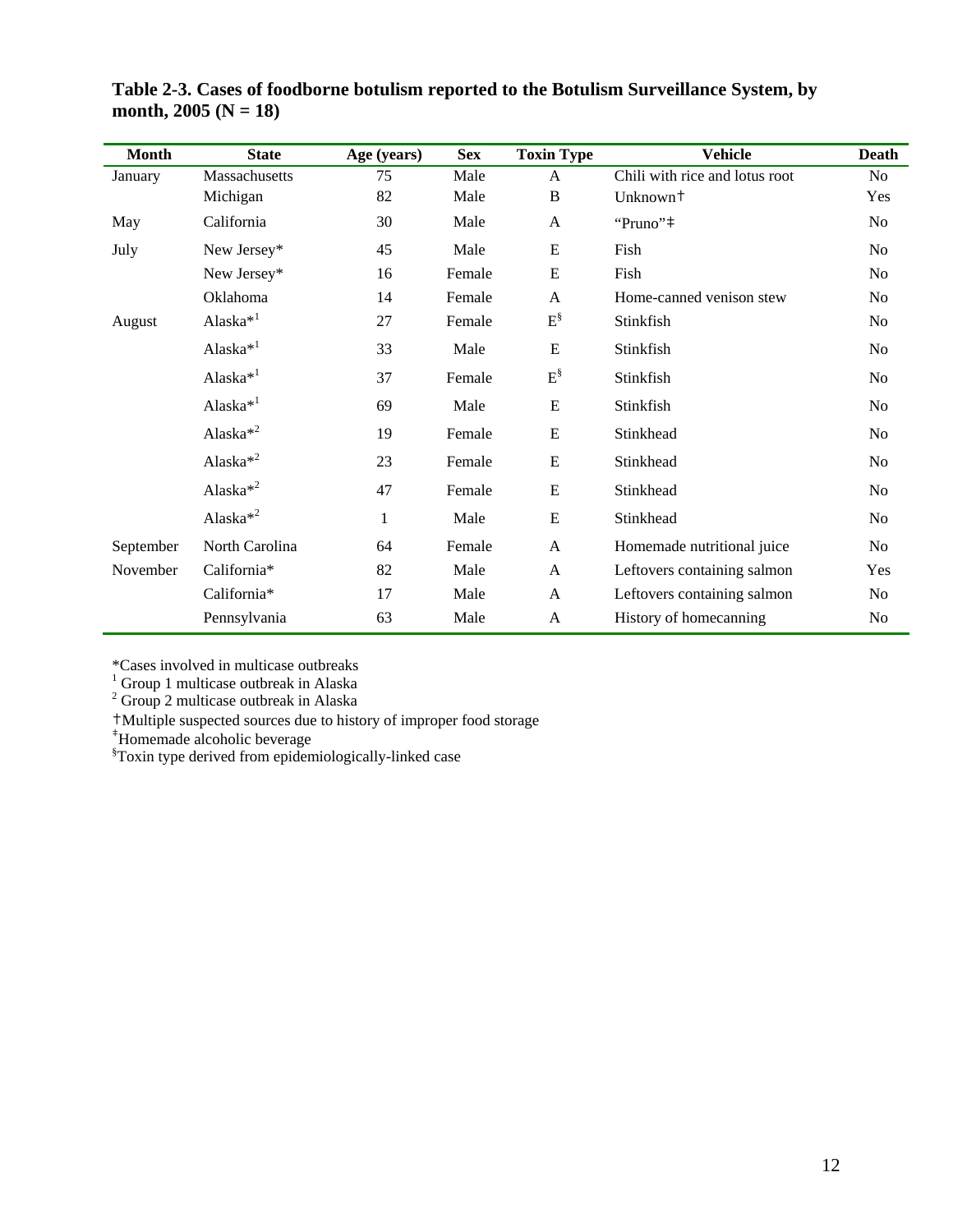| <b>Month</b> | <b>State</b>  | <b>Onset Age (weeks)</b> | <b>Sex</b> | <b>Toxin Type</b> | <b>Death</b>   |
|--------------|---------------|--------------------------|------------|-------------------|----------------|
| January      | California    | 7                        | Male       | B                 | No             |
|              | California    | 29                       | Male       | A                 | N <sub>o</sub> |
|              | California    | 12                       | Female     | A                 | N <sub>o</sub> |
|              | New Jersey    | 50                       | Female     | B                 | N <sub>o</sub> |
|              | New York City | 11                       | Male       | B                 | No             |
|              | Pennsylvania  | 13                       | Female     | $\, {\bf B}$      | N <sub>o</sub> |
|              | Pennsylvania  | 16                       | Male       | B                 | N <sub>o</sub> |
|              | Utah          | 20                       | Female     | A                 | No             |
| February     | California    | 18                       | Male       | B                 | No             |
|              | California    | 34                       | Male       | A                 | No             |
|              | California    | 43                       | Female     | A                 | No             |
|              | New Jersey    | 12                       | Female     | A                 | No             |
|              | Pennsylvania  | 28                       | Male       | B                 | N <sub>o</sub> |
|              | Pennsylvania  | 20                       | Male       | B                 | N <sub>o</sub> |
|              | Utah          | 16                       | Male       | A                 | N <sub>o</sub> |
| March        | California    | 14                       | Male       | A                 | N <sub>o</sub> |
|              | California    | $\,8\,$                  | Male       | A                 | No             |
|              | Delaware      | 39                       | Female     | $\, {\bf B}$      | N <sub>o</sub> |
|              | Florida       | 34                       | Female     | A                 | No             |
|              | Maryland      | 25                       | Female     | B                 | No             |
|              | Oklahoma      | 10                       | Female     | A                 | No             |
|              | Pennsylvania  | 20                       | Male       | B                 | No             |
| April        | California    | 12                       | Female     | B                 | No             |
|              | Pennsylvania  | 16                       | Female     | $\, {\bf B}$      | No             |
| May          | California    | 24                       | Male       | B                 | No             |
|              | California    | $\sqrt{6}$               | Female     | A                 | N <sub>o</sub> |
|              | California    | 3                        | Male       | A                 | N <sub>o</sub> |
|              | Illinois      | 12                       | Male       | A                 | N <sub>o</sub> |
|              | Kentucky      | 12                       | Male       | B                 | N <sub>o</sub> |
|              | Maryland      | 28                       | Male       | $\, {\bf B}$      | No             |
|              | Maryland      | 13                       | Male       | B                 | No.            |
|              | New Jersey    | 15                       | Female     | $\, {\bf B}$      | No             |
|              | New Jersey    | 12                       | Male       | $\, {\bf B}$      | No             |
|              | New York City | 22                       | Female     | $\, {\bf B}$      | No             |
|              | Pennsylvania  | 24                       | Male       | B                 | N <sub>o</sub> |
|              | Pennsylvania  | 21                       | Female     | $\, {\bf B}$      | $\rm No$       |
|              | Utah          | 10                       | Male       | A                 | $\rm No$       |
|              | Virginia      | 21                       | Male       | B                 | No             |
| June         | California    | 26                       | Male       | $\mathbf{A}$      | No             |
|              | California    | 19                       | Male       | B                 | No             |
|              | California    | 23                       | Female     | $\mathbf{A}$      | No             |
|              | California    | 28                       | Female     | B                 | No             |
|              | California    | 19                       | Male       | A                 | No             |
|              | California    | 20                       | Male       | A                 | No             |

#### **Table 2-4. Cases of infant botulism reported to the Infant Botulism Treatment and Prevention Program, by month, 2005 (N = 96)**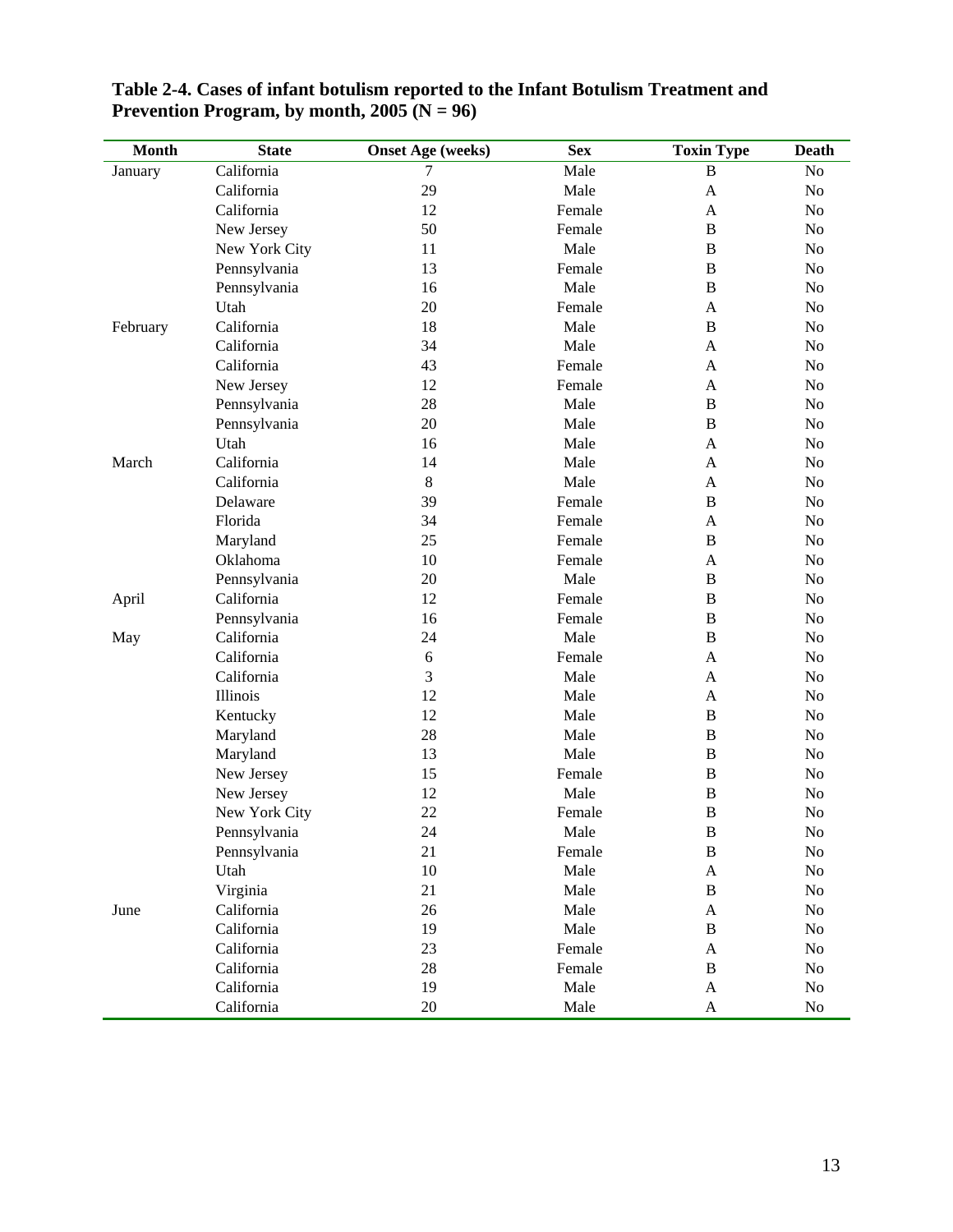| <b>Month</b> | <b>State</b>   | <b>Onset Age (weeks)</b> | <b>Sex</b> | <b>Toxin Type</b> | Death          |
|--------------|----------------|--------------------------|------------|-------------------|----------------|
|              | Delaware       | 40                       | Male       | $\, {\bf B}$      | No             |
|              | Louisiana      | 3                        | Male       | $\, {\bf B}$      | No             |
|              | Nevada         | 60                       | Female     | A                 | No             |
|              | Pennsylvania   | 22                       | Male       | $\, {\bf B}$      | No             |
| July         | Alabama        | 5                        | Male       | $\, {\bf B}$      | No             |
|              | California     | 16                       | Male       | A                 | No             |
|              | California     | 19                       | Female     | $\bf{B}$          | No             |
|              | California     | 30                       | Male       | A                 | No             |
|              | California     | 6                        | Female     | $\, {\bf B}$      | No             |
|              | New Hampshire  | 17                       | Female     | $\bf{B}$          | No             |
|              | New Jersey     | 21                       | Male       | $\, {\bf B}$      | No             |
|              | New Jersey     | 17                       | Male       | $\, {\bf B}$      | No             |
| August       | Arizona        | 13                       | Male       | A                 | No             |
|              | California     | $\overline{4}$           | Female     | $\bf{B}$          | N <sub>o</sub> |
|              | California     | 20                       | Female     | $\, {\bf B}$      | No             |
|              | California     | 16                       | Male       | $\, {\bf B}$      | No             |
|              | California     | 10                       | Female     | $\, {\bf B}$      | No             |
|              | California     | 20                       | Male       | A                 | No             |
|              | Maryland       | 3                        | Male       | $\, {\bf B}$      | No             |
|              | New Jersey     | $\overline{4}$           | Male       | $\, {\bf B}$      | No             |
|              | Washington     | 31                       | Male       | A                 | No             |
| September    | California     | 24                       | Female     | A                 | No             |
|              | California     | 23                       | Female     | $\, {\bf B}$      | No             |
|              | California     | 14                       | Male       | A                 | No             |
|              | California     | 20                       | Female     | A                 | No             |
|              | California     | $\overline{4}$           | Female     | A                 | No             |
|              | Oregon         | 16                       | Female     | A                 | No             |
|              | Oregon         | 19                       | Female     | A                 | No             |
|              | Texas          | 10                       | Male       | A                 | No             |
| October      | California     | 17                       | Female     | A                 | No             |
|              | California     | 46                       | Female     | A                 | No             |
|              | California     | 9                        | Female     | A                 | No             |
|              | California     | 6                        | Male       | A                 | No             |
|              | California     | 30                       | Male       | A                 | No             |
|              | Idaho          | 16                       | Male       | A                 | No             |
|              | New Jersey     | 4                        | Female     | B                 | No             |
|              | New York City  | 19                       | Male       | $\, {\bf B}$      | No             |
|              | Pennsylvania   | $\sqrt{2}$               | Female     | $\bf{B}$          | No             |
|              | Pennsylvania   | 17                       | Female     | $\, {\bf B}$      | No             |
| November     | California     | $8\,$                    | Female     | A                 | No             |
|              | California     | 9                        | Female     | A                 | No             |
|              | Colorado       | $8\,$                    | Female     | A                 | No             |
|              | New York City  | 6                        | Female     | $\bf{B}$          | No             |
| December     | California     | 5                        | Male       | $\, {\bf B}$      | No             |
|              | California     | 19                       |            | $\, {\bf B}$      |                |
|              | California     | 24                       | Female     |                   | No             |
|              |                |                          | Male       | A                 | No             |
|              | Maryland       | 15                       | Male       | $\, {\bf B}$      | No             |
|              | Missouri       | 9                        | Female     | A                 | No             |
|              | North Carolina | 12                       | Male       | $\, {\bf B}$      | No             |
|              | New Jersey     | 10                       | Male       | $\bf{B}$          | No             |
|              | New Mexico     | 52                       | Male       | $\, {\bf B}$      | No             |
|              | Washington     | 17                       | Male       | A                 | No             |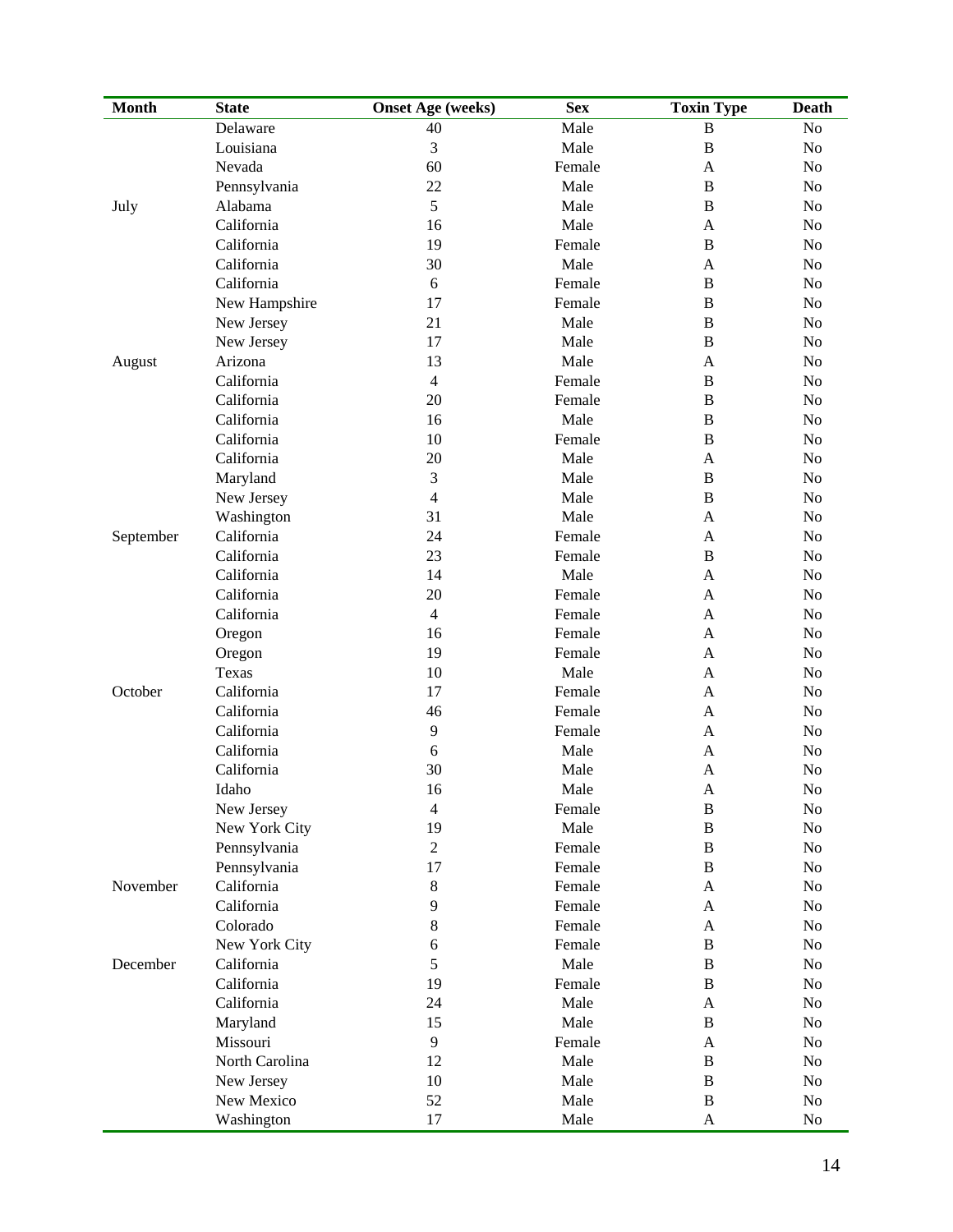| <b>Month</b> | <b>State</b> | Age (years) | <b>Sex</b> | <b>Toxin Type</b>    | Exposure* | <b>Death</b>   |
|--------------|--------------|-------------|------------|----------------------|-----------|----------------|
| January      | California   | 38          | Female     | A                    | IDU       | N <sub>o</sub> |
|              | Washington   | 37          | Male       | $\mathbf{A}$         | IDU       | Unknown        |
|              | Washington   | 50          | Male       | A                    | IDU       | Unknown        |
| February     | California   | 28          | Male       | $\mathbf{A}$         | IDU       | No             |
| March        | California   | 47          | Male       | A                    | IDU       | N <sub>o</sub> |
|              | California   | 43          | Male       | B                    | IDU       | No             |
|              | California   | 57          | Male       | A                    | IDU       | No             |
|              | California   | 43          | Male       | $\mathbf{A}$         | IDU       | No             |
|              | Washington   | 34          | Female     | A                    | IDU       | No             |
| May          | California   | 51          | Female     | A                    | IDU       | No             |
| June         | California   | 40          | Male       | A                    | IDU       | No             |
| July         | California   | 48          | Male       | A                    | IDU       | No             |
|              | California   | 38          | Male       | B                    | IDU       | N <sub>o</sub> |
|              | California   | 53          | Male       | Unknown <sup>†</sup> | IDU       | No             |
|              | California   | 35          | Male       | $\mathbf{A}$         | IDU       | No             |
| August       | California   | 43          | Male       | A                    | IDU       | No             |
|              | California   | 49          | Male       | $\mathbf{A}$         | IDU       | No             |
|              | California   | 51          | Male       | A                    | IDU       | No             |
|              | California   | 34          | Male       | A                    | IDU       | No             |
|              | California   | 50          | Female     | A                    | IDU       | No             |
| September    | California   | 30          | Male       | A                    | IDU       | N <sub>o</sub> |
|              | California   | 51          | Male       | A                    | IDU       | No             |
|              | California   | 53          | Female     | A                    | IDU       | N <sub>o</sub> |
|              | California   | 36          | Male       | $\mathbf{A}$         | IDU       | N <sub>o</sub> |
| October      | California   | 56          | Male       | A                    | IDU       | No             |
|              | California   | 36          | Male       | $\mathbf{A}$         | IDU       | N <sub>o</sub> |
| November     | California   | 46          | Male       | A                    | IDU       | N <sub>o</sub> |
|              | Washington   | 51          | Male       | A                    | IDU       | N <sub>o</sub> |

**Table 2-5. Cases of wound botulism reported to the Botulism Surveillance System, by month, 2005 (N = 28)** 

\* IDU = injecting drug user

† Serum quantity not sufficient for toxin typing

|  | Table 2-6. Cases of botulism, other, reported to the Botulism Surveillance System, 2005 ( $N=3$ ) |  |  |  |  |  |
|--|---------------------------------------------------------------------------------------------------|--|--|--|--|--|
|  |                                                                                                   |  |  |  |  |  |

| <b>Month</b> | <b>State</b> | Age (years) | Gender | <b>Toxin Type</b> | Exposure                    | Death |
|--------------|--------------|-------------|--------|-------------------|-----------------------------|-------|
| March        | Montana      | 56          | Female | F(C. baratii)     | Adult intestinal; gardening | No    |
|              |              |             |        |                   | soil                        |       |
| June         | Illinois     | 84          | Female | F(C. baratii)     | Unknown                     | Yes   |
| September    | Texas        | 74          | Female |                   | Unknown                     | No    |

\* Botulinum toxin Type F produced by *Clostridium baratii*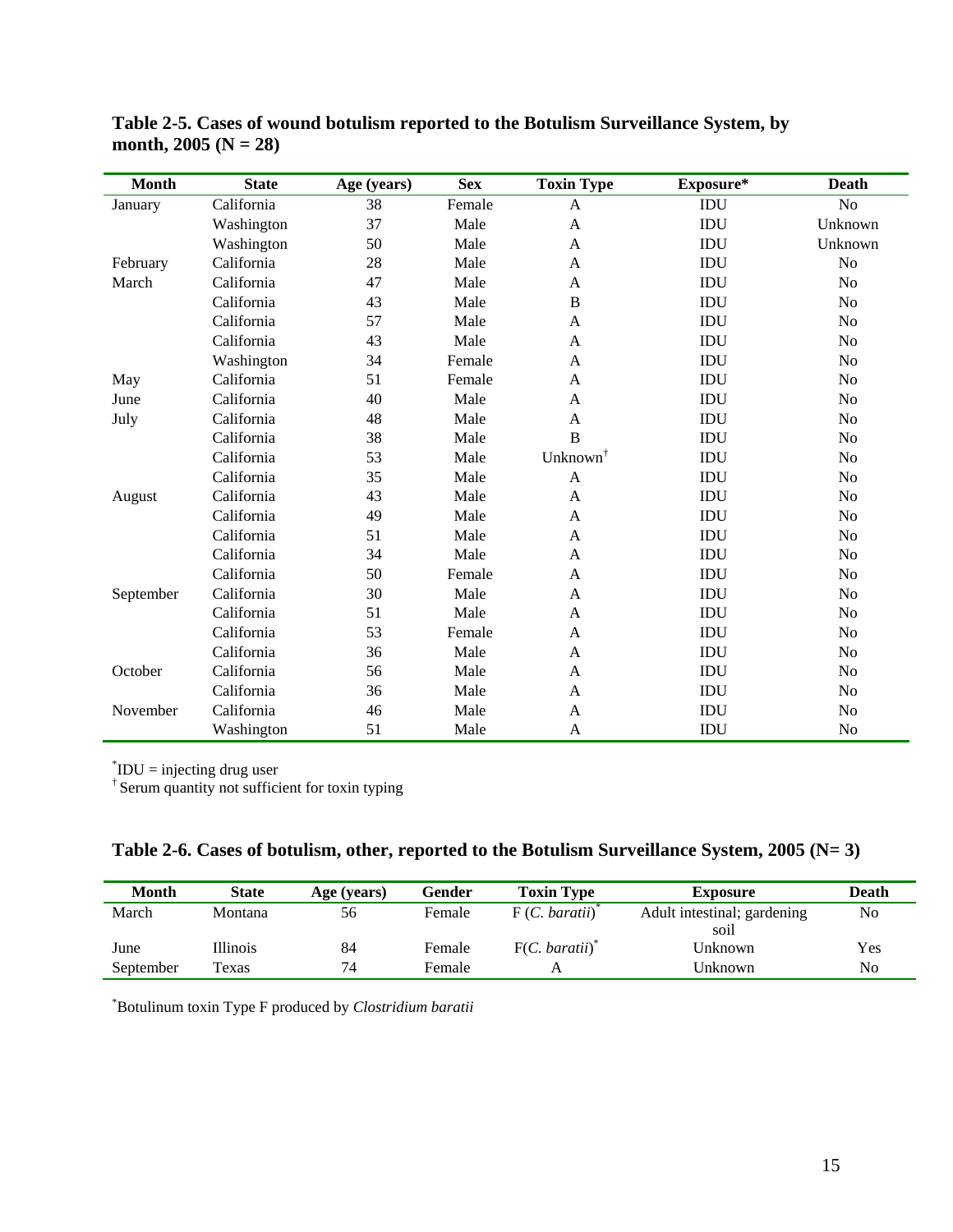### *Escherichia coli,* **Shiga Toxin-Producing non-O157**

The surveillance case definition for Shiga toxin-producing *Escherichia coli* (STEC) is available at [http://www.cdc.gov/EPO/DPHSI/casedef/escherichia\\_coli\\_current.htm](http://www.cdc.gov/EPO/DPHSI/casedef/escherichia_coli_current.htm). Shiga toxinproducing *Escherichia coli* (STEC) strains cause diarrhea and hemolytic uremic syndrome (HUS). The most common STEC that causes illness in the United States is *E. coli* O157:H7. Non-O157 STEC strains are also important pathogens; they have caused several U.S. outbreaks and, in some U.S. studies, they have been isolated from diarrheal stools as frequently as *E. coli*  O157:H7. STEC is indicated as enterohemorrhagic *Escherichia coli* (EHEC) in the Nationally Notifiable Diseases Surveillance System (NNDSS) for 2005.

In June 2000, the Council of State and Territorial Epidemiologists (CSTE) passed a position statement recommending inclusion of *E. coli* O157 and non-O157 STEC that cause human illness as nationally notifiable. Reporting of non-O157 STEC has increased every year since implementation in 2001.

During 2005, 501 cases of non-O157 STEC were reported through NNDSS. To better understand the non-O157 STEC serogroups associated with human illness, CDC encourages state health laboratories to forward suspected non-O157 STEC isolates to the CDC's National *Escherichia coli* Reference Laboratory, where confirmatory testing for Shiga toxin genes and serotyping are offered. In 2005, 348 isolates were received by CDC from 39 states (Figure 3-1).

The non-O157 isolates received by CDC in 2005 included 29 different O groups. The predominant groups were O26 (24%) and O103 (17%), followed by O111 (13%), O45 (8%), and O121 (7 %). These five O groups made up 69 % of all isolates (Table 3-1). *E. coli* O26 was also the most commonly isolated non-O157 STEC in 2004 and 2003. In 2001, *E. coli* O111 was the most common.

Identification of an STEC requires demonstrating the ability of the *E. coli* isolate to produce Shiga toxin. Before 1995, Shiga toxin was detected by using highly technical assays available only at reference and research laboratories. Since 1995, the U.S. Food and Drug Administration (FDA) has licensed several rapid enzyme immunoassays (EIA) for the detection of Shiga toxin in human stool specimens and culture broth. Since these EIA kits have become commercially available and the use of polymerase chain reaction (PCR) to identity toxin genes has increased, the number of non-O157 STEC isolates sent to CDC for serotyping has increased each year.

Healthcare providers evaluating patients with diarrhea or HUS should consider infection with non-O157 STEC in addition to *E. coli* O157. A small number of persons have developed HUS after urinary tract infection with STEC strains; in these cases, urine culture has yielded the pathogen when stool culture was negative.

Healthcare providers should notify clinical diagnostic laboratories when STEC O157 infection is suspected so that appropriate testing methods can be applied. Clinical laboratories should strongly consider including STEC O157 in their routine bacterial enteric panel (with *Salmonella*, *Shigella*, and *Campylobacter*). The best way to identify all STEC infections is to screen all stool samples submitted for routine enteric bacterial testing for Shiga toxins using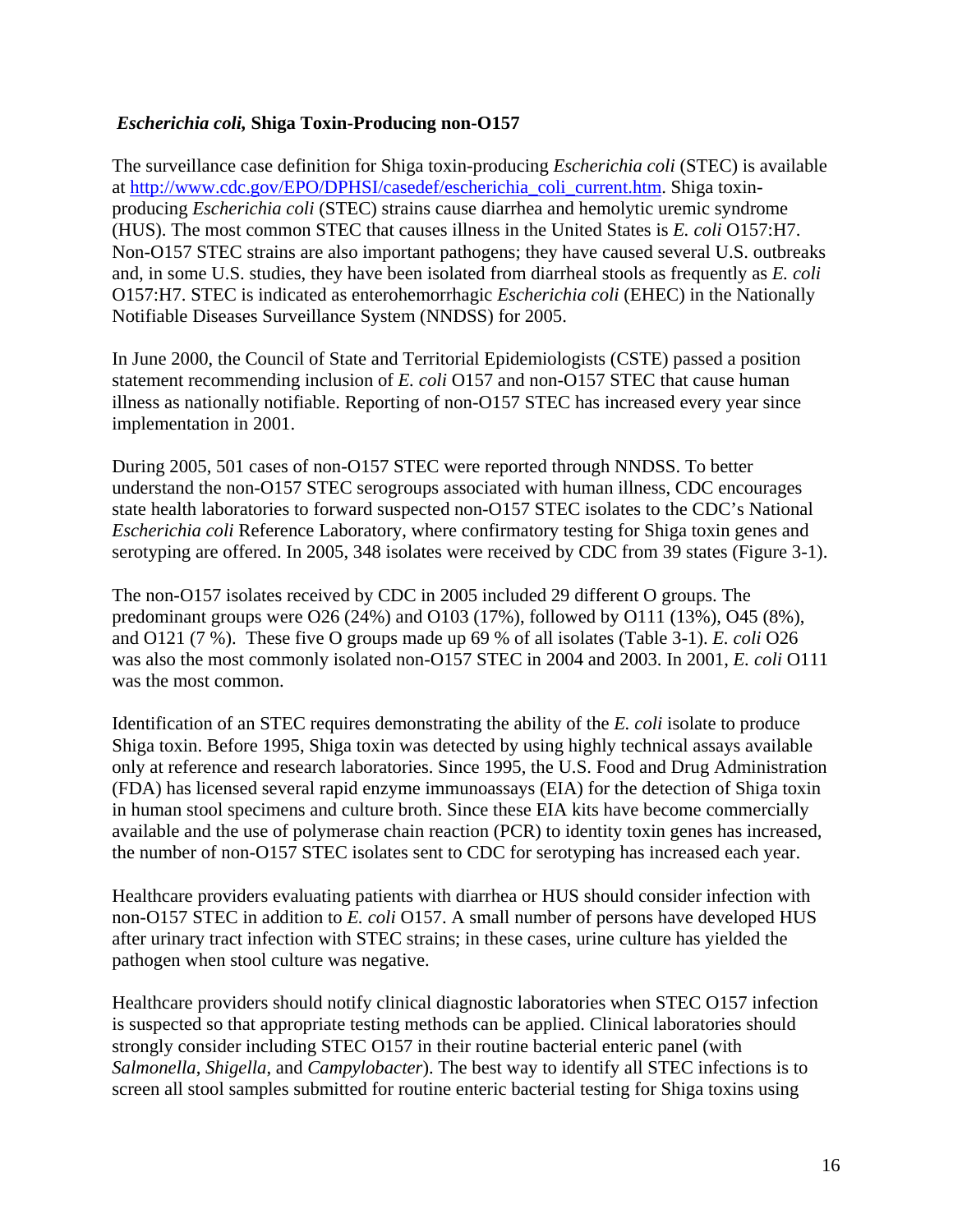EIA or PCR. Ideally, the clinical diagnostic laboratory should culture simultaneously for STEC O157 (e.g., on a sorbitol-containing medium such as sorbitol MacConkey agar). Clinical diagnostic laboratories that use a Shiga toxin EIA but do not perform simultaneous culture for STEC O157 should culture all Shiga toxin-positive broths for STEC O157 as soon as possible and forward these isolates to a state or local public health laboratory for confirmation and subtyping. When a Shiga toxin-positive broth does not yield STEC O157, then broth culture should be forwarded to the state of local public health laboratory for identification of non-O157 STEC. State and local public health laboratories should confirm the presence of Shiga toxin in broths and should attempt to obtain a STEC isolate. All non-O157 STEC isolates should be sent by public health laboratories to CDC for confirmation and further characterization.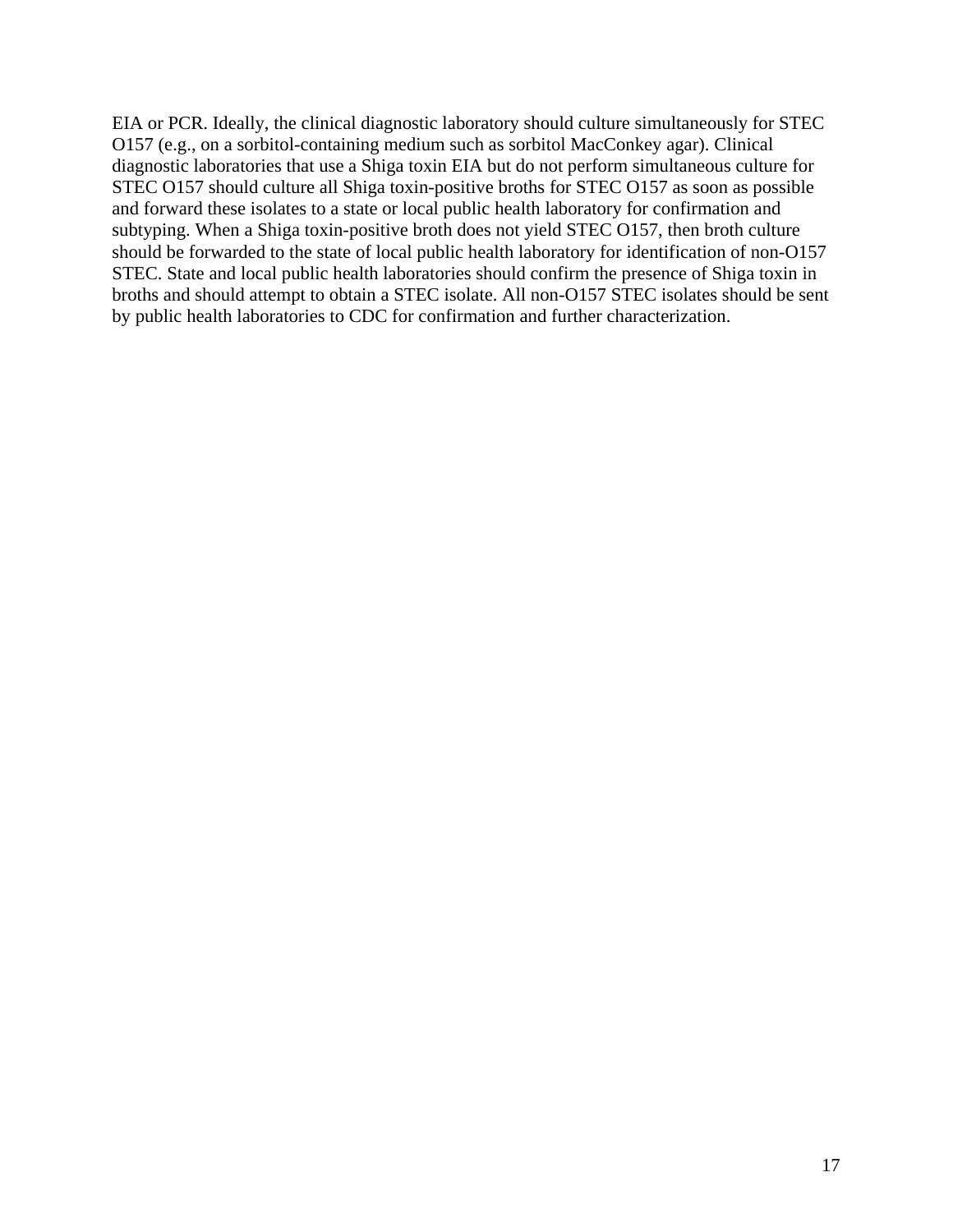| Table 3-1. Serogroup of non-O157 STEC isolates from humans sent to National              |
|------------------------------------------------------------------------------------------|
| <i>Escherichia coli</i> Reference Laboratory and Epidemic Investigation and Surveillance |
| <b>Laboratory, 2005</b>                                                                  |

| Serogroup       | <b>Number</b>  | Percent |
|-----------------|----------------|---------|
| O <sub>26</sub> | 83             | 23.9%   |
| O103            | 58             | 16.7%   |
| O111            | 44             | 12.6%   |
| O45             | 27             | 7.8%    |
| O121            | 26             | 7.5%    |
| O145            | 12             | 3.4%    |
| O91             | 8              | 2.3%    |
| O76             | 5              | 1.4%    |
| O177            | $\overline{4}$ | 1.1%    |
| O28             | 4              | 1.1%    |
| O118            | 3              | 0.9%    |
| O165            | 3              | 0.9%    |
| O112            | $\overline{2}$ | 0.6%    |
| O123            | $\overline{2}$ | 0.6%    |
| O153            | $\overline{c}$ | 0.6%    |
| O174            | $\overline{c}$ | 0.6%    |
| O63             | $\overline{c}$ | 0.6%    |
| O84             | $\overline{2}$ | 0.6%    |
| O22             | $\mathbf{1}$   | 0.3%    |
| O51             | 1              | 0.3%    |
| O69             | $\mathbf{1}$   | 0.3%    |
| O <sub>8</sub>  | $\mathbf{1}$   | 0.3%    |
| O87             | 1              | 0.3%    |
| O88             | $\mathbf{1}$   | 0.3%    |
| O116            | $\mathbf{1}$   | 0.3%    |
| O117            | $\mathbf{1}$   | 0.3%    |
| O126            | 1              | 0.3%    |
| O143            | $\mathbf{1}$   | 0.3%    |
| O181            | $\mathbf{1}$   | 0.3%    |
| Rough           | 20             | 5.7%    |
| Undetermined    | 26             | 7.5%    |
| Unknown         | $\overline{2}$ | 0.6%    |
| <b>Total</b>    | 348            | 100.0%  |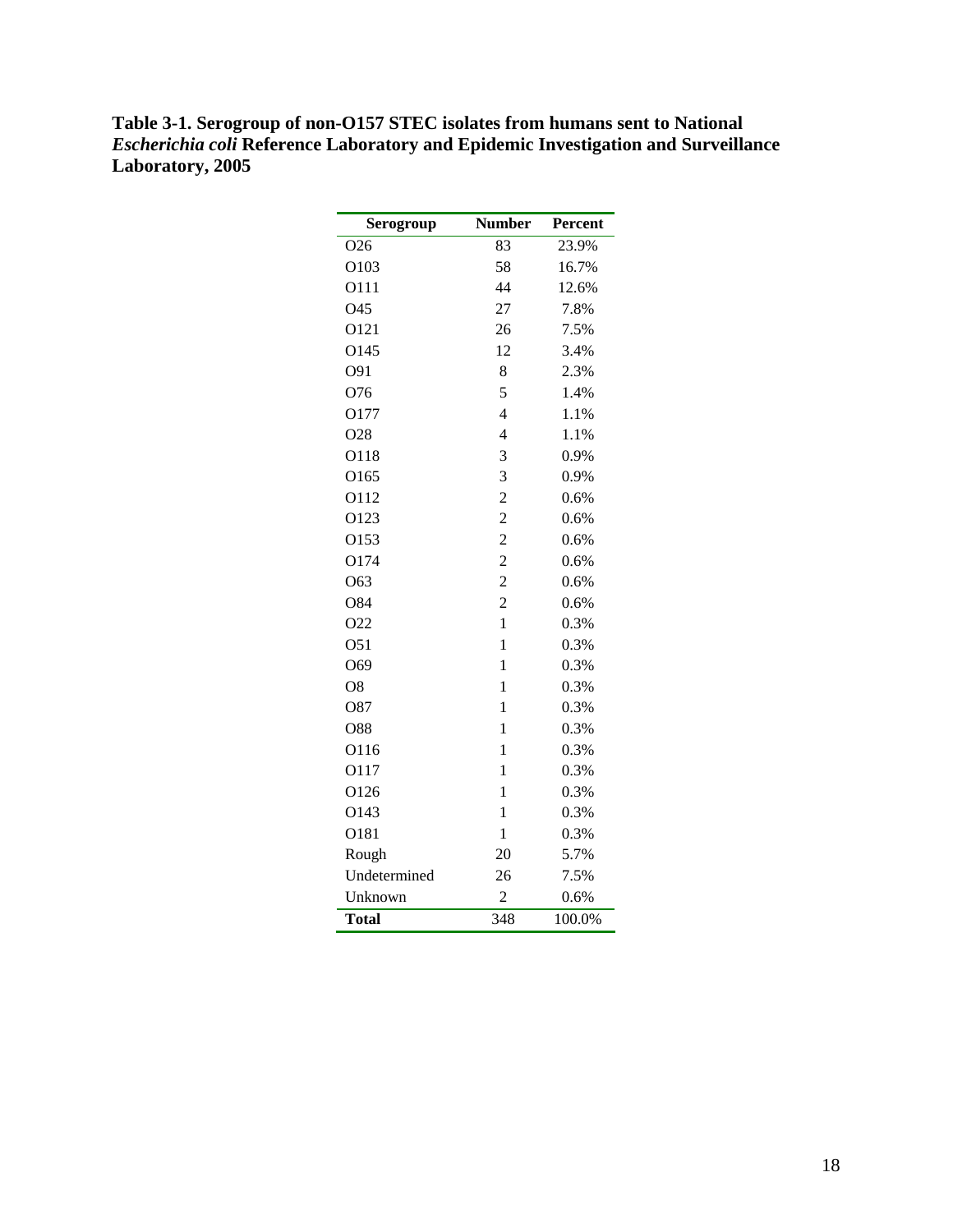Figure 3-1. States that submitted non-O157 STEC isolates to CDC, 2005  $(N = 39)^*$ 



\* Data obtained from the National *Escherichia coli* reference Laboratory and the Epidemic Investigation and Surveillance Laboratory

Note: Numbers on map indicate the number of isolates submitted for that state.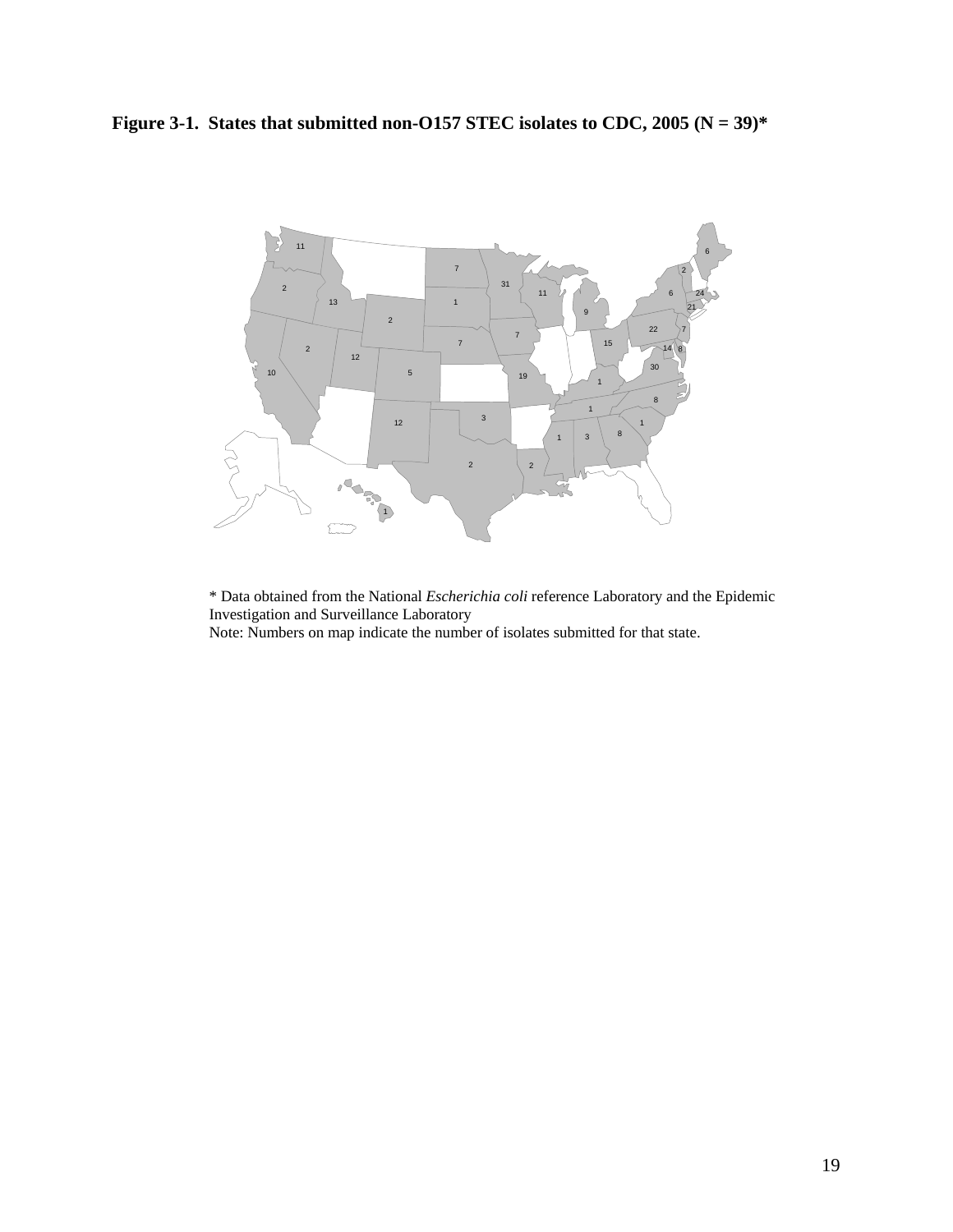# *Listeria*

#### The listeriosis surveillance case definition is available at

[http://www.cdc.gov/EPO/DPHSI/casedef/listeriosis\\_current.htm.](http://www.cdc.gov/EPO/DPHSI/casedef/listeriosis_current.htm) Infection with *Listeria monocytogenes* is characterized by fever and muscle aches, and sometimes nausea or diarrhea. The nervous system can be affected, resulting in meningitis and cerebritis, with symptoms such as headache, stiff neck, confusion or convulsions. Pregnant women, newborns, and adults with weakened immune systems are at greatest risk of developing listeriosis. Infection during pregnancy may be asymptomatic but can result in miscarriage, premature delivery, or infection of the newborn.

Listeriosis has been a nationally reportable disease since 2000. Reports of listeriosis are submitted to CDC through NNDSS. There were 896 cases of listeriosis reported to NNDSS during 2005 (0.3 cases per 100,000 population). The rate of listeriosis was highest among neonates (1.6 cases per 100,000 population), followed by adults older than age 70 years (1.5 cases per 100,000 population). More comprehensive surveillance data on listeriosis incidence rates are available in FoodNet reports at http://www.cdc.gov/foodnet/.

The Listeriosis Initiative is an effort to aid in investigations of future *Listeria* outbreaks and clusters. Timely isolation and subtyping of all isolates of *L. monocytogenes* and prompt interviews of patients are means to improving outbreak investigation. Data collected using a standard, detailed report form are maintained in a central database for rapid analysis in the event of an outbreak. These data can be used for case-control analysis of a cluster, where people with non-matching isolates serve as controls. Prompt data collection and analysis could allow earlier public health intervention during an outbreak. During 2004–2005, there were 131 forms submitted from eleven states.

All isolates of *Listeria* should be submitted for subtyping to state or national laboratories. Public health professionals and health care providers should consider interviewing all cases of listeriosis using the standard interview form, available at [http://www.cdc.gov/foodborneoutbreaks/documents/ListeriaCaseReportFormOMB0920-0004.pdf.](http://www.cdc.gov/foodborneoutbreaks/documents/ListeriaCaseReportFormOMB0920-0004.pdf)

# *Salmonella*

The *Salmonella* surveillance case definition is available at

http://www.cdc.gov/epo/dphsi/casedef/salmonellosis\_current.htm. The National *Salmonella*  Surveillance System collects reports of isolates of *Salmonella* from human sources from every state. *Salmonella* isolates are submitted to the state public health laboratory by clinical diagnostic laboratories. The state and territorial laboratories confirm the isolates as *Salmonella,*  perform serotyping according to the Kauffmann-White scheme, and report the data electronically through the PHLIS to EDEB. Unusual or difficult isolates are forwarded to the National *Salmonella* Reference Laboratory at CDC for further characterization or confirmation. These results are reported back to the state laboratory, where they are reported to CDC through PHLIS. Duplicates are removed from the file at the end of the year. Every  $20<sup>th</sup>$  isolate is forwarded to the National Antimicrobial Resistance Monitoring System (NARMS) at CDC for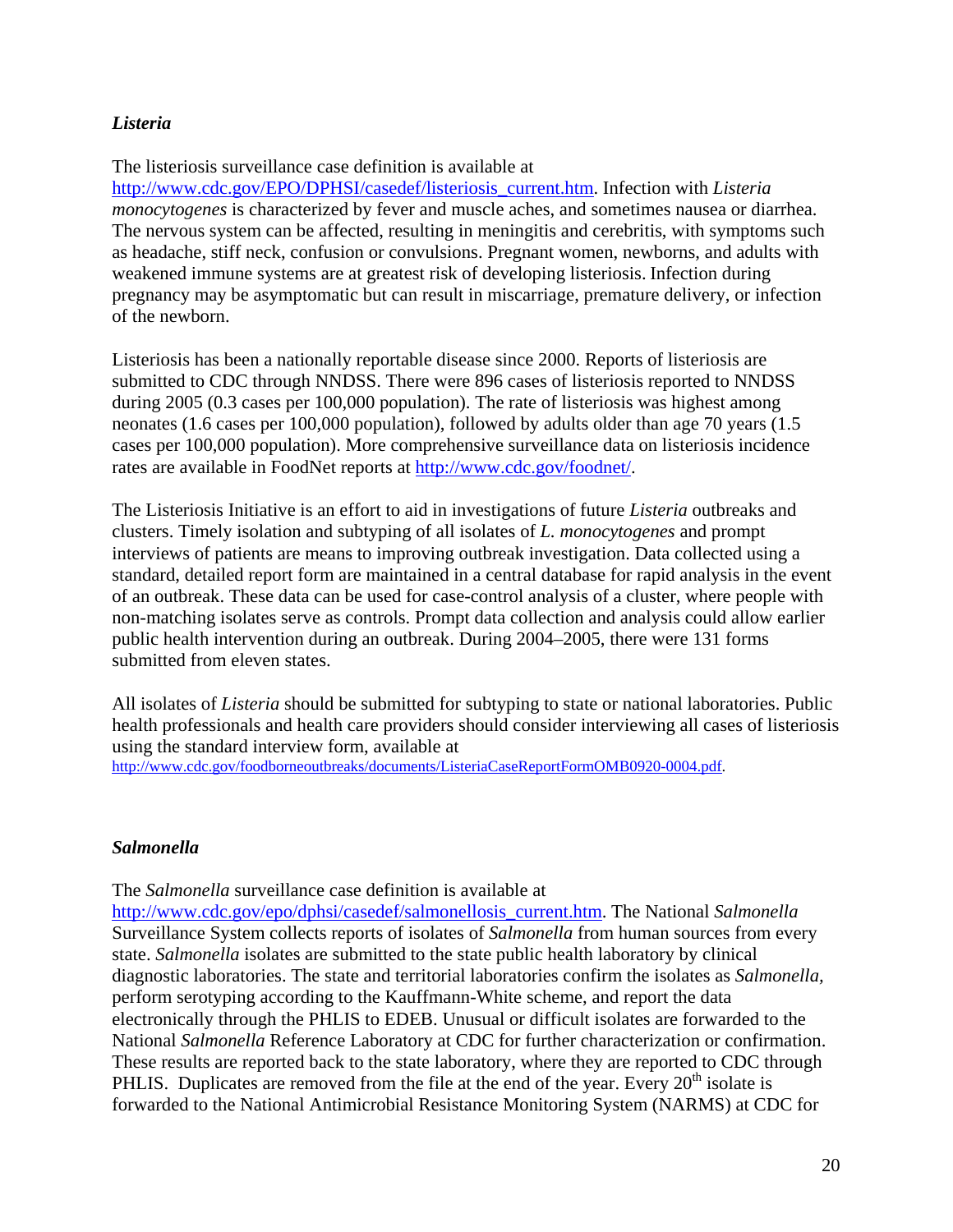susceptibility testing.

The capture of isolates in the National *Salmonella* Surveillance System is considered to be fairly complete. However, some *Salmonella* isolates may not be forwarded to public health laboratories, and therefore are not reported. In addition, irrespective of the surveillance system, many cases of *Salmonella* illness are not reported because the ill person does not seek medical care, the healthcare provider does not obtain a specimen for diagnosis, or the laboratory does not perform the necessary diagnostics tests. The results of surveillance reported here should be considered underestimates of the true number of infections.

The reporting state represents the state where laboratory confirmation and serotyping were performed. In some instances, the reporting state is not the state of residence of the person from whom the isolate was obtained. For *Salmonella* serotype Typhi, only the first isolation in one year for each person is counted.

A total of 36,184 *Salmonella* isolates were reported from participating public health laboratories in 2005. This represents a 12% decrease compared with 1995, and a slight increase compared with 2004 (1.4%). The national rate was 12.2 per 100,000 population.

Similar to other years, children younger than age 5 years accounted for 20% of all *Salmonella*  isolates. Less than 10% of isolates came from persons in each of the second through fifth decades of life, with lower proportions from persons in later decades of life. The distribution of isolates between the sexes was different, with a greater proportion of isolates from male than female infants and children, and a smaller proportion of isolates from male than female adults.

The thirty most common serotypes of *Salmonella* in 2005 are listed in Table 4-1. These represent 82% of all *Salmonella* isolates. The four most common serotypes in 2005 (Typhimurium, Enteritidis, Newport, and Heidelberg; 52% of all isolates) have been the most common serotypes since 1995, except for 2004 when serotype Javiana replaced Heidelberg as the fourth most common serotype (Figure 4-1). Serotype Typhimurium has been the most commonly isolated serotype since 1997, though Enteritidis was a very close second in 2005. Serotypes Typhimurium and Enteritidis have both declined substantially (28% and 34%, respectively) since 1995; the total number of *Salmonella* isolates has also declined during this period, though not as substantially as serotypes Typhimurium and Enteritidis.

Among the thirty most common serotypes in 2005, *Salmonella* Hadar has had the largest percent decline during the past decade. Serotype Hadar was the fifth most common serotype in 1995 and has steadily declined to the  $21<sup>st</sup>$  most common serotype in 2005, a 75% decline in number of isolates. Serotype Poona has declined 63% since 1995, although most of the decline was between 1995 and 1997. *Salmonella* Mississippi has had the most dramatic increase, 184% since 1995, most since 2002. *Salmonella* Newport had a large increase in numbers between 1997 and 2002, but has been declining since then. Similarly, serotype Javiana had substantial increases in 2003 and 2004, but declined 25% in 2005.

*Salmonella* serotype I 4, [5], 12: i:- was introduced as the 18<sup>th</sup> most common serotype in 2002 and has increased in rank to sixth in 2005. The serotype has been tracked in the National *Salmonella*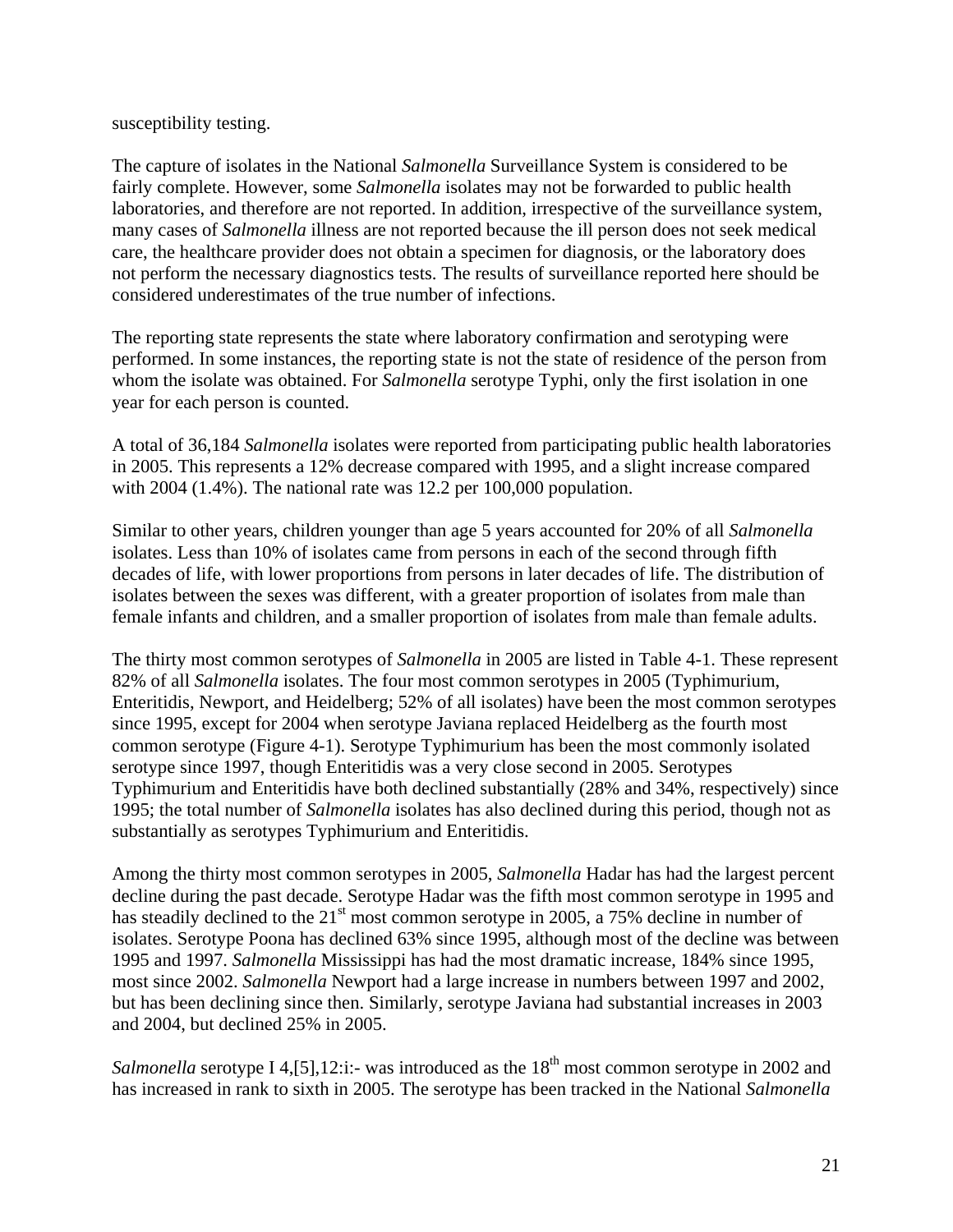Surveillance system since 1998, though many isolates were classified as only Subspecies I or Group B in the past. Since the 2003 *Salmonella* Surveillance Summary was published, we reexamined the surveillance data for 1995–2003 and were able to reclassify some isolates submitted in these years as I 4,[5],12:i:- based on additional data submitted. Recent efforts to correctly classify this serotype may be responsible for at least some of the increase in numbers. It is unknown how many of the 479 isolates reported as Subspecies I, Group B in 2005 could be this serotype. In 1998, this serotype was the fourth most commonly identified in Spain; genetic analysis of the Spanish isolates revealed a close relationship to serotype Typhimurium (1). Many U.S. isolates of this serotype were characterized by pulsed-field gel electrophoresis (PFGE) and the patterns submitted to PulseNet, the National Molecular Subtyping Network for Foodborne Disease Surveillance. The PFGE patterns for most serotype I 4,[5],12:i- isolates were closely related to serotype Typhimurium PFGE patterns, indicating that they are most likely variants of serotype Typhimurium.

 A large proportion of serotype Typhimurium isolates were resistant to multiple antimicrobial drugs; in a 2004 national survey, 39% were resistant to one or more drugs and 23% had a fivedrug resistance pattern characteristic of a single phage type, DT104. Similarly, serotype Newport has emerged as a major multidrug-resistant pathogen. In 2004, 28 (15%) of 190 serotype Newport isolates submitted to the National Antimicrobial Resistance Monitoring System were resistant to at least seven of 17 antimicrobial agents tested, including extended-spectrum cephalosporins. Similar to other years, there were marked regional differences in the frequency of *Salmonella* isolates among serotypes. The rate of isolations by region has been followed closely for serotype Enteritidis as a means of assessing the impact of egg safety regulations and industry improvements. As indicated in Figure 4-2, serotype Enteritidis rates of isolation had been relatively high in New England, Mid-Atlantic, and Pacific regions, but have shown significant decreases since 1995. However, since 2003 all regions have had small increases in serotype Enteritidis rates of isolation.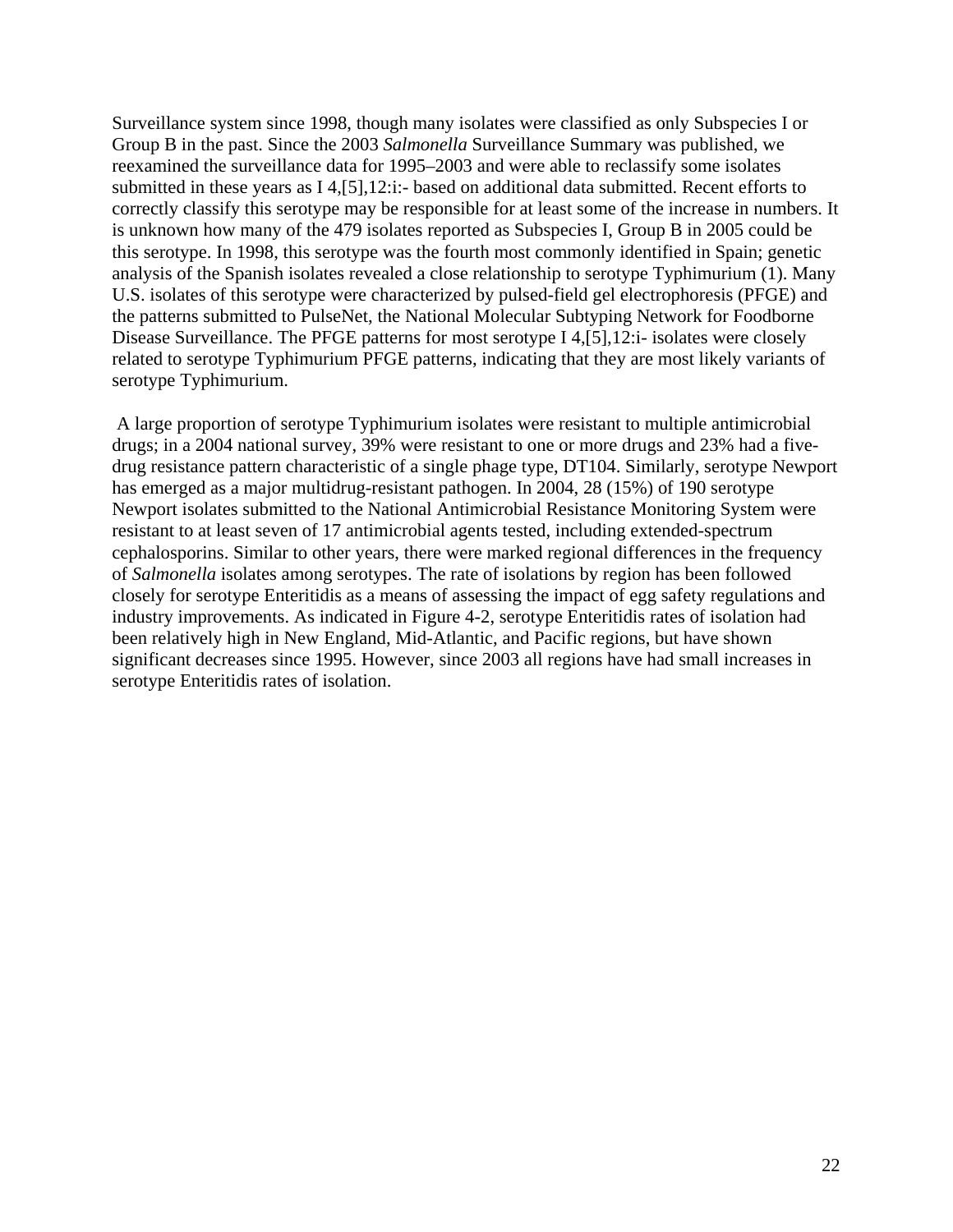| <b>Rank</b>         | <b>Serotype</b>                 | <b>Number</b> | Percent |
|---------------------|---------------------------------|---------------|---------|
| $\mathbf{1}$        | Typhimurium                     | 6982          | 19.3%   |
| $\overline{2}$      | Enteritidis                     | 6730          | 18.6%   |
| 3                   | Newport                         | 3295          | 9.1%    |
| $\overline{4}$      | Heidelberg                      | 1903          | 5.3%    |
| 5                   | Javiana                         | 1324          | 3.7%    |
| 6                   | $I$ 4, [5], 12:i:-              | 822           | 2.3%    |
| 7                   | Montevideo                      | 809           | 2.2%    |
| $8\,$               | Muenchen                        | 733           | 2.0%    |
| 9                   | Saintpaul                       | 683           | 1.9%    |
| 10                  | Braenderup                      | 603           | 1.7%    |
| 11                  | Oranienburg                     | 590           | 1.6%    |
| 12                  | Mississippi                     | 565           | 1.6%    |
| 13                  | Infantis                        | 505           | 1.4%    |
| 14                  | Paratyphi B var. L(+) tartrate+ | 460           | 1.3%    |
| 15                  | Thompson                        | 428           | 1.2%    |
| 16                  | Agona                           | 367           | 1%      |
| 17                  | Typhi                           | 348           | 1%      |
| 18                  | Hartford                        | 239           | 0.7%    |
| 19                  | Stanley                         | 224           | 0.6%    |
| 20                  | Berta                           | 209           | 0.6%    |
| 21                  | Hadar                           | 205           | 0.6%    |
| 22                  | <b>Bareilly</b>                 | 201           | 0.6%    |
| 23                  | Anatum                          | 197           | 0.5%    |
| 24                  | Poona                           | 196           | 0.5%    |
| 25                  | Mbandaka                        | 190           | 0.5%    |
| 26                  | Panama                          | 148           | 0.4%    |
| 27                  | Litchfield                      | 141           | 0.4%    |
| 28                  | Sandiego                        | 138           | 0.4%    |
| 29                  | Schwarzengrund                  | 138           | 0.4%    |
| 30                  | Brandenburg                     | 134           | 0.4%    |
| <b>Subtotal</b>     |                                 | 29,507        | 81.5%   |
| All other serotyped |                                 | 3,841         | 10.6%   |
| Unknown             |                                 | 1113          | 3.1%    |
|                     | Partially serotyped isolates    | 1684          | 4.7%    |
|                     | Rough or nonmotile isolates     | 39            | 0.1%    |
| <b>Subtotal</b>     |                                 | 6,677         | 18.5%   |
| <b>Total</b>        |                                 | 36,184        | 100%    |

**Table 4-1. The 30** *Salmonella s***erotypes most frequently reported to PHLIS, 2005** 

\* Typhimurium includes var. Copenhagen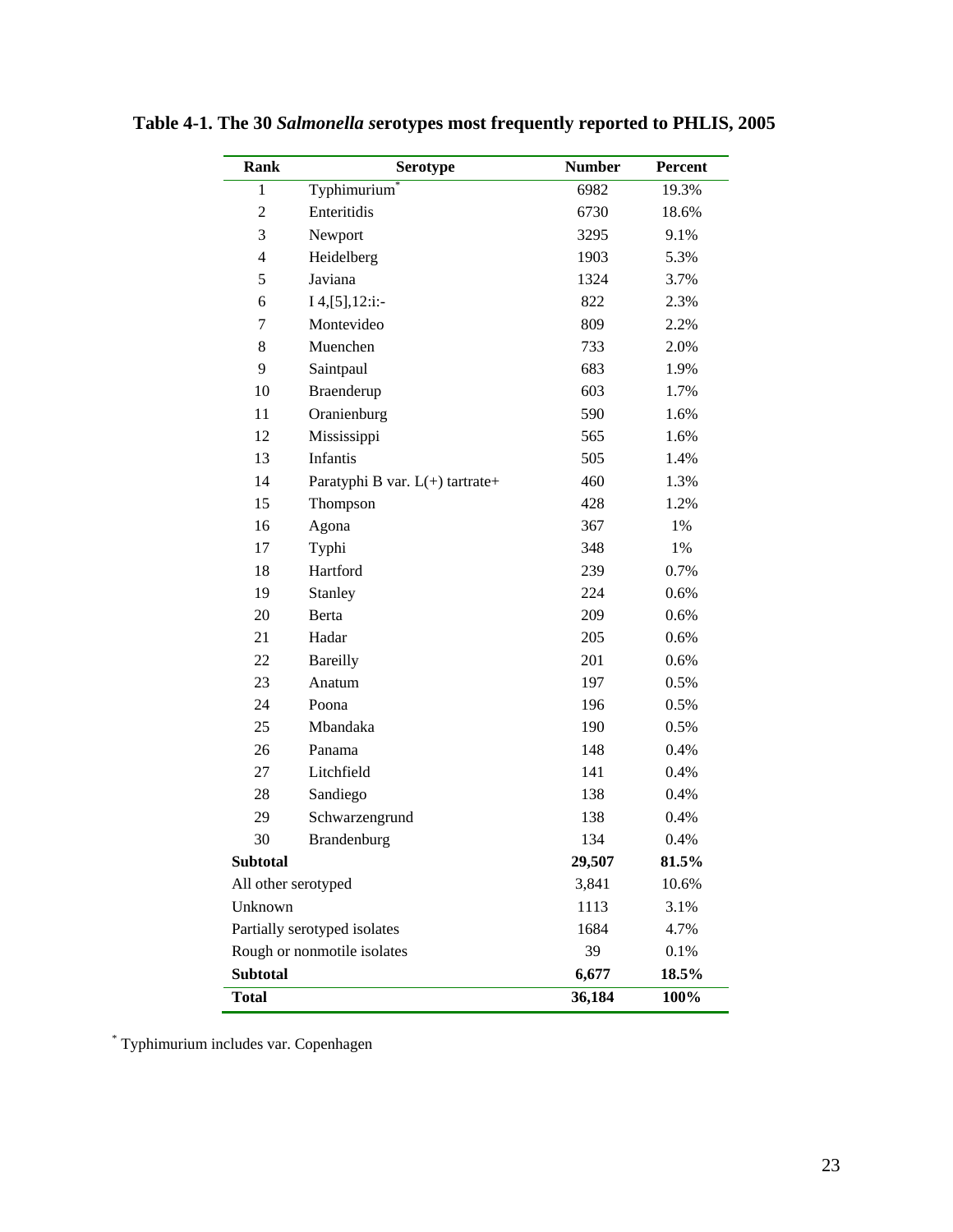**Figure 4-1. Isolation rate per 100,000 population for the top four serotypes of**  *Salmonella* **reported to PHLIS, 1970–2005** 

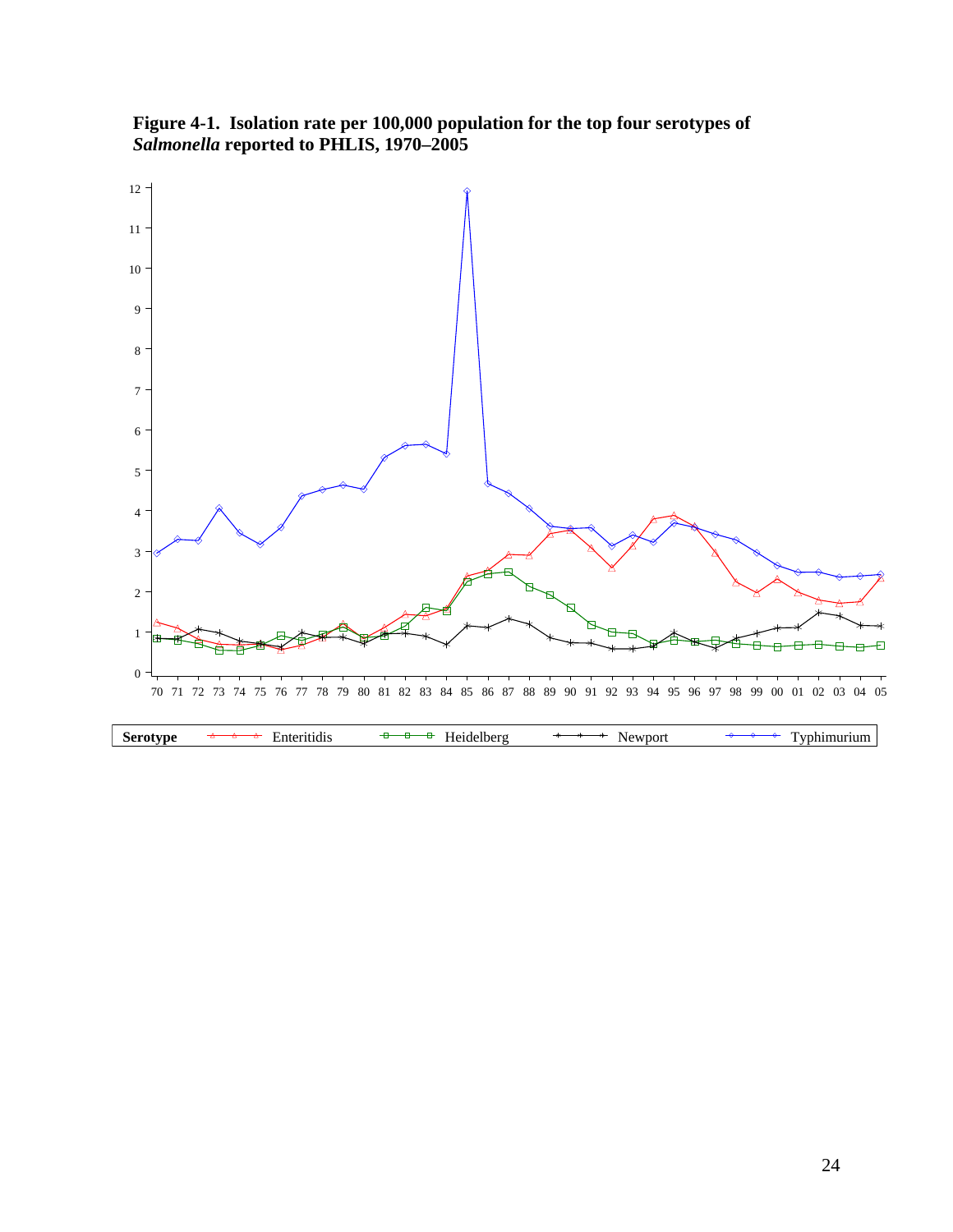

**Figure 4-2. Isolation rate per 100,000 population for** *Salmonella* **Enteritidis reported to PHLIS, by region, 1970–2005**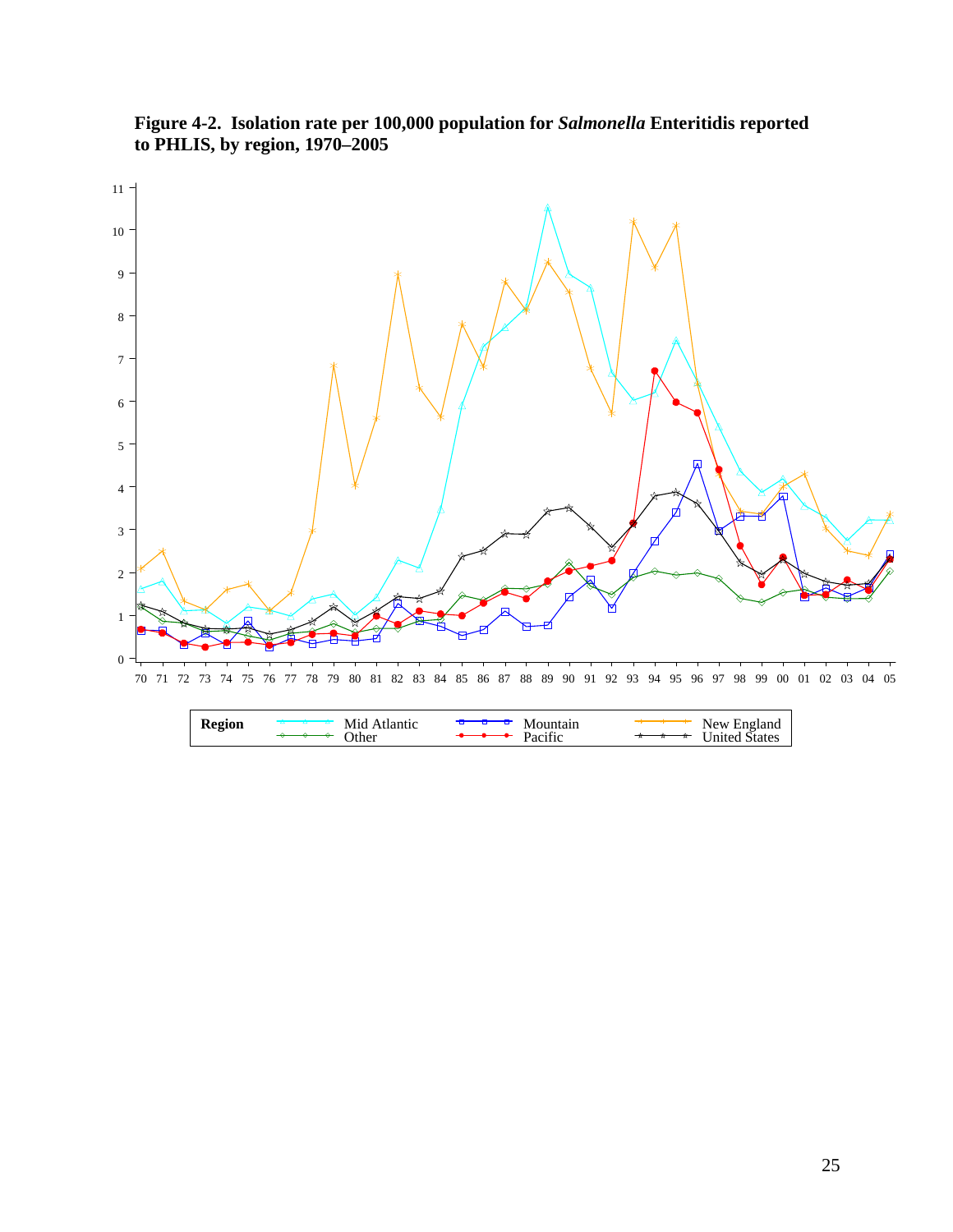# *Shigella*

#### The *Shigella* surveillance case definition is available at

[http://www.cdc.gov/epo/dphsi/casedef/shigellosis\\_current.htm](http://www.cdc.gov/epo/dphsi/casedef/shigellosis_current.htm). The National *Shigella*  Surveillance System collects reports of isolates of *Shigella* from every state. *Shigella* isolates are submitted to the state public health laboratory by clinical diagnostic laboratories. The state and territorial laboratories confirm the isolates as *Shigella,* perform subtyping, and report the data electronically through PHLIS to EDEB. Unusual or untypable isolates are forwarded to the National *Shigella* Reference Laboratory at CDC for further characterization or confirmation. These results are reported back to the state laboratory, where they are reported to CDC through PHLIS. Duplicates are removed from the file at the end of the year.

The capture of isolates in the National *Shigella* Surveillance System is considered to be consistent. However, some *Shigella* isolates may not be forwarded or reported to state public health laboratories, and therefore are not captured. In addition, irrespective of the surveillance system, many cases of *Shigella* illness are not reported because the ill person does not seek medical care, the healthcare provider does not obtain a specimen for diagnosis, or the laboratory does not perform culture for *Shigella*. The results of surveillance reported here are therefore substantial underestimates of the true number of infections.

The reporting state represents the state where laboratory confirmation and subtyping were performed. In some instances, the reporting state is not the same as the state of residence of the person from whom the isolate was obtained.

There are four major subgroups and 44 recognized serotypes of *Shigella* that are differentiated from one another by their biochemical traits (such as ability to ferment mannitol) and antigenic properties (Table 5-1).

A total of 10,484 *Shigella* isolates were reported from public health laboratories in 50 states in 2005 (Table 5-2). The national rate was 3.5 per 100,000 population. Similar to previous years, children younger than age 5 years accounted for 28.2% of all *Shigella* isolates. About 34.2% came from persons aged 5–19 years, and 26.6% from persons aged 20–59, with lower proportions from persons in later decades of life. The overall distribution of *Shigella* isolates between the sexes was similar, with females accounting for 53.0% of persons from whom *Shigella* was isolated. Females accounted for more cases than males in all age groups except 40–49 years (47.5% female). The female predominance was particularly evident among persons aged 20–29 years (67.7%). Among reported isolates of *Shigella flexneri*, a male predominance is seen, particularly in the age groups 20–29 (57.3%), 30–39 (68.5%), 40–49 (73.6%), and 50–59 (61.2%). Gender information was not reported for 7.0% of all isolates and age information was not reported for 5.6% of isolates.

The frequency of reported subgroups, and the frequency of reported serotypes within these groups for all *Shigella* isolates are shown in Tables 5-2 and 5-3. Of the 10,484 isolates, 9,402 (89.7%) were subgrouped. The relative proportions of subgroups remained constant, with subgroup D (*S. sonnei*) accounting for the largest percentage of isolates (74.4%), followed by subgroup B (*S. flexneri*, 13.6%), subgroup C (*S. boydii*, 1.2%) and subgroup A (*S. dysenteriae*,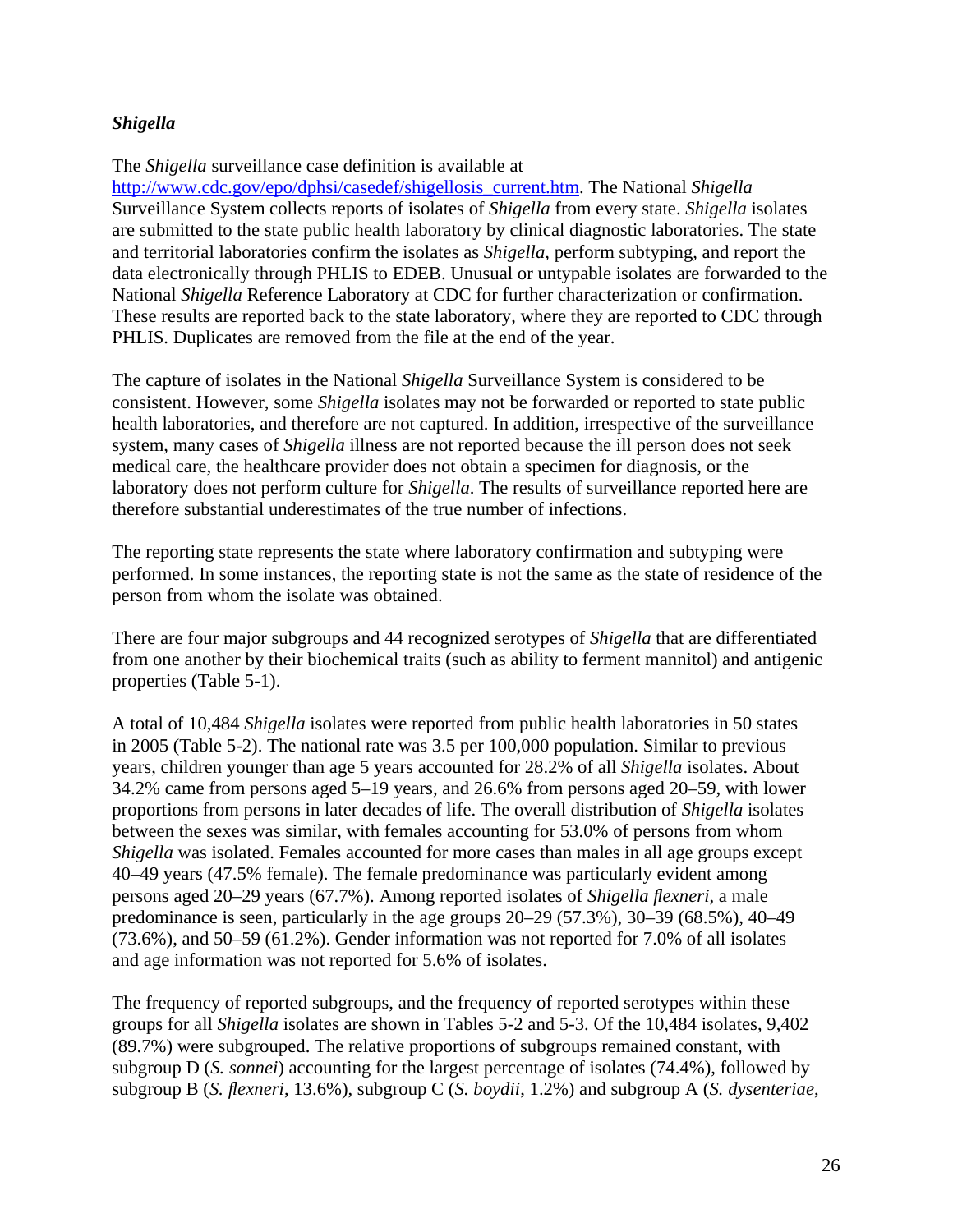0.5%). Over the past decade, the numbers of reported *Shigella* isolates in subgroups A, B and C, and the proportions of all reported *Shigella* isolates caused by these three subgroups have declined. The number (1,082) and the proportion (10.3%) of all reported *Shigella* isolates that were not identified as belonging to a specific subgroup also decreased.

| Subgroup | Subgroup       | <b>Serotypes</b> | <b>Fermentation of D-</b><br><b>Mannitol</b> | <b>Subgroup B Group</b><br><b>Antigens</b> |
|----------|----------------|------------------|----------------------------------------------|--------------------------------------------|
| A        | S. dysenteriae | 15               | -                                            | $\overline{\phantom{0}}$                   |
| B        | S. flexneri    |                  |                                              |                                            |
| C        | S. boydii      | 20               |                                              | ۰                                          |
|          | S. sonnei      |                  |                                              | ۰                                          |

**Table 5-1. Classification of** *Shigella* **subgroups** 

\* Serotypes 1–5 are subdivided into 11 subserotypes

### **Table 5-2.** *Shigella* **subgroups reported to PHLIS, 2005**

| Rank            | Subgroup       | <b>Number</b> | <b>Percent</b> |
|-----------------|----------------|---------------|----------------|
|                 | S. sonnei      | 7,795         | 74.4%          |
| 2               | S. flexneri    | 1,430         | 13.6%          |
| 3               | S. boydii      | 124           | 1.2%           |
| 4               | S. dysenteriae | 53            | $0.5\%$        |
| <b>Subtotal</b> |                | 9,402         | 89.7%          |
| <b>Unknown</b>  |                | 1,082         | $10.3\%$       |
| <b>Total</b>    |                | 10,484        | 100.0%         |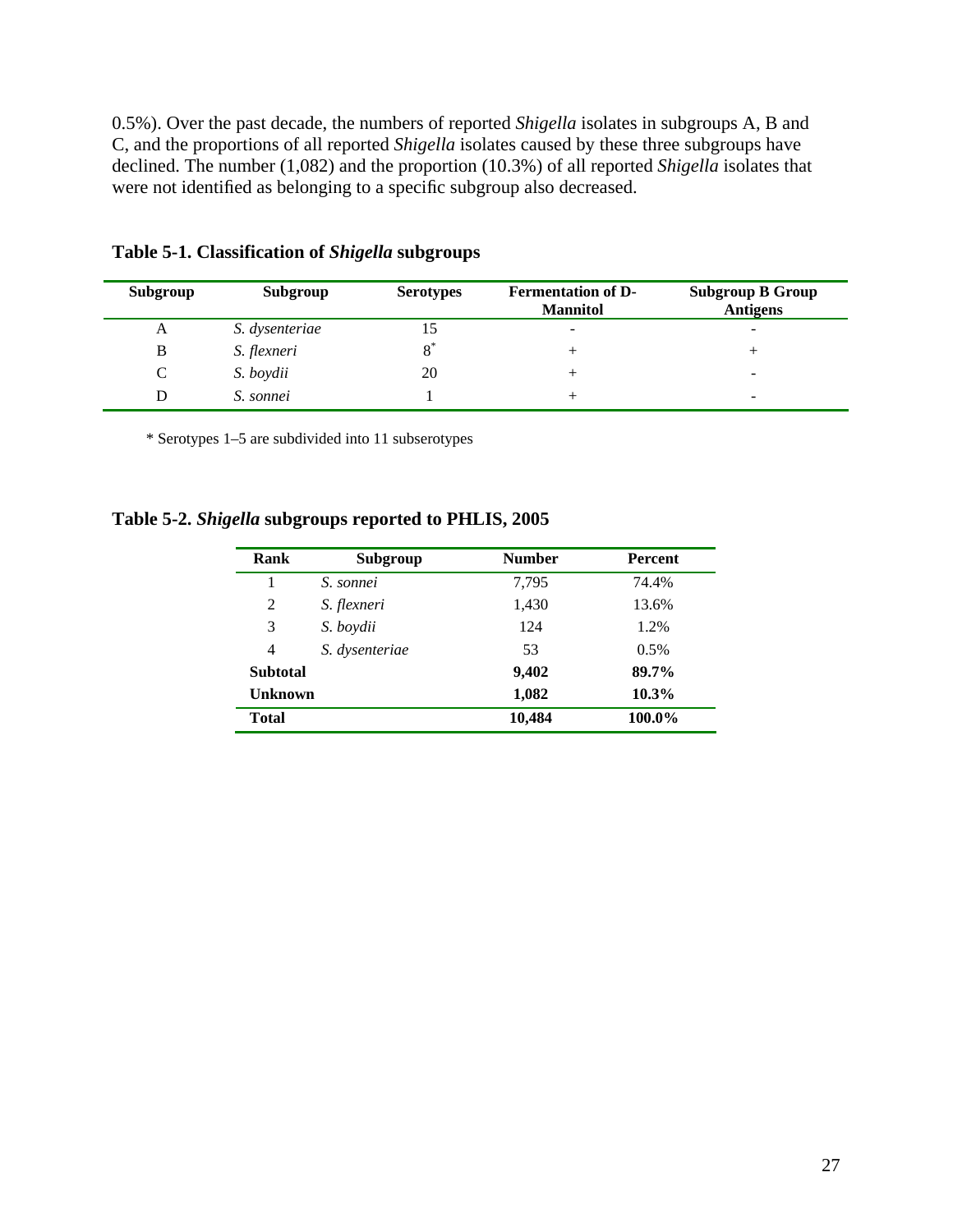| Rank                        | <b>Serotype</b>            | <b>Number</b>    | Percent |
|-----------------------------|----------------------------|------------------|---------|
| $\,1$                       | S. sonnei                  | 7795             | 74.4%   |
| $\sqrt{2}$                  | S. flexneri unspecified    | 838              | 8.0%    |
| $\ensuremath{\mathfrak{Z}}$ | S. flexneri 2 unspecified  | 108              | 1.0%    |
| $\overline{4}$              | S. boydii unspecified      | 91               | 0.9%    |
| 5                           | S. flexneri 2a             | 88               | 0.8%    |
| 6                           | S. flexneri 1 unspecified  | 86               | 0.8%    |
| 7                           | S. flexneri 3 unspecified  | 51               | 0.5%    |
| 8                           | S. flexneri 4 unspecified  | 50               | 0.5%    |
| 9                           | S. flexneri 4a             | 47               | 0.5%    |
| 10                          | S. dysenteriae unspecified | 34               | 0.3%    |
| 11                          | S. flexneri 1b             | 34               | 0.3%    |
| 12                          | S. flexneri 3a             | 31               | 0.3%    |
| 13                          | S. flexneri 6              | 28               | 0.3%    |
| 14                          | S. flexneri variant y      | 26               | 0.3%    |
| 15                          | S. flexneri 2b             | 17               | 0.2%    |
| 16                          | S. flexneri 3b             | 17               | 0.2%    |
| 17                          | S. boydii 2                | 11               | 0.1%    |
| 18                          | S. boydii 1                | 8                | 0.1%    |
| 19                          | S. dysenteriae 2           | 5                | 0.1%    |
| 20                          | S. boydii 4                | 4                | 0.0%    |
| 21                          | S. dysenteriae 3           | 4                | 0.0%    |
| 22                          | S. dysenteriae 4           | $\overline{4}$   | 0.0%    |
| 23                          | S. boydii 14               | 3                | 0.0%    |
| 24                          | S. dysenteriae 1           | 3                | 0.0%    |
| 25                          | S. flexneri 1a             | 3                | 0.0%    |
| 26                          | S. boydii 10               | $\mathbf{2}$     | 0.0%    |
| 27                          | S. boydii 15               | $\boldsymbol{2}$ | 0.0%    |
| 28                          | S. boydii 20               | $\overline{c}$   | 0.0%    |
| 29                          | S. flexneri 5 unspecified  | $\mathbf{2}$     | 0.0%    |
| 30                          | S. boydii 8                | $\mathbf{1}$     | $0.0\%$ |
| 31                          | S. dysenteriae 12          | $\mathbf{1}$     | 0.0%    |
| 32                          | S. dysenteriae 3162-96     | 1                | 0.0%    |
| 33                          | S. dysenteriae 6           | 1                | 0.0%    |
| 34                          | S. flexneri 4b             | 1                | 0.0%    |
| 35                          | S. flexneri 5a             | 1                | 0.0%    |
| 36                          | S. flexneri 88-893         | 1                | 0.0%    |
| 37                          | S. flexneri variant x      | $\mathbf{1}$     | 0.0%    |
| <b>Subtotal</b>             |                            | 9,402            | 89.7%   |
| <b>Unknown</b>              |                            | 1,082            | 10.3%   |
| <b>Total</b>                |                            | 10,484           | 100.0%  |

**Table 5-3. Rank and number of isolates of** *Shigella* **serotypes reported to PHLIS, 2005**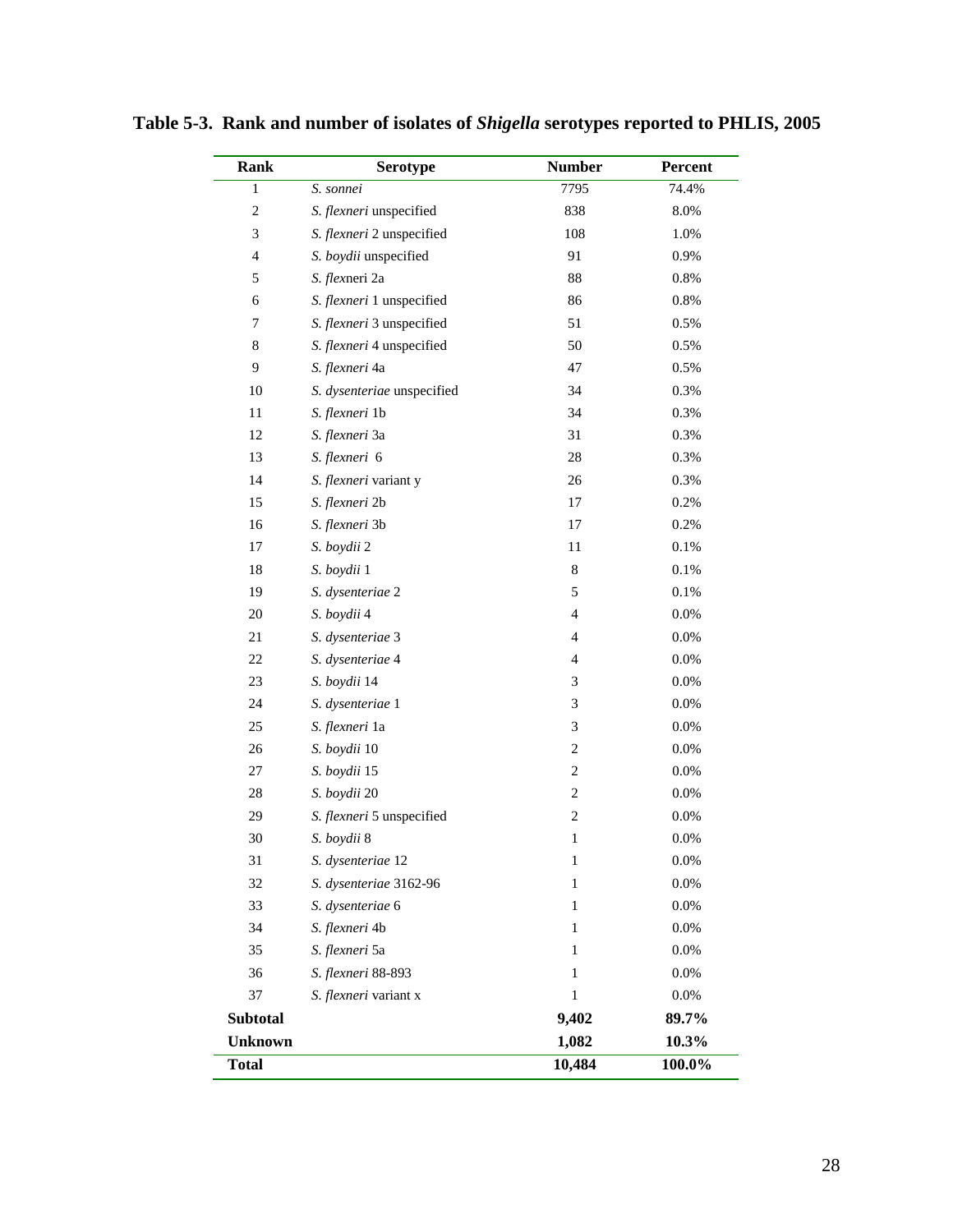# *Vibrio*

The cholera and vibriosis (non-cholera *Vibrio* species) surveillance case definitions are available at [http://www.cdc.gov/epo/dphsi/casedef/cholera\\_current.htm](http://www.cdc.gov/epo/dphsi/casedef/cholera_current.htm) and [http://www.cdc.gov/epo/dphsi/casedef/vibriosis.htm.](http://www.cdc.gov/epo/dphsi/casedef/vibriosis.htm) Infections with toxigenic *Vibrio cholerae* O1 and O139, the causative agents of cholera, have been reportable in the United States for many years. More recently, toxigenic *V. cholerae* O141 has emerged as a cause of illness, but it does not cause cholera and is not notifiable.

The Cholera and Other *Vibrio* Illness Surveillance System (COVIS) was initiated by CDC, FDA, and the Gulf Coast states (Alabama, Florida, Louisiana, Mississippi, and Texas) in 1988. CDC has maintained a database of reported *Vibrio* infections from humans in order to obtain reliable information on illnesses associated with *Vibrio* species. Participating health officials collect clinical data, information about underlying illness, history of seafood consumption, and exposure to seawater in the seven days before illness, and then conduct tracebacks of implicated oysters. This information has been used to educate consumers about the health risks of seafood, as well as to help determine host, food, and environmental risk factors. Since 1997, many other states have also reported *Vibrio* isolates. However, only toxigenic *V. cholerae* O1 and O139, the causative agents of cholera, were nationally notifiable during 2005; thus the true number of *Vibrio* isolates is greater than reported. CDC serotypes all *V. parahaemolyticus* isolates received from state health departments, and screens for cholera toxin production in all *V. cholerae* isolates.

Results are summarized using CDC form 52.79, Cholera and Other *Vibrio* Illnesses Surveillance Report and presented in two categories: *V. cholerae* isolates that produce cholera toxin (referred to as toxigenic *V. cholerae*), and all other *Vibrio* isolates, including those *V. cholerae* isolates that do not produce cholera toxin. Results are presented separately for Gulf Coast states versus other states, to be consistent with previous reports. Additionally, results are presented by anatomic site of isolation. It is important to note that isolation of some *Vibrio*  species from a patient with illness does not necessarily indicate causation. While many *Vibrio*  species are well-recognized pathogens, the status of *V*. *damsela, V. furnissii*, *V. metschnikovii*, and *V*. *cincinnatiensis* as enteric pathogens is less clear.

In June 2006, the Council of State and Territorial Epidemiologists (CSTE) adopted a resolution to add all *Vibrio* species infections (vibriosis) to the list of nationally notifiable diseases reported to NNDSS. Reporting for vibriosis is in addition to and distinct from reporting of *V. cholerae* currently conducted through NNDSS. The position statement, "National Reporting for non-cholera *Vibrio* Infections (Vibriosis)," can be found at [http://www.cste.org/PS/2006pdfs/PSFINAL2006/06-ID-05FINAL.pdf.](http://www.cste.org/PS/2006pdfs/PSFINAL2006/06-ID-05FINAL.pdf) In addition to reporting through NNDSS, CDC requests that states collect information using the standard surveillance form for COVIS available at [http://www.cdc.gov/foodborneoutbreaks/.](http://www.cdc.gov/foodborneoutbreaks/)

# Isolates of toxigenic *Vibrio cholerae*

In 2005, 12 patients with toxigenic *V. cholerae* were reported (Table 6-1). Five patients were hospitalized, and no deaths were reported. All 12 patients were infected with toxigenic *V. cholerae* serogroup O1; no isolates of toxigenic *V. cholerae* O139 were identified. Infection was acquired during international travel in five isolated cases (three patients acquired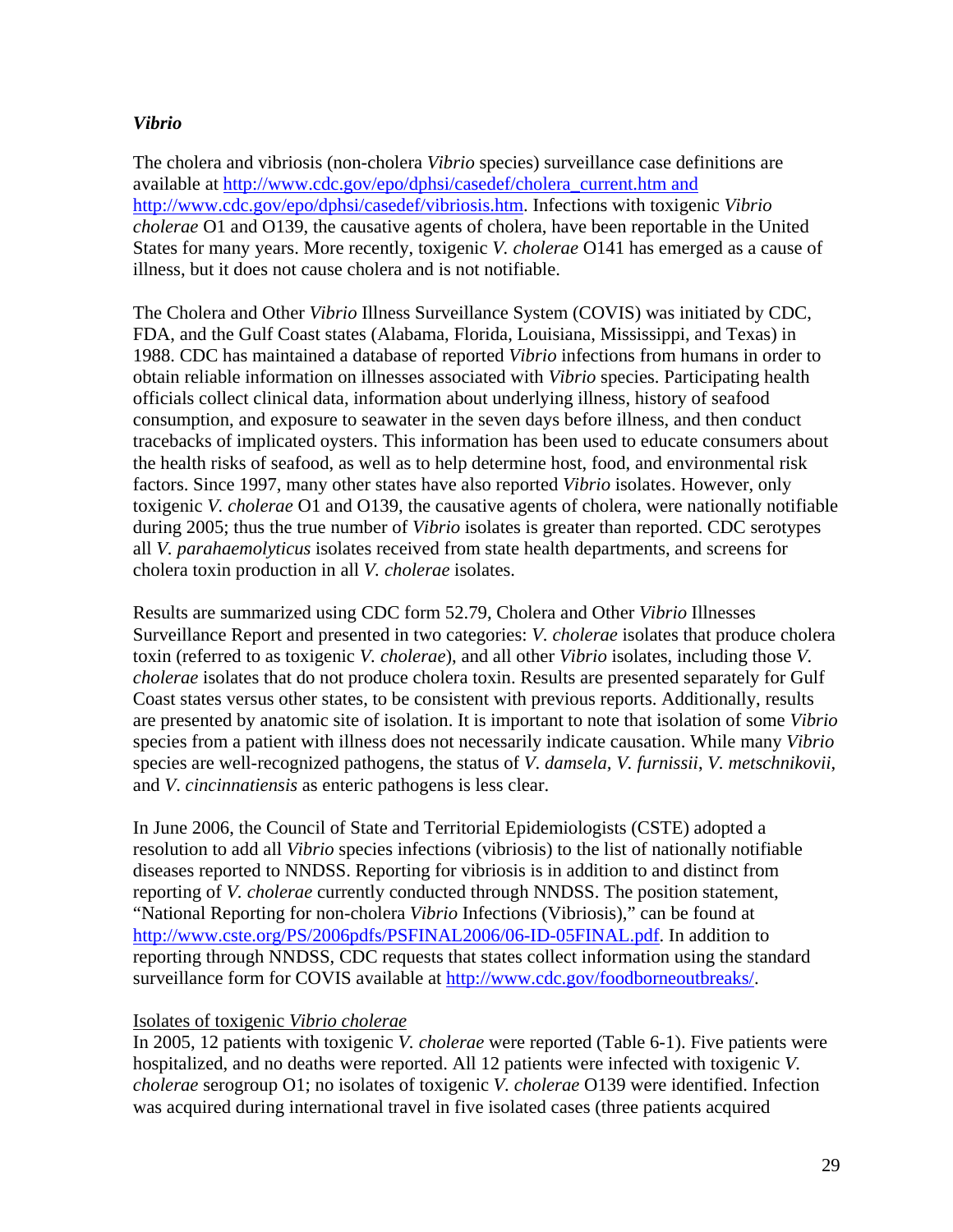infection while traveling in Pakistan, and two patients traveled in the Philippines). Exposure to domestic seafood was the source of infection for four patients, two of whom were a husband and wife in Louisiana who ate crab and shrimp harvested from the Gulf Coast. The other two cases associated with domestic seafood were unrelated and occurred in patients who ate seafood acquired in Hawaii. Source of infection was unknown for three cases in Guam, of whom two patients were related, but had brief contact with each other and did not share any meals in the two weeks before illness onset. They, however, did receive drinking water from the same municipal aquifer supply and ate finfish in the week before illness. The third patient in Guam reported eating tuna fish and shrimp, in the week before illness.

#### Other *Vibrio* isolates (excluding toxigenic *V. cholerae*)

In 2005, 578 *Vibrio* isolates, excluding toxigenic *V. cholerae*, from 546 patients were reported to the COVIS. Among patients for whom information was available, 232 (46%) of 506 were hospitalized and 40 (8%) of 485 died. *V. parahaemolyticus* was isolated from 218 (40%) patients, and was the most frequently reported *Vibrio* species. Of the patients infected with *V. parahaemolyticus*, 23% were hospitalized, and 1% died. *V. vulnificus* was isolated from 121 (22%) patients; 90% were hospitalized, and 26% died. The following sections provide further information on these non-toxigenic *Vibrio* isolates:

Geographic location: In 2005, CDC received 219 (40%) reports of *Vibrio* illness from Gulf Coast states, 143 (26%) from Pacific Coast states, 151 (28%) from Atlantic Coast states (excluding Florida), and 33 (6%) from inland states (Figure 6-1). The most frequent *Vibrio*  species reported from Gulf Coast states were *V. vulnificus* (39%), *V. parahaemolyticus*  (23%), *V. alginolyticus* (11%), and non-toxigenic *V. cholerae* (11%) (Table 6-2). The most frequent *Vibrio* species reported from non-Gulf Coast states were *V. parahaemolyticus*  (51%), *V. alginolyticus* (12%), *V. vulnificus* (11%), and non-toxigenic *V. cholerae* (10%) (Table 6-3).

Anatomic site of isolation: Among the 578 *Vibrio* isolates, 243 (42%) were from stool, 105 (18%) from blood, and 164 (28%) from wounds. In addition, 18 (3%) isolates were obtained from the ear, and 48 (8%) were from urine, sputum, or other sites. *V. parahaemolyticus* was the species most frequently isolated from stool (150 [62%] of 243 isolates from stool); *V. vulnificus* was the species most frequently isolated from blood (68 [65%] of 105 isolates from blood) and from wounds (51 [31%] of 164 isolates from wounds).

Seasonality: The number of patients from whom *Vibrio* species was isolated had a clear seasonal peak during the summer months (Figure 6-2). The greatest frequency of cases occurred in August for Gulf Coast states and non-Gulf Coast states.

Exposures: 153 (28%) patients reported having a wound either before or during exposure to *Vibrio*. Of those, 100 (65%) reported water activities such as swimming and boating, 34 (22%) reported handling seafood, and 40 (26%) reported contact with marine wildlife. Excluding patients from whom *Vibrio* was classified as a wound, and among the 255 for whom a food history was available, 223(87%) reported eating seafood in the seven days before illness onset. Among the 86 who reported eating a single seafood item, 49% ate oysters (91% of whom consumed them raw), 10% ate shrimp, and 15% ate finfish (Table 6- 4). International travel in the seven days before illness onset was reported by 41 (9%) of 449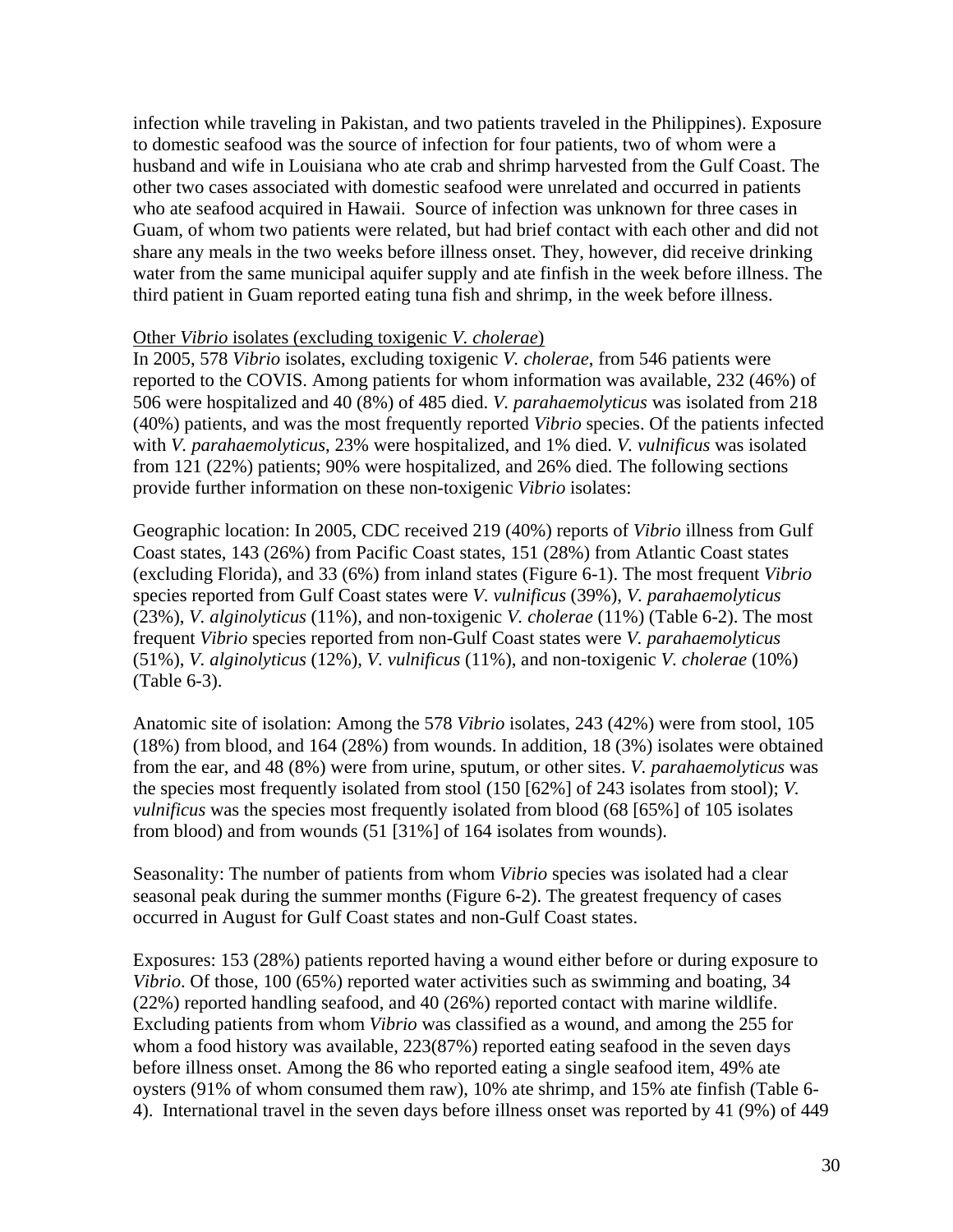patients, for whom information was available.

Laboratory: For reports where laboratory confirmation was available, the state public health laboratory confirmed the identification of 234 (97%) of 242 human *Vibrio* isolates. CDC received 126 isolates of *V. parahaemolyticus* from 115 patients. Of these, 111 were viable, and four were not viable. Of the viable *V. parahaemolyticus* isolates, 28 (25%) from 11 health jurisdictions were serotype O4:K12 (Colorado, Hawaii, Louisiana, Maryland, Maine, Montana, North Carolina, New York State, New York City, Oregon, and Washington); 16 (14%) isolates from seven states were serotype O3:K6 (Arizona, Colorado, Georgia, Louisiana, Maryland, New Mexico, and Washington); 13 (12%) isolates from eight states were serotype O1:K56 (Hawaii, Louisiana, Maine, Montana, Oregon, Texas, Virginia, and Washington); and the remaining 54 isolates were one of 25 serotypes.

Outbreaks: Illnesses following Hurricane Katrina were reported to COVIS from eight states (Arkansas, Florida, Georgia, Louisiana, Mississippi, North Carolina, Oklahoma, and Texas). The species reported were 26 *V. vulnificus* (72%), 6 non-cholerigenic *V. cholerae* (17%), 3 *V. parahaemolyticus* (8%), and 1 (3%) unidentified *Vibrio* species. For patients with available information, 20 (91%) of 22 were considered wound infections because they reported having a wound either before or during exposure to *Vibrio*.

| <b>State</b> | Age | <b>Sex</b> | <b>Onset</b> | <b>Exposure</b>                         | Serogroup      | <b>Serotype</b> |
|--------------|-----|------------|--------------|-----------------------------------------|----------------|-----------------|
| Hawaii       | 85  | Female     | 4/8/2005     | Domestic (seafood)                      | V. cholerae O1 | Ogawa           |
| Hawaii       | 34  | Male       | 5/10/2005    | Domestic (seafood)                      | V. cholerae O1 | Ogawa           |
| Montana      | 44  | Female     | 8/2/2005     | Travel in Pakistan                      | V. cholerae O1 | Inaba           |
| New York     | 44  | Female     | 7/26/2005    | Travel in Pakistan                      | V. cholerae O1 | Inaba           |
| Louisiana    | 43  | Male       | 10/15/2005   | Domestic (crab and shrimp) - Gulf Coast | V. cholerae O1 | Inaba           |
| Louisiana    | 46  | Female     | 10/15/2005   | Domestic (crab and shrimp) - Gulf Coast | V. cholerae O1 | Inaba           |
| Guam         | 32  | Male       | 10/26/2005   | Unknown                                 | V. cholerae O1 | Ogawa           |
| Guam         | 29  | Male       | 10/19/2005   | Unknown                                 | V. cholerae O1 | Ogawa           |
| Michigan     | 53  | Male       | 11/3/2005    | Travel in Pakistan                      | V. cholerae O1 | Inaba           |
| Michigan     | 34  | Male       | 11/26/2005   | Travel in the Philippines               | V. cholerae O1 | Ogawa           |
| California   | 46  | Male       | 12/22/2005   | Travel in the Philippines               | V. cholerae O1 | Ogawa           |
| Guam         | 26  | Female     | 12/26/2005   | Unknown                                 | V. cholerae O1 | Ogawa           |

#### **Table 6-1. Isolates of toxigenic** *V. cholerae* **reported to COVIS, 2005**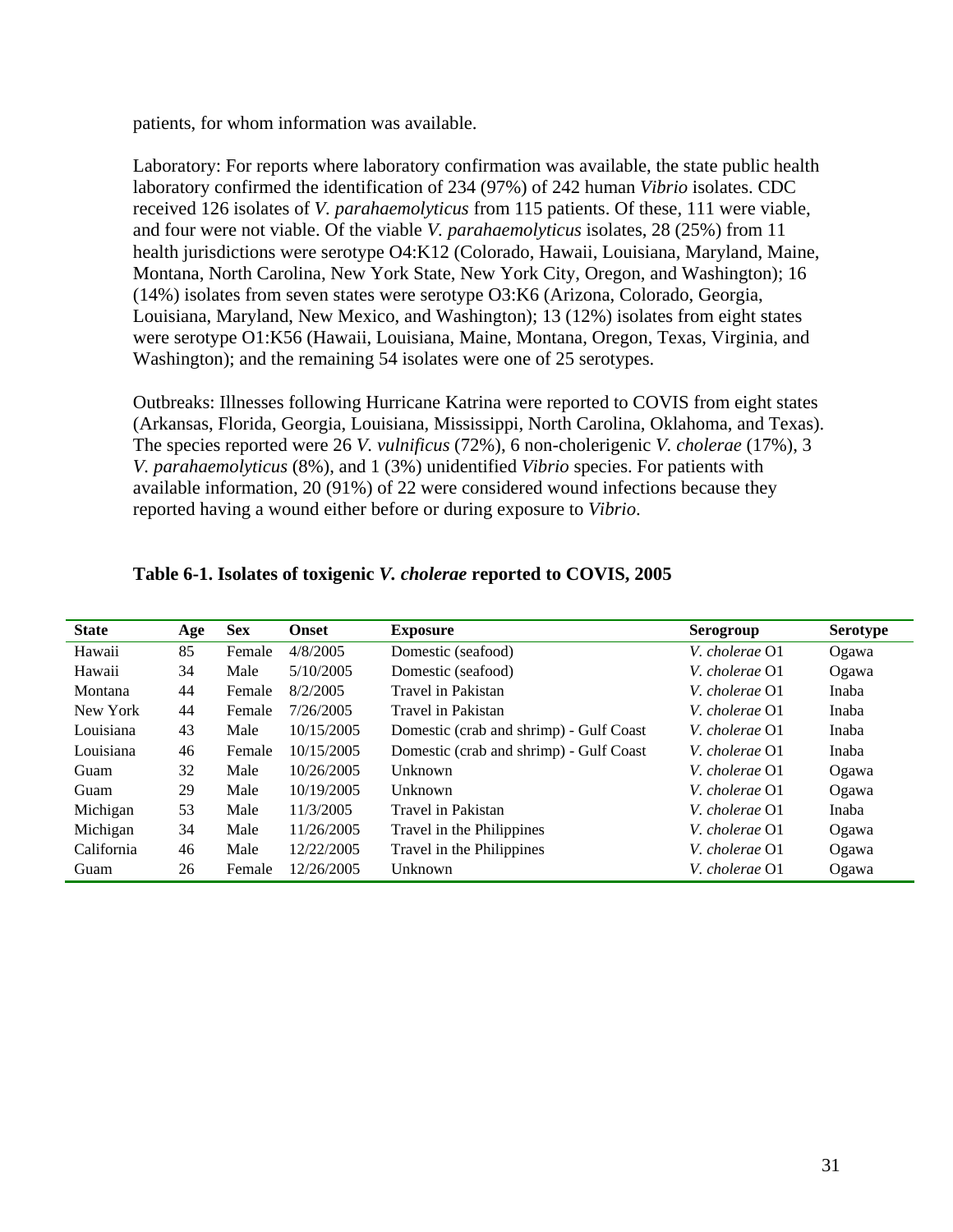**Table 6-2. Number of** *Vibrio* **illnesses (excluding toxigenic** *V. cholerae***) reported to COVIS, by species, complications and site of isolation in patients from Gulf Coast states, 2005** 

|                                 |     |                 |              | <b>Complications</b>         |               |                              |                |                 |              |                  | <b>Site of Isolation</b> |                  |
|---------------------------------|-----|-----------------|--------------|------------------------------|---------------|------------------------------|----------------|-----------------|--------------|------------------|--------------------------|------------------|
| <b>Vibrio Species</b>           |     | <b>Patients</b> | Hospitalized |                              | <b>Deaths</b> |                              |                | <b>Isolates</b> | <b>Stool</b> | <b>Blood</b>     | Wound                    | <b>Other</b>     |
|                                 | N   | $(\%)$          | n/N          | $\left( \frac{9}{6} \right)$ | n/N           | $\left( \frac{9}{6} \right)$ | N              | (%)             |              |                  |                          |                  |
| V. alginolyticus<br>V. cholerae | 23  | (11)            | 5/21         | (24)                         | 0/21          | (0)                          | 23             | (10)            |              |                  | 15                       | 6                |
| $(non-toxigenic)+$              | 23  | (11)            | 12/20        | (60)                         | 3/19          | (16)                         | 23             | (10)            | 12           | 5                |                          | 4                |
| V. damsela                      | 3   | (1)             | 0/2          | (0)                          | 0/2           | (0)                          | 3              | (1)             | $\theta$     | $\mathbf{0}$     | 3                        | $\Omega$         |
| V. fluvialis                    | 11  | (5)             | 7/11         | (64)                         | 2/11          | (18)                         | 12             | (5)             | 5            | 2                | $\overline{4}$           |                  |
| V. hollisae                     | 3   | (1)             | 2/3          | (67)                         | 0/3           | (0)                          | 3              | (1)             |              | $\mathbf{0}$     |                          |                  |
| V. mimicus                      | 4   | (2)             | 2/4          | (50)                         | 1/4           | (25)                         | $\overline{4}$ | (2)             | 3            | $\mathbf{0}$     | $\Omega$                 |                  |
| V. parahaemolyticus             | 50  | (23)            | 17/44        | (39)                         | 2/46          | (4)                          | 52             | (22)            | 20           | 4                | 21                       |                  |
| V. <i>vulnificus</i>            | 85  | (39)            | 70/77        | (91)                         | 15/65         | (23)                         | 93             | (39)            | 3            | 45               | 40                       | 5                |
| Species not identified          | 9   | (4)             | 4/9          | (44)                         | 0/8           | (0)                          | 9              | (4)             | 5            | $\boldsymbol{0}$ | 1                        | 3                |
| Multiple species <sup>§</sup>   | 8   | (4)             | 4/8          | (50)                         | 1/6           | (17)                         | 18             | (8)             | 6            | 4                | 8                        | $\boldsymbol{0}$ |
| <b>Total</b>                    | 219 | (100)           | 123/199      | (62)                         | 24/185        | (13)                         | 240            | (100)           | 56           | 61               | 94                       | 29               |

\* Denominators indicate patients for whom information is known.

† Includes ear, endotracheal secretion, sputum, and urine.

‡ Non-toxigenic *V. cholerae*. Includes non-toxigenic *V. cholerae* O1 (1 isolates) and other non-toxigenic

<sup>§</sup> *V. parahaemolyticus* and *V. alginolyticus* were isolated from two patients, *V. parahaemolyticus* and *V. mimicus* were isolated from one patient, *V. parahaemolyticus* and *V. fluvialis* were isolated from one patient, *V. parahaemolyticus* and an unidentified *Vibrio* species were isolated from one patient, *V. parahaemolyticus* and *V. vulnificus* were isolated from one patient, *V. vulnificus* and *V. alginolyticus* was isolated from one patient, and *V. vulnificus* and an unidentified *Vibrio* species were isolated from one patient.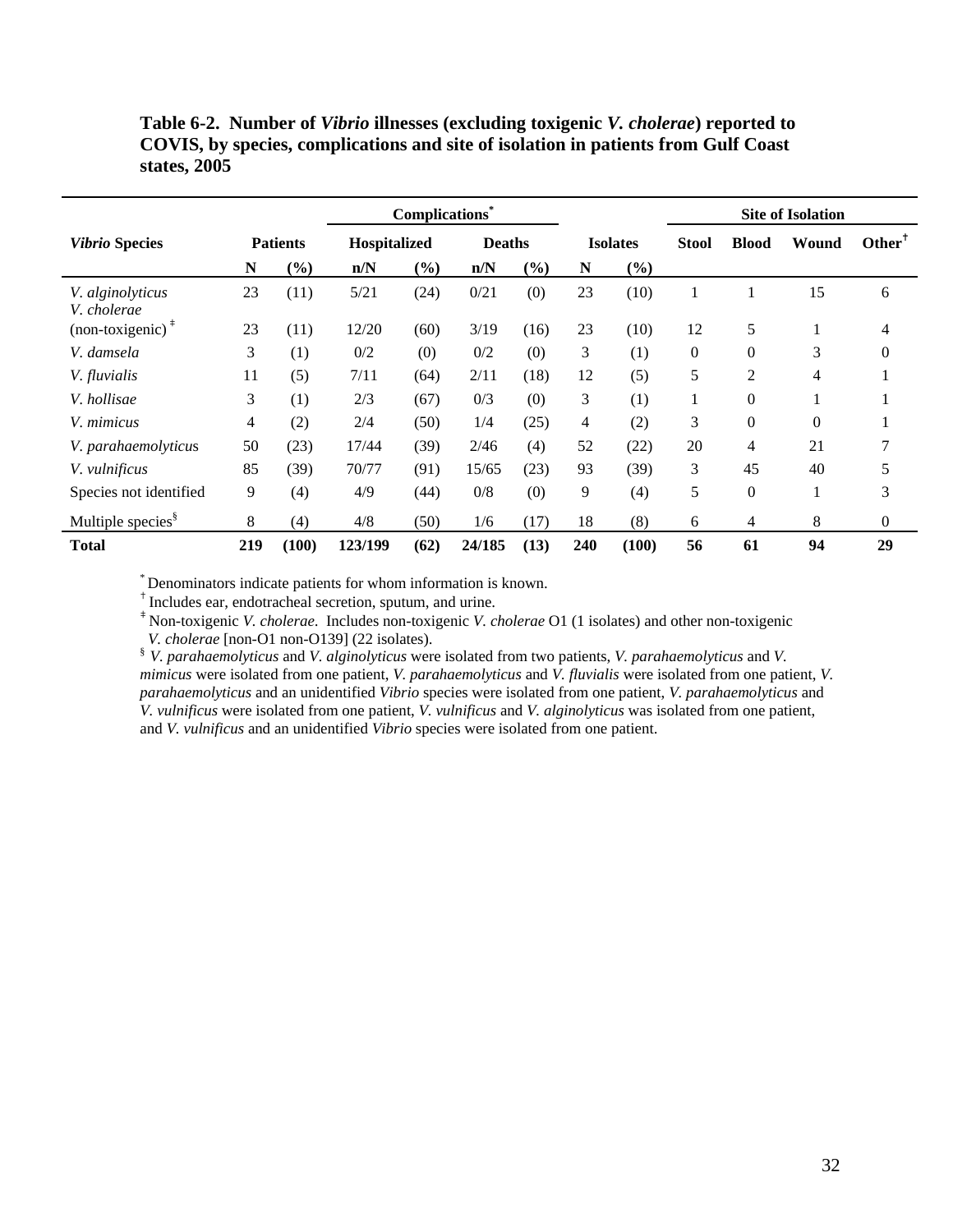| Table 6-3. Number of <i>Vibrio</i> illnesses (excluding toxigenic <i>V. cholerae</i> ) reported to |
|----------------------------------------------------------------------------------------------------|
| COVIS, by species, complications, and site of isolation in patients from non-Gulf Coast            |
| states, $2005$                                                                                     |

|                                 |     |                 |              | <b>Complications</b> |               |      |     |                 |                |                | <b>Site of Isolation</b> |                |
|---------------------------------|-----|-----------------|--------------|----------------------|---------------|------|-----|-----------------|----------------|----------------|--------------------------|----------------|
| <b>Vibrio Species</b>           |     | <b>Patients</b> | Hospitalized |                      | <b>Deaths</b> |      |     | <b>Isolates</b> | <b>Stool</b>   | <b>Blood</b>   | Wound                    | $Other^T$      |
|                                 | N   | (%)             | n/N          | $(\%)$               | n/N           | (%)  | N   | (%)             |                |                |                          |                |
| V. alginolyticus<br>V. cholerae | 40  | (12)            | 9/37         | (24)                 | 0/37          | (0)  | 40  | (12)            | 2              |                | 25                       | 12             |
| $non-toxigenic$ <sup>3</sup>    | 33  | (10)            | 14/31        | (45)                 | 2/28          | (7)  | 35  | (10)            | 19             | 10             | 4                        | $\overline{2}$ |
| V. damsela                      | 4   | (1)             | 3/4          | (75)                 | 0/4           | (0)  | 4   | (1)             | $\overline{0}$ | $\theta$       | 3                        | 1              |
| V. fluvialis                    | 17  | (5)             | 8/17         | (47)                 | 1/17          | (6)  | 17  | (5)             | 12             | $\overline{2}$ | 2                        | 1              |
| V. furnissii                    | 2   | (0.6)           | 2/2          | (100)                | 1/2           | (50) | 2   | (0.6)           | 1              |                | $\theta$                 | $\theta$       |
| V. hollisae                     | 4   | (1)             | 3/4          | (75)                 | 0/3           | (0)  | 4   | (1)             | 4              | $\theta$       | $\boldsymbol{0}$         | $\theta$       |
| V. mimicus                      | 6   | (2)             | 3/6          | (50)                 | 1/6           | (17) | 6   | (2)             | 3              | $\Omega$       | $\overline{2}$           | 1              |
| V. parahaemolyticus             | 168 | (51)            | 29/155       | (19)                 | 0/155         | (0)  | 168 | (50)            | 130            | 3              | 22                       | 13             |
| V. vulnificus                   | 36  | (11)            | 31/35        | (89)                 | 10/32         | (31) | 37  | (11)            | 1              | 23             | 11                       | $\overline{2}$ |
| Species not identified          | 10  | (3)             | 3/9          | (33)                 | 0/9           | (0)  | 10  | (3)             | 6              |                |                          | 2              |
| Other                           | 1   | (0.3)           | 0/1          | (0)                  | 0/1           | (0)  | 2   | (1)             | 1              | $\overline{0}$ | $\theta$                 | 1              |
| Multiple species <sup>§</sup>   | 6   | (2)             | 4/6          | (67)                 | 1/6           | (17) | 13  | (4)             | 8              | 3              | $\overline{0}$           | 2              |
| <b>Total</b>                    | 327 | (100)           | 109/307      | (36)                 | 16/300        | (5)  | 338 | (100)           | 187            | 44             | 70                       | 37             |

\* Denominators indicate patients for whom information is known. † Includes ear, peritoneal fluid, sinus, sputum, and urine.

‡ Non-toxigenic *V. cholerae*. Includes non-toxigenic *V. cholerae* O1 (3 isolates), non-toxigenic *V. cholerae*  O139 (1 isolate), and other non-toxigenic *V. cholerae* (non-O1 non-O139) (29 isolates).

§ *V. parahaemolyticus* and *V. alginolyticus* were isolated from one patient; *V. parahaemolyticus* and *V. fluvialis*  were isolated from two patients; *V. parahaemolyticus* and an unidentified *Vibrio* species were isolated from one patient; *V. alginolyticus* and *V. fluvialis* were isolated from one patient; and *V. cholerae* non-O1, non-O139, *V. fluvialis,* and *V. vulnificus* were isolated from one patient.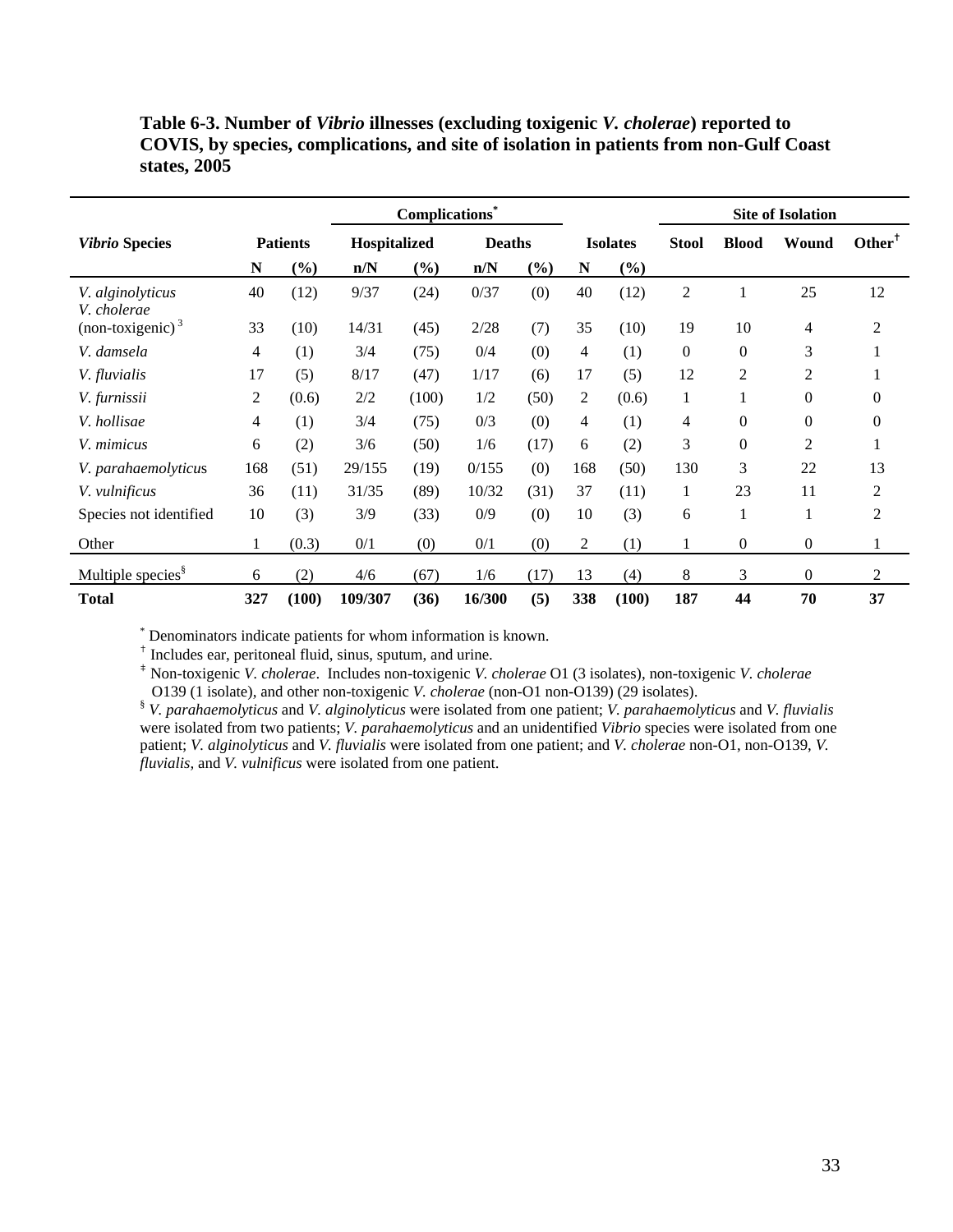**Table 6-4. Seafood exposure among patients with foodborne** *Vibrio* **infection (excluding toxigenic** *V. cholerae***) who reported eating a single seafood item in the week before illness onset, 2005** 

|                 | <b>Mollusks</b> |       |                  | <b>Crustaceans</b> |         |          |          |                           |                           |              |
|-----------------|-----------------|-------|------------------|--------------------|---------|----------|----------|---------------------------|---------------------------|--------------|
|                 | Ovsters         | Clams | <b>Mussels</b>   | <b>Shrimp</b>      | Lobster | Crab     | Cravfish | <b>Other</b><br>Shellfish | <b>Finfish</b>            | <b>Total</b> |
| Ate $(\% )$     | 42 (49)         | 3(3)  | $\left(1\right)$ | (10)               | $(1\%)$ | 13 (15%) | 2(2%)    | 2(2%)                     | 13 (15%)                  | 86           |
| Ate raw $(\% )$ | 91              | 67    | 100              | 44                 |         |          |          |                           | $\mathcal{L}$<br><u>.</u> | 49           |

\* Other shellfish reported: scallops

† Finfish reported: ahi poke, cat fish, flounder, perch, red snapper, rockfish filet, salmon, sunfish, sushi, tuna, yellow fin, and whiting.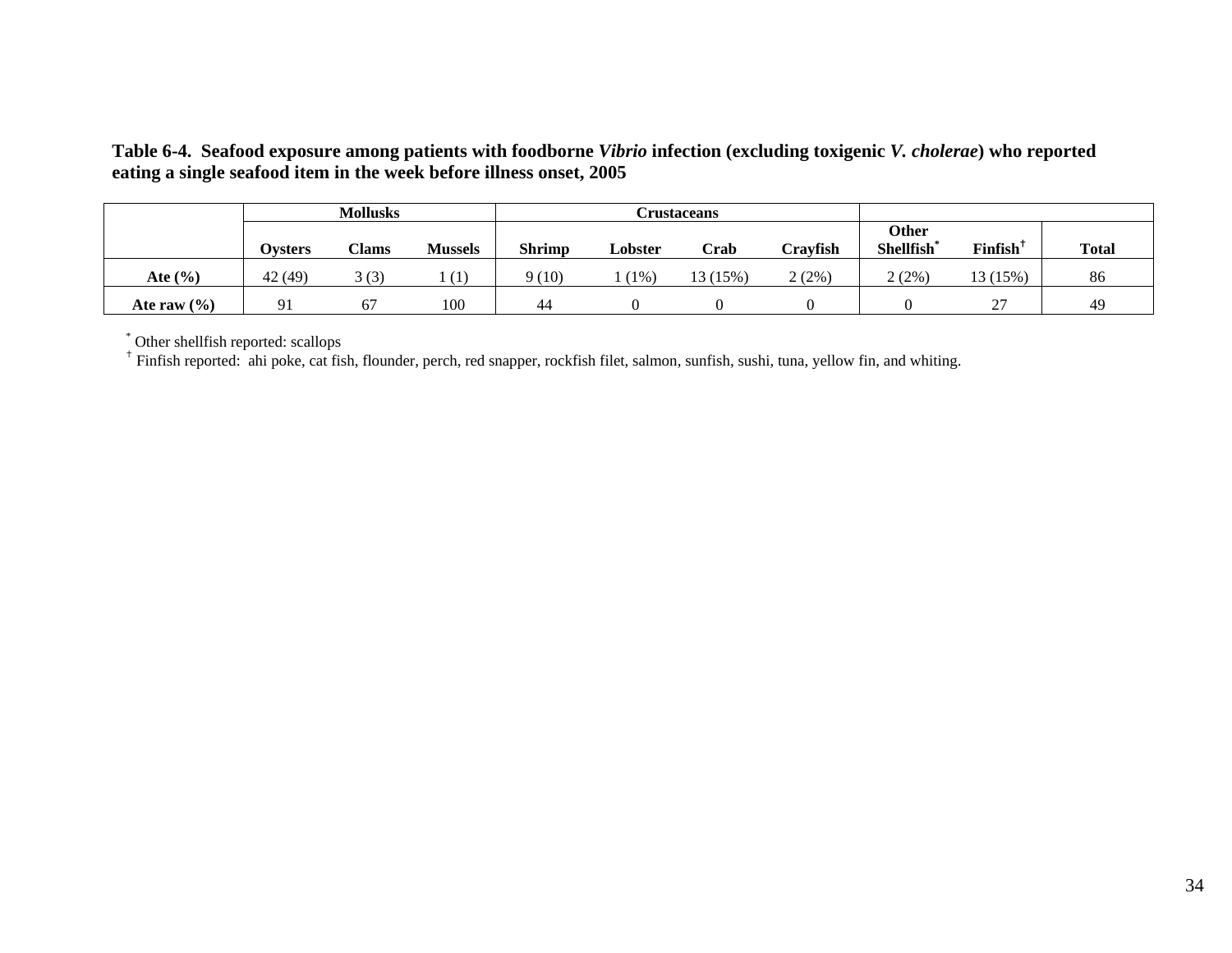**Figure 6-1. Number of patients with** *Vibrio* **isolates (excluding toxigenic** *V. cholerae***)**  reported to COVIS, by state, (N = 546 patients)



**Figure 6-2. Number of patients with** *Vibrio* **isolates (excluding toxigenic** *V. cholerae***) reported to COVIS, by month of illness onset or specimen isolation, Gulf Coast states vs. other states, 2005 (N = 546)** 

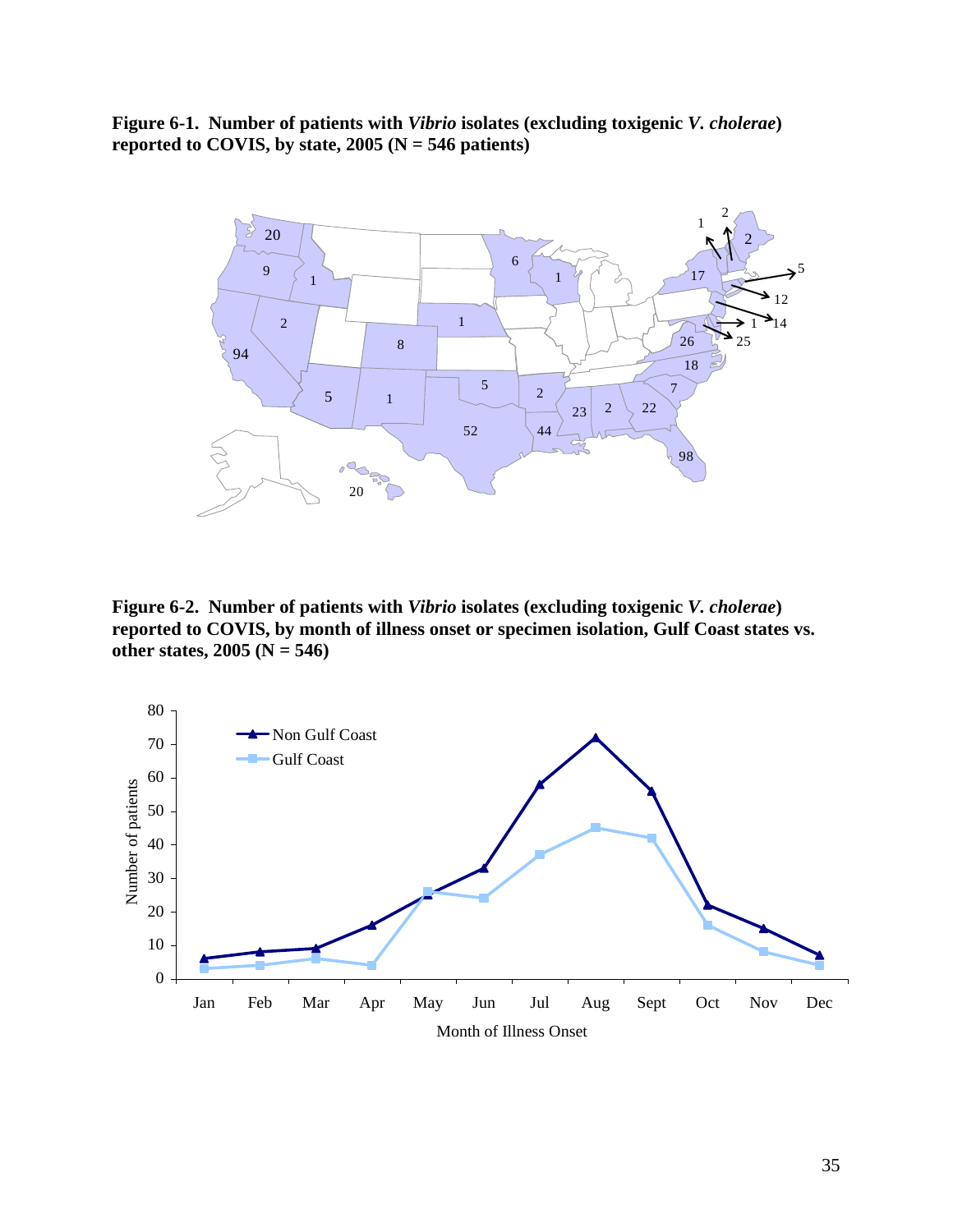# **Data Sources and Background**

CDC conducts national surveillance to define the magnitude and burden of diseases, to identify outbreaks or high risk groups so that preventive actions can be taken, and to track the effectiveness of control and prevention measures.

The surveillance systems for different foodborne pathogens have evolved over time. There are many distinct surveillance systems, some managed by individual program areas (e.g., botulism surveillance), and others administered and used more broadly.

### **National Notifiable Diseases Surveillance System (NNDSS) and the National Electronic Telecommunications System for Surveillance (NETSS)**

The origins of NNDSS date back to 1878 when Congress authorized the U.S. Marine Hospital Service to collect morbidity reports regarding cholera, smallpox, plague, and yellow fever from U.S. consuls oversees. Today, the NNDSS is operated by CDC in collaboration with the Council of State and Territorial Epidemiologist (CSTE) and serves as a timely source of national disease data. NETSS is the software and electronic communication pathway by which NNDSS data reach the CDC; this whole system is often identified by the NETSS acronym. NETSS is administered by the CDC National Center for Public Health Informatics (NCPHI).

There are several sources of NETSS surveillance information for individual infections. For many diseases, public health authorities at state health departments request or require that physicians and other health care workers report cases to the local health department. For some diseases, authorities also request or require clinical laboratories to report the identification or isolation of certain pathogens. These reports are summarized and forwarded to the state department of health, which then sends the information to CDC, if the disease is nationally notifiable.

# **Public Health Laboratory Information System (PHLIS)**

In addition to allowing public health authorities to track diagnosed cases of notifiable disease, sending pathogens isolated from patients to public health laboratories to confirm the identity of the organism and its subtype provides an additional public health benefit. This process can identify clusters of specific subtypes and link events from widely dispersed locations. An example is surveillance for serotype of *Salmonella*. In 1962, CDC, CSTE, and the Association of State and Territorial Public Health Laboratory Directors agreed to serotype *Salmonella*  isolates and send the resulting information to CDC weekly. Eight states participated initially. Eventually, all 50 states began transmitting information through PHLIS, an electronic network tool developed in the 1980s. PHLIS collects laboratory surveillance information for a large number of pathogens (foodborne and non-foodborne). In 2004, it was administered by the Biostatistics and Information Management Branch of the Division of Bacterial and Mycotic Diseases, located in CDC's National Center for Infectious Diseases. PHLIS information has been used to identify, investigate, and control outbreaks of salmonellosis and other foodborne diseases at local, regional, national, and international levels.

# **Limitations Common to NETSS and PHLIS**

Most surveillance systems for foodborne and diarrheal diseases tend to underestimate the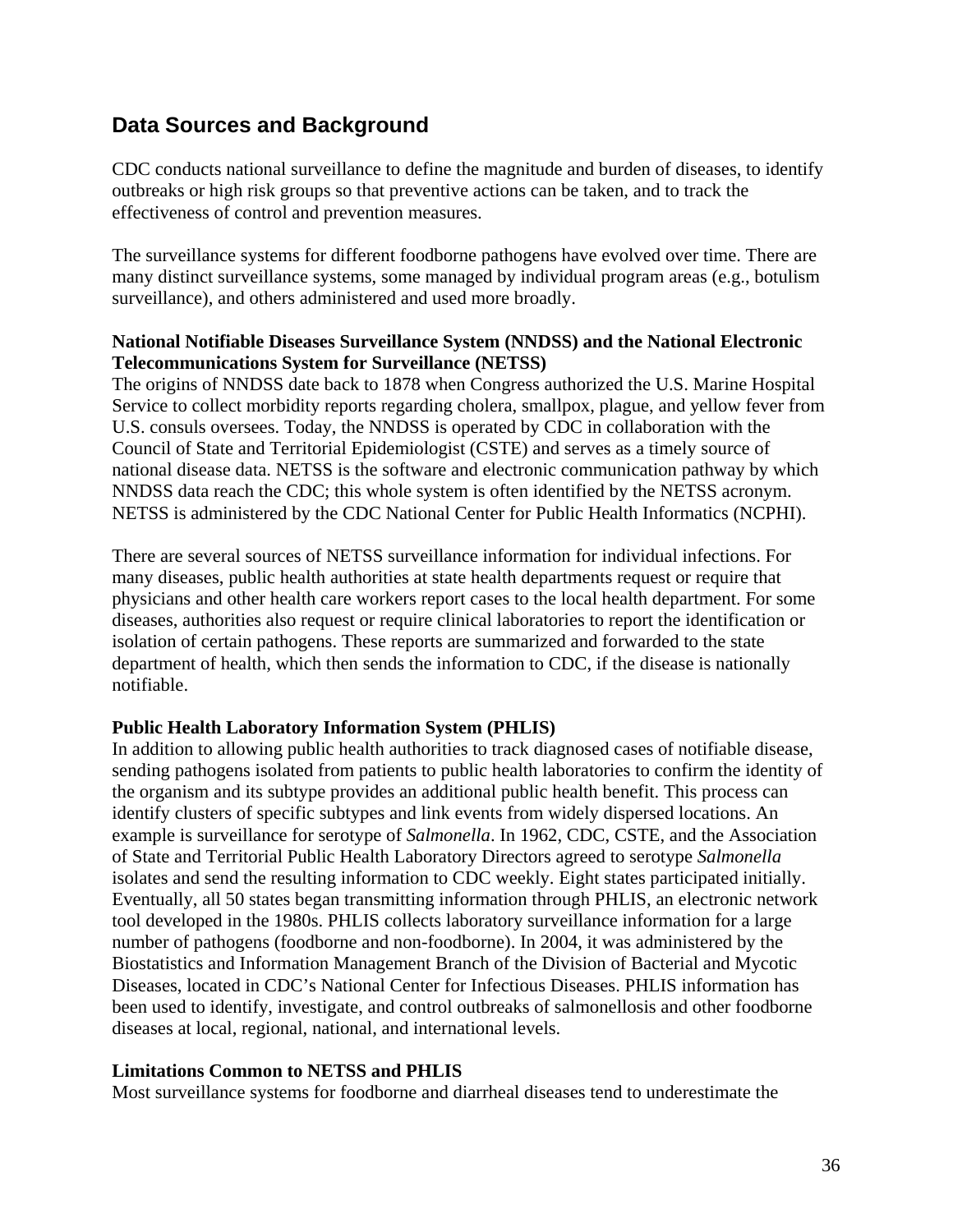burden of disease. Diseases that cause severe clinical illness are most likely to be reported accurately, if they were diagnosed by a physician. However, persons who have diseases that are clinically mild, and infrequently associated with severe consequences, might not seek medical care from a healthcare provider, and these diseases are never diagnosed. Even if these less severe diseases are diagnosed, they are less likely to be reported in surveillance systems.

The information reported about each case is typically limited to age, sex, county of residence, date of diagnosis, and a small number of other variables. The degree of completeness of data reporting is also influenced by the diagnostic facilities available; the control measures in effect; the public awareness of a specific disease; and the interests, resources, and priorities of state and local officials responsible for disease control and public health surveillance. Factors such as changes in the case definitions for public health surveillance, the introduction of new diagnostic tests, or the discovery of new disease entities can cause changes in disease reporting that are independent of the true incidence of disease.

Some important infections that are difficult to diagnose are not included in general surveillance. For example, the diagnosis of enterotoxigenic *E. coli* (ETEC) remains restricted to a few research and large public health laboratories, and tests for this pathogen are not performed in standard clinical laboratories. Surveillance systems cannot track infections by this cause of foodborne diarrheal illness.

### **Limitations specific to NETSS and PHLIS**

NETSS is a passive surveillance system that relies on a mix of clinicians and laboratories that vary by state and by pathogen to report cases or pathogen isolations. The system includes cases that are diagnosed only clinically (on the basis of symptoms, signs and the epidemiological setting) as well as cases that are diagnosed by a definitive laboratory test. The willingness of clinicians to report cases varies from disease to disease, and the completeness and timeliness of reporting is problematic for some diseases. The data do not include the specific findings of the public health laboratory, such as a subtype, and therefore are not useful for detecting clusters of a particular subtype. The lack of subtyping for common pathogens makes detection of outbreaks difficult, especially those that are multi-jurisdictional. This is particularly true for *Salmonella* and *Shigella* infections.

PHLIS, a public health laboratory-based surveillance system, is also limited as a passive system; it relies on clinical laboratories to send *Salmonella* and other isolates to the state public health laboratory for subtyping. For example, because there is no routine referral or subtyping of *Campylobacter* strains in the United States, state public health laboratories may report only those strains that they isolate themselves (e.g., from patients in public health clinics or from specimens collected in outbreak investigations). The number of *Campylobacter* isolates reported through PHLIS is typically a small fraction of the number that is diagnosed. The need to send an isolate from the original clinical laboratory to the state public health laboratory and the need for the state laboratory to do the serotyping means that reports may be delayed. Training and support are required to ensure that state laboratories have the specialized skills and reagents needed to perform serotyping or other subtyping methods. The PHLIS software, written first in the late 1980s, has not been fully integrated into other software used in the states, and its use requires training.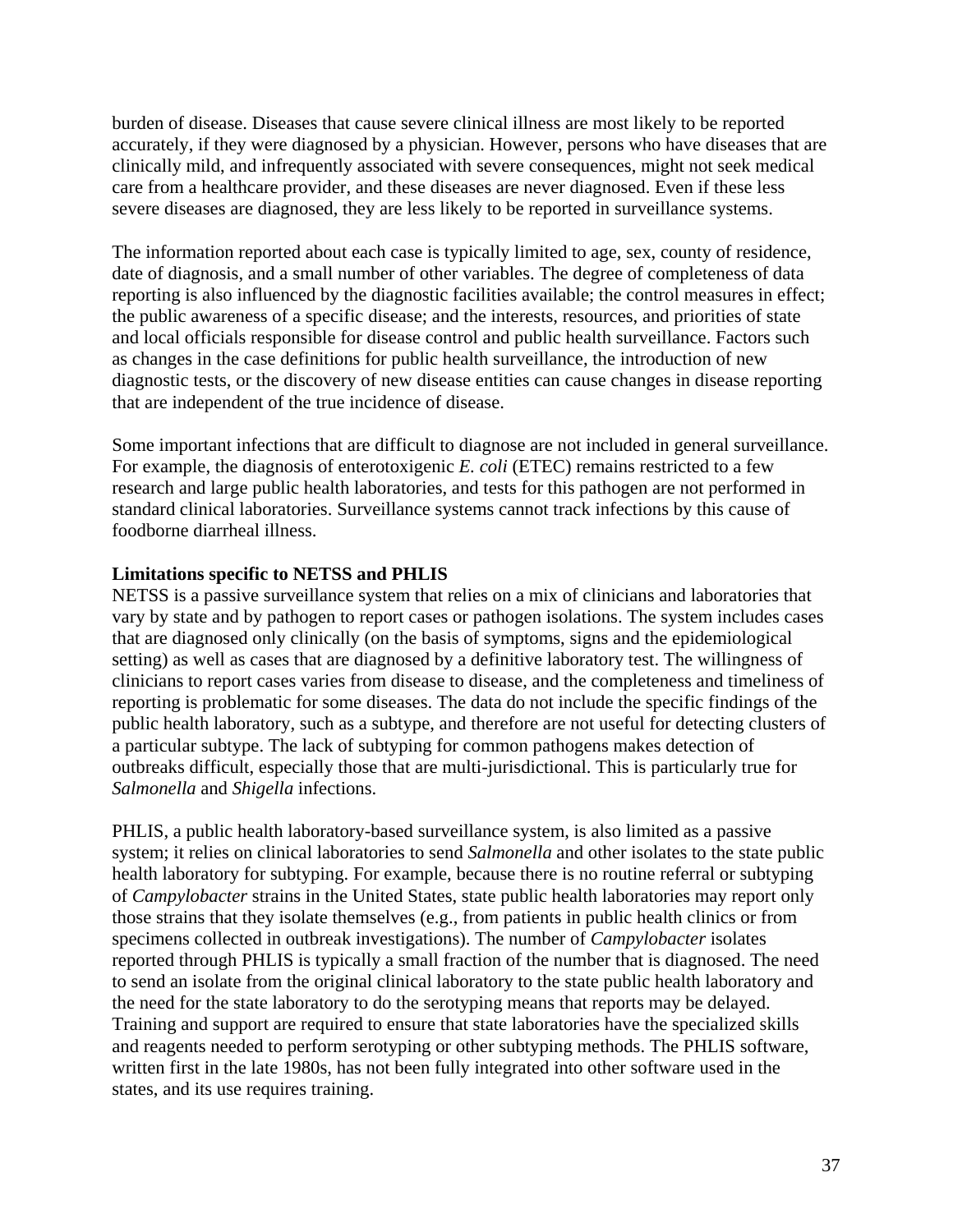#### **State-to-State Variations in Reported Cases**

There is substantial variation in the number of reported cases from one state compared to another, even when taking into account the differences in population sizes among states. One major source of variation is that a given disease may be reportable in one state but not in another, even for nationally notifiable diseases. Reporting requirements are under state jurisdiction. There may also be substantial variation from one state to another, depending on local resources, interests, and priorities. When more than one route is available for reporting surveillance data within the public health system, states may choose to use one or the other or more than one. For example, some state public health laboratories report *E. coli* O157:H7 isolates that they receive for confirmation through PHLIS, and some state epidemiology offices report infections with this organism through NETSS.

Some states may chose to submit reports on diseases for which they have collected information, but which are not nationally notifiable. These data indicate the interest and concern with that disease within that specific state, but are not part of the nationally notifiable disease system.

In addition, there are substantial state-to-state and regional differences in the incidence of certain diseases. For example, PHLIS has demonstrated that some *Salmonella* serotypes are isolated with similar frequency in persons in all U.S. regions, while other serotypes are highly localized. The PHLIS *Salmonella* Surveillance System is a stable system that has been functioning well for several decades with full national participation, so these results are considered valid.

#### **Program-Specific Surveillance Systems**

Because both NETSS and PHLIS collect little information beyond very basic patient demographics (e.g., age, sex, race, place, and time) and pathogen characteristics (e.g. *Salmonella* serotype in PHLIS), EDEB collects more detailed information on individual cases for some diseases because this information is needed for accurate monitoring and effective intervention. The diseases included are botulism, typhoid fever, and cholera and *Vibrio* species infections. For botulism, typhoid fever, and cholera, reporting is nationwide. For the noncholera *Vibrio* species reporting is mainly through a surveillance alliance with the Gulf Coast states of Alabama, Florida, Louisiana, and Texas. *Vibrio* surveillance also includes voluntary reporting from many other states. These systems and their resulting databases are distinct and separate from each other and from NETSS and PHLIS.

Botulism surveillance has unique attributes. Botulism is an extreme hazard that can be fatal if untreated, and it has caused rare but catastrophic foodborne outbreaks that are public health emergencies. CDC provides the antitoxin used to treat the illness, and releases it for treatment of suspected botulism from airport quarantine stations at the request of a state epidemiologist. Clinicians who suspect a patient has botulism can call their state health department or CDC to arrange emergency release through a 24-hour emergency response system. This drug release mechanism means that CDC gets immediate information about suspected cases of botulism, which functions as an early alert surveillance system.

Though not formally part of a surveillance system, EDEB tracks the number and type of non-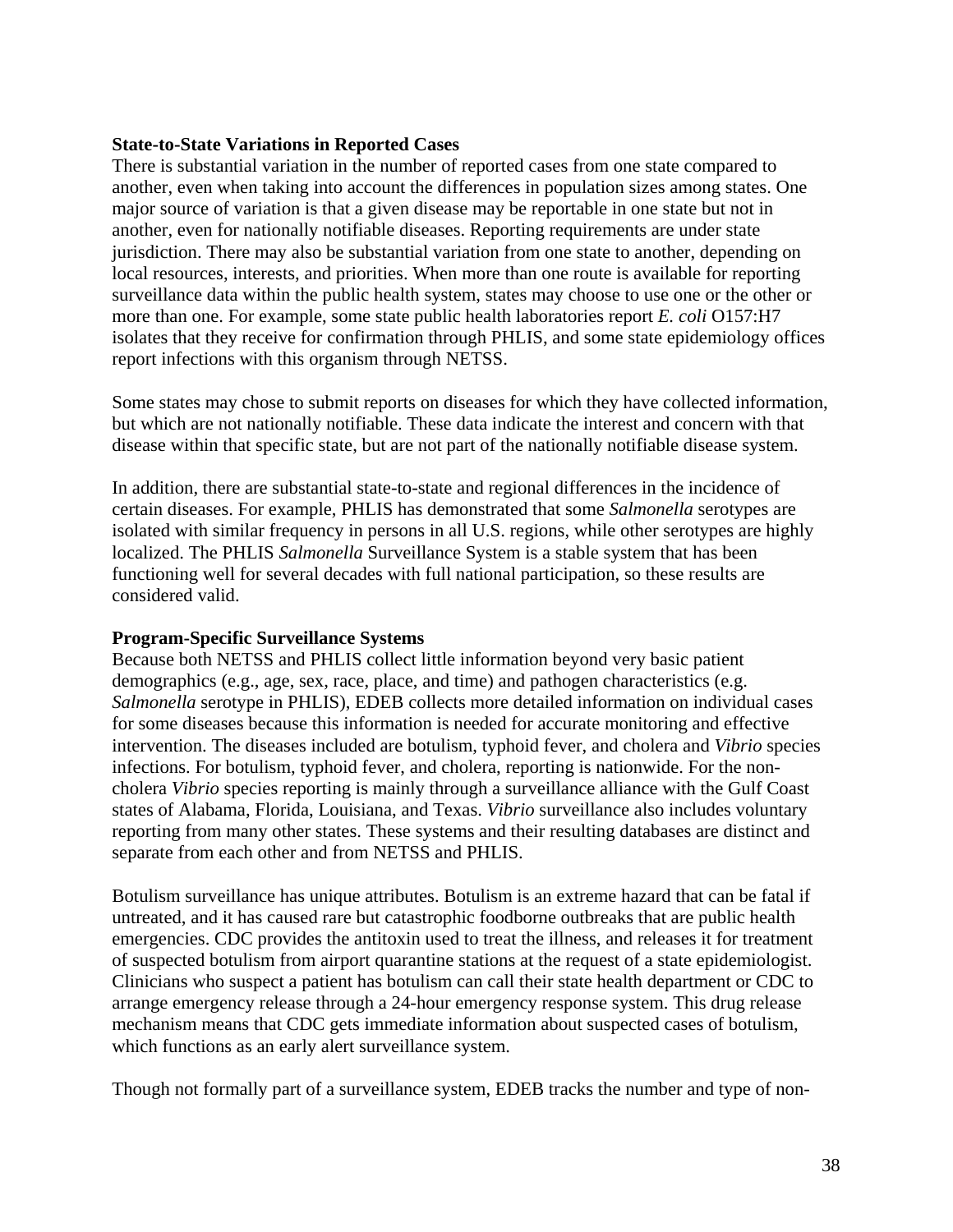O157 Shiga toxin-producing *E. coli* received from public health laboratories around the country. Among public health and clinical laboratories in the United States, only CDC has the capacity to serotype and characterize a wide variety of these isolates. Thus, our collection of isolates is likely representative of those isolated and forwarded to public health laboratories.

#### **Surveillance at Selected Sites**

For nine foodborne infections, the most detailed and accurate surveillance information comes from Foodborne Diseases Active Surveillance Network (FoodNet). In 2005, FoodNet included 10 surveillance sites, each comprised of several counties within a state, or a whole state, and covering a population of approximately 44.5 million, or 15% of the U.S. population. FoodNet actively gathers information about nine infections or conditions, integrates it with available laboratory information, and also collects information about the severity and outcome of the illness. In addition, FoodNet also conducts population surveys to determine the burden of illness, and how many ill persons visited a physician and got tested, as well as surveys of clinical laboratories to determine which pathogens are sought. Because standard surveillance methods are used, FoodNet data can be used to compare rates of illness over time and from one site to another.

#### **Enhancements to Surveillance Systems**

Public health surveillance is an evolving effort. As new disease entities are identified and defined as public health problems, surveillance for them begins and improves. As better understanding leads to better prevention, cases may level off, decline, and ultimately disappear. On the list of nationally notifiable diseases, there are several that were once large public health problems, but are now rarely reported. The official list of nationally notifiable diseases changes in accordance with resolutions issued by CSTE.

The methods and information obtained for surveillance also continue to evolve. Active surveillance in sentinel populations (such as FoodNet) can provide reliable and detailed information about detected infections and eliminate the undercount caused by lack of resources or reporting effort. However, this effort is expensive and cannot be applied everywhere. The ongoing revolution in biotechnology is bringing new subtyping and fingerprinting technologies, such as pulsed-field gel electrophoresis (PFGE), into state and local public health laboratories. PulseNet is a national network of public health and food regulatory agency laboratories coordinated by CDC; PulseNet participants use PFGE to characterize isolates of foodborne disease pathogens. Isolate DNA patterns generated by PFGE are submitted electronically to the PulseNet database at CDC, where they are analyzed to identify clusters of illness caused by the same pathogen subtype. This approach is enhancing our capacity to detect outbreaks rapidly, to link widely separated cases, and to track more precisely the results of specific control measures. New electronic reporting media have accelerated reporting and have made possible practical automated cluster detection algorithms, such as the Statistical Outbreak Detection Algorithm (SODA), which has been in operation using PHLIS data for *Salmonella* since 1995. CDC's efforts to produce a new integrated surveillance system, which will bring information directly from the clinical laboratory into a public health database, should improve the timeliness and consistency of reporting for many diseases.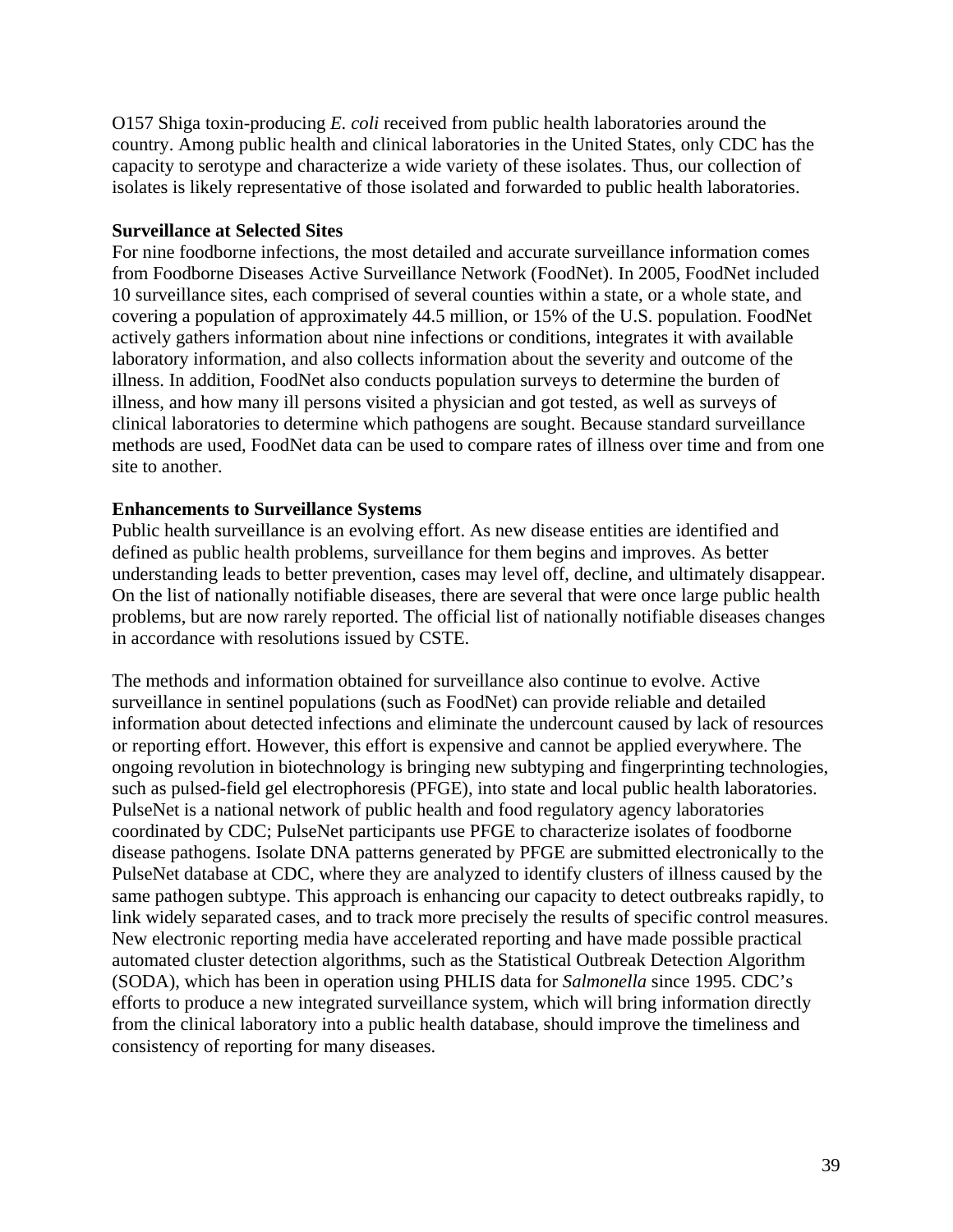# **Sources and Contacts for Surveillance of Bacterial Foodborne and Diarrheal Diseases**

Many staff members both within and outside EDEB are responsible for foodborne and diarrheal diseases national surveillance. For the purpose of this report, EDEB national case surveillance activity is considered separate from foodborne outbreak surveillance, FoodNet, and the National Antimicrobial Resistance Monitoring System for Enteric Bacteria (NARMS-EB). Information concerning FoodNet and NARMS is cited in the reference section. Surveillance for foodborne disease outbreaks is contained in the report from the EDEB Outbreak Response and Surveillance Team. Note also that EDEB activities concern bacterial pathogens. Surveillance information concerning viral and parasitic diseases is reported by Division of Viral and Rickettsial Diseases and the Division of Parasitic Diseases, respectively, and surveillance information regarding chemical intoxications is reported by the National Center for Environmental Health.

| <b>System</b>                                                                  | <b>Cases Reported</b>                                                                                                                                                       | <b>Contact</b>                | <b>Title</b>                                                                       | <b>CDC</b> Division                                    |
|--------------------------------------------------------------------------------|-----------------------------------------------------------------------------------------------------------------------------------------------------------------------------|-------------------------------|------------------------------------------------------------------------------------|--------------------------------------------------------|
| NNDSS/NETSS                                                                    | Clinical-case reporting of<br>Campylobacteriosis,<br>Botulism, EHEC, Hemolytic<br>Uremic Syndrome,<br>Listeriosis, Typhoid Fever,<br>Salmonellosis, Shigellosis,<br>Cholera | Ruth Ann Jajosky              | Epidemiologist                                                                     | <b>Integrated Surveillance</b><br>Systems and Services |
| <b>PHLIS</b>                                                                   | Laboratory-based reporting<br>of STEC, Salmonella,<br>Shigella                                                                                                              | Richard Bishop                | Analyst                                                                            | Foodborne, Bacterial, and<br><b>Mycotic Diseases</b>   |
| National<br><b>Botulism</b><br>Surveillance<br>System                          | Detail case information for<br>all U.S. botulism cases,<br>including foodborne, infant,<br>wound, and other forms                                                           | Jeremy Sobel                  | Epidemiologist, EDEB                                                               | Foodborne, Bacterial, and<br><b>Mycotic Diseases</b>   |
| <b>Typhoid Fever</b><br>Surveillance<br>System                                 | Detailed case information for<br>all U.S. typhoid fever cases                                                                                                               | Liz Blanton                   | Epidemiologist, EDEB                                                               | Foodborne, Bacterial, and<br><b>Mycotic Diseases</b>   |
| Vibrio<br>Surveillance<br>System                                               | Detailed case information for<br>all U.S. cholera and other<br>Vibrio species infections                                                                                    | Martha Iwamoto<br>(vibriosis) | Epidemiologist, EDEB                                                               | Foodborne, Bacterial, and<br><b>Mycotic Diseases</b>   |
|                                                                                |                                                                                                                                                                             | Liz Blanton<br>(cholera)      | Epidemiologist, EDEB                                                               | Foodborne, Bacterial, and<br><b>Mycotic Diseases</b>   |
| National<br>Salmonella,<br>Campylobacter,<br>and Helicobacter<br>Reference Lab | Isolates received at CDC for<br>serotyping and<br>characterization                                                                                                          | Patricia Fields               | Chief, Enteric Diseases<br>Laboratory Branch                                       | Foodborne, Bacterial, and<br><b>Mycotic Diseases</b>   |
| National E. coli,<br>Shigella,<br>Yersinia, and<br>Vibrio Reference<br>Lab     | Isolates received at CDC for<br>serotyping and<br>characterization                                                                                                          | Nancy Strockbine              | Team Lead, National<br>E. coli, Shigella,<br>Yersinia, and Vibrio<br>Reference Lab | Foodborne, Bacterial, and<br><b>Mycotic Diseases</b>   |

# **Sources and Contacts for Surveillance of Bacterial Foodborne and Diarrheal Diseases**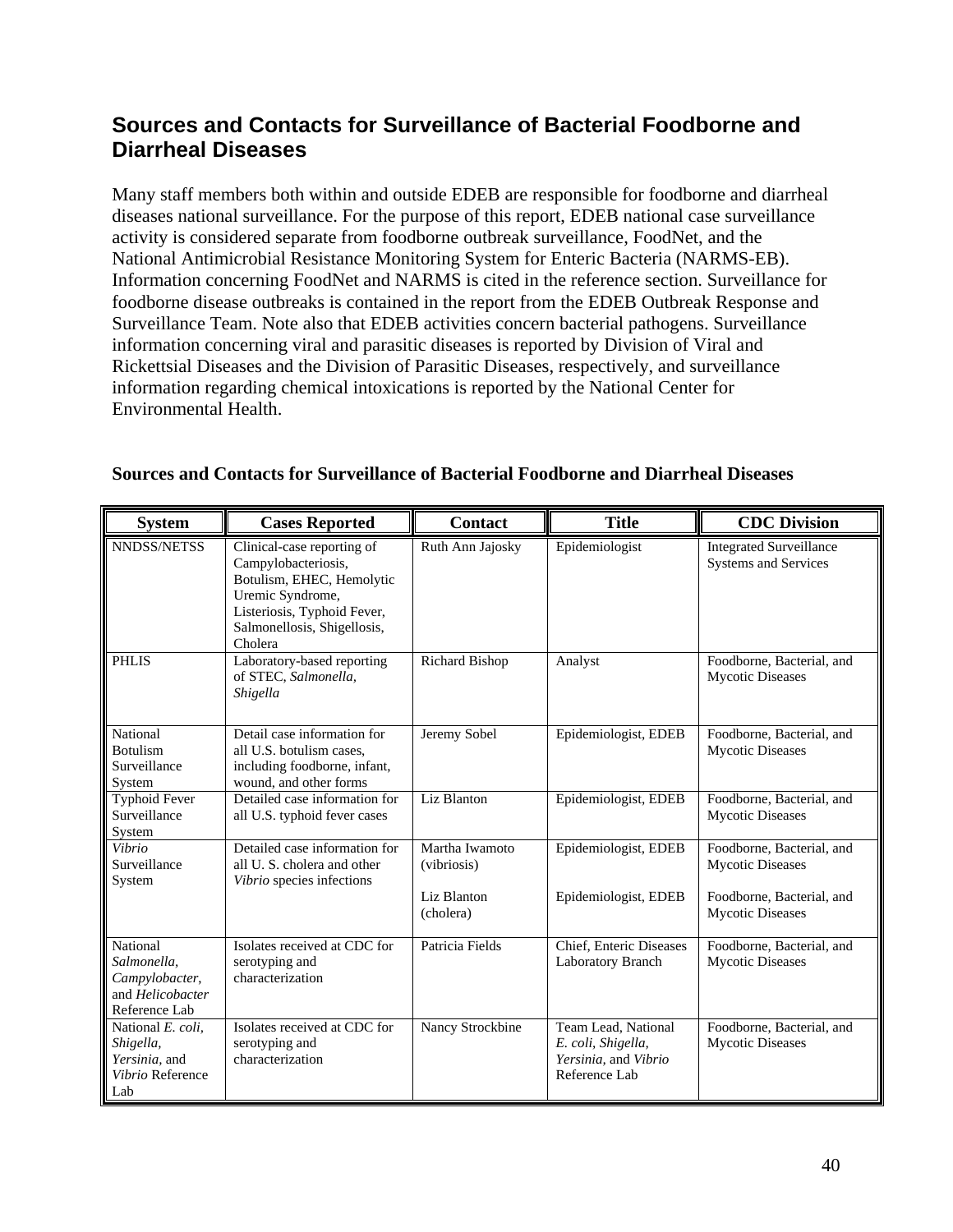# **List of Acronyms**

| CSTECouncil of State and Territorial Epidemiologist                              |
|----------------------------------------------------------------------------------|
| DFBMD Division of Foodborne, Bacterial, and Mycotic Diseases                     |
| EHECEnterohemorrhagic Escherichia coli                                           |
| EIAEnzyme Immunoassays                                                           |
| ETECEnterotoxigenic Escherichia coli                                             |
| EDEB Enteric Diseases Epidemiology Branch                                        |
| FDAFood and Drug Administration                                                  |
| FoodNetFoodborne Diseases Active Surveillance Network                            |
| HUSHemolytic Uremic Syndrome                                                     |
| MMWR Morbidity Mortality Weekly Report                                           |
| NARMS-EBNational Antimicrobial Resistance Monitoring System for Enteric Bacteria |
| NCIDNational Center for Infectious Diseases                                      |
| NETSS National Electronic Telecommunications System for Surveillance             |
| NNDSS National Notifiable Diseases Surveillance System                           |
| PCR Polymerase Chain Reaction                                                    |
| PFGEPulsed-field Gel Electrophoresis                                             |
| PHLIS Public Health Laboratory Information System                                |
| SODAStatistical Outbreak Detection Algorithm                                     |
| STECShiga toxin-producing Escherichia coli                                       |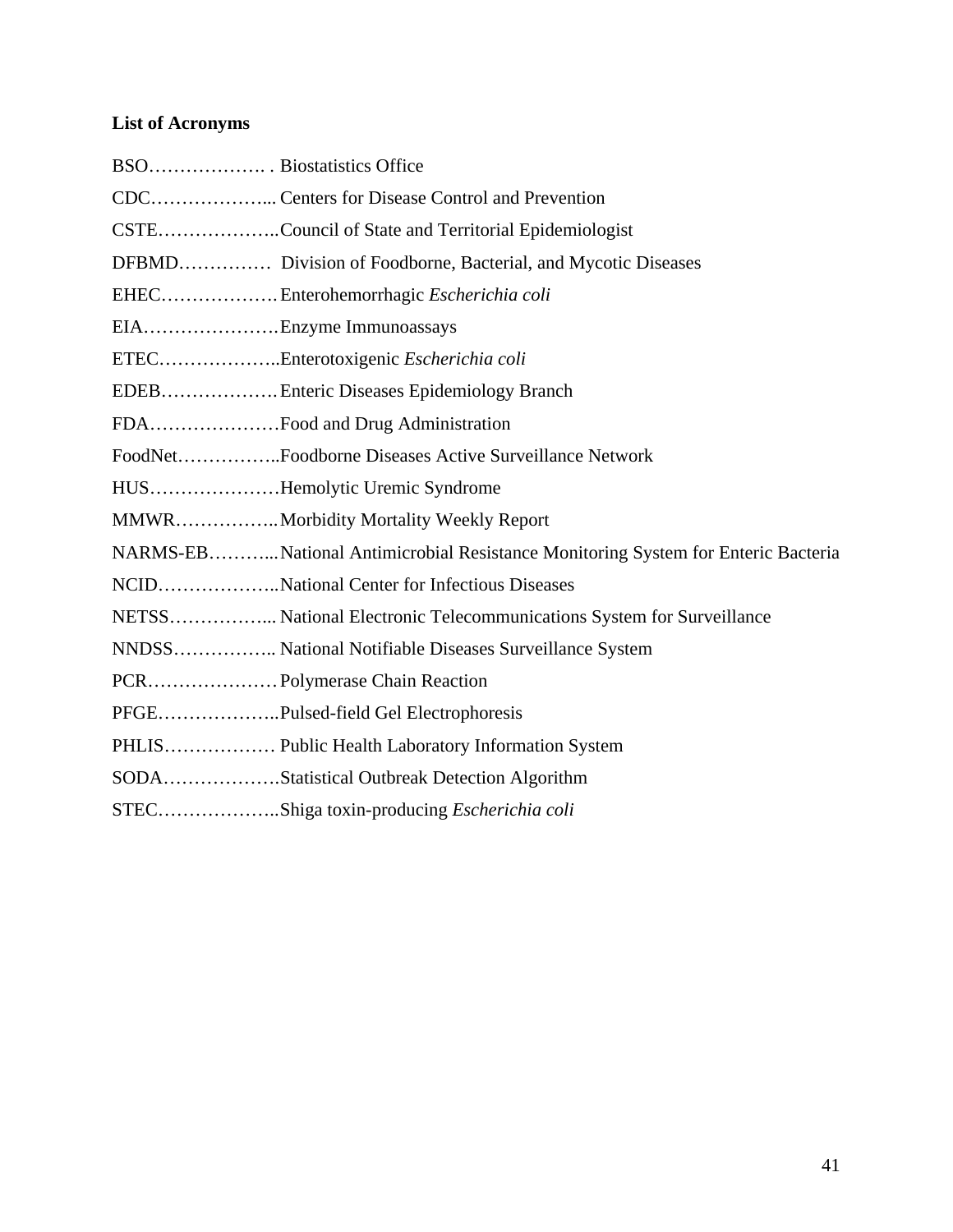#### **Publications by the Enteric Diseases Epidemiology Branch, 2005**

Anderson A, Nelson M, Baker N, Rossiter S, Angulo F. Public health consequences of use of antimicrobial agents in agriculture. In: Smulders FJM, Collins JD, eds. Food safety assurance and veterinary public health: Wageningen Academic, 2005:173–184.

Batz M, Doyle M, Morris G, et al. Attributing illness to food. Emerging Infectious Diseases 2005;11:993–999.

Brooks J, Sowers E, Wells J, et al. Non-O157 Shiga toxin-producing *Escherichia coli* infections in the United States, 1983–2002. Journal of Infectious Diseases 2005;192:1422–1429.

Burr R, Effler P, Kanenaka R, Nakata M, Holland B, Angulo F. Emergence of *Salmonella*  serotype Enteritidis phage type 4 in Hawaii traced to locally-produced eggs. International Society for Infectious Diseases 2005;9:340–346.

CDC. *Escherichia coli* O157:H7 infections associated with ground beef from a U.S. military installation, Okinawa, Japan, February 2004. Morbidity and Mortality Weekly Report 2005;54:40–42.

CDC. Outbreak of multidrug-resistant *Salmonella* Typhimurium associated with rodents purchased at retail pet stores—United States, December 2003–October 2004. Morbidity and Mortality Weekly Report 2005;54:429.

CDC. Outbreaks of *Salmonella* infections associated with eating roma tomatoes—United States and Canada, 2004. Morbidity and Mortality Weekly Report 2005;54:326–328.

CDC. Rapid health response, assessment, and surveillance after a tsunami—Thailand, 2004– 2005. Morbidity and Mortality Weekly Report 2005;54:61-64.

CDC. Salmonellosis associated with pet turtles—Wisconsin and Wyoming, 2004. Morbidity and Mortality Weekly Report 2005;54:223–226.

Crump J, Otieno P, Slutsker L, et al. Household based treatment of drinking water with flocculant-disinfectant for preventing diarrhoea in areas with turbid source water in rural western Kenya: cluster randomised controlled. BMJ 2005;10:1–6.

Devasia R, Varma J, Whichard J, et al. Antimicrobial use and outcomes in patients with multidrug-resistant and pansusceptible *Salmonella* Newport infection, 2002–2003. Microbial Drug Resistance 2005;11:371–377.

Doumith M, Jacquet C, Gerner-Smidt P, et al. Multicenter validation of a multiplex PCR assay for differentiating the major *Listeria monocytogenes* serovars 1/2a, 1/2b, 1/2c, and 4b: toward an international standard. Journal of Food Protection 2005;68:2648–2650.

Fischer T, Ashley D, Kerin T, et al. Rotavirus antigenemia in patients with acute gastroenteritis.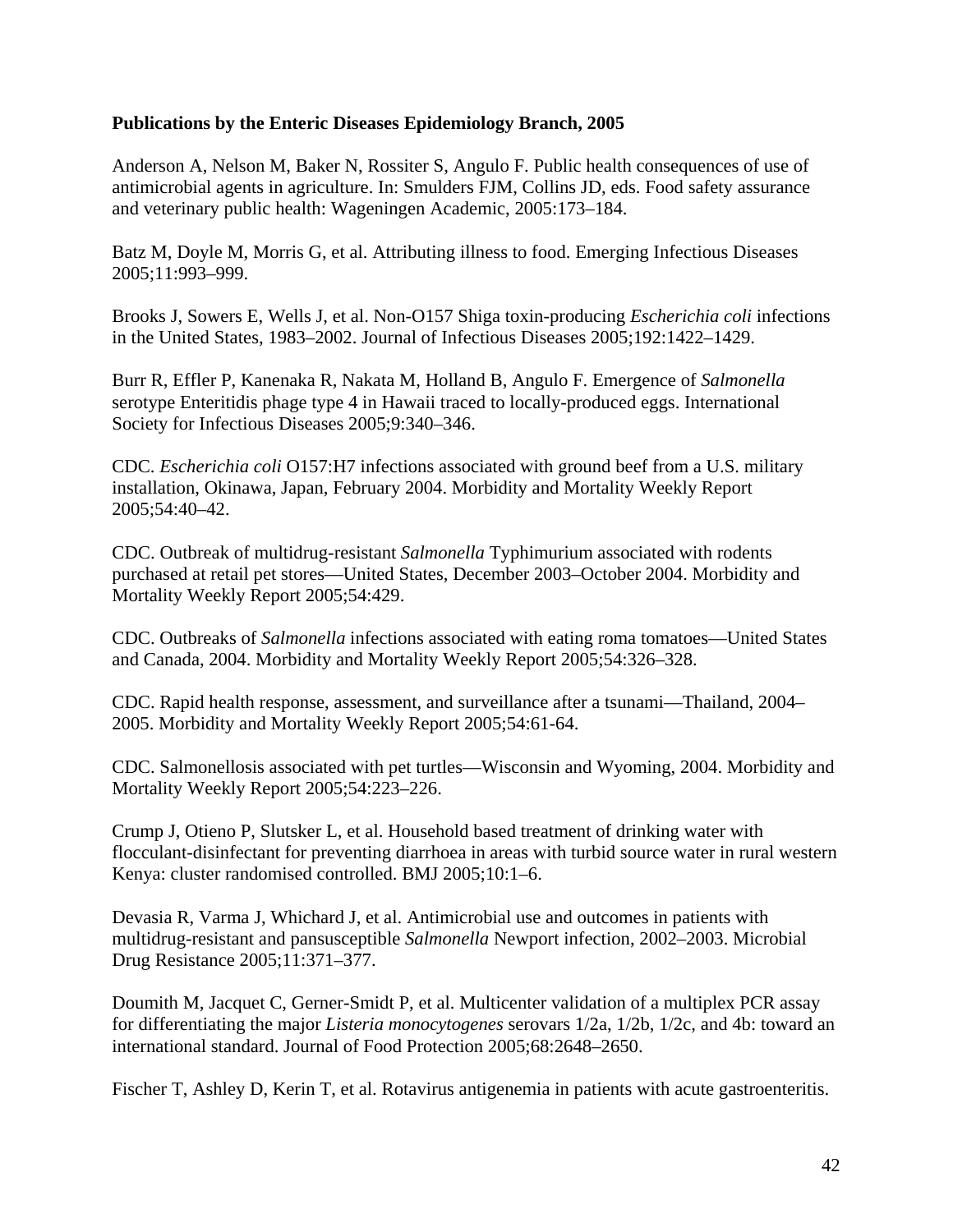Journal of Infectious Diseases 2005;192:913–919.

Fisk T, Lundberg B, Guest J, et al. Invasive infection with multidrug-resistant *Salmonella*  enterica Serotype Typhimurium Definitive Type 104 among HIV-Infected Adults. Clinical Infectious Disease 2005;40:1016–1021.

Flint J, Duynhoven YTV, Angulo F, et al. Estimating the burden of acute gastroenteritis, foodborne disease, and pathogens commonly transmitted by food: an international review. Clinical Infectious Diseases 2005;41:698–704.

Frenzen P, Drake A, Angulo F. Economic cost of illness due to *Escherichia coli* O157 infections in the United States. Journal of Food Protection 2005;68:2623–2630.

Fry A, Braden C, Griffin P, Hughes J. Foodborne disease. In: Mandell GL, Bennett JE, Dolin R, editors. Principles and practice of infectious diseases. Philadelphia PA: Churchill Livingston; 2005. p. 1286–1301.

Gerner-Smidt P, Kincaid J, Kubota K, et al. Molecular surveillance of shiga toxigenic *Escherichia coli* O157 by PulseNet USA. Journal of Food Protection 2005;68:1926–1931.

Graves L, Hunter S, Rae Ong A, et al. Microbiological aspects of the investigation that traced the 1998 outbreak of listeriosis in the United States to contaminated hot dogs and establishment of molecular subtyping-based surveillance for *Listeria monocytogenes* in the PulseNet Network. Journal of Clinical Microbiology 2005;43:2350–2355.

Green L, Selman C, Banerjee A, et al. Food service worker's self-reported food preparation practices: an EHS-Net study. International Journal of Hygiene and Environmental Health 2005;208:27–35.

Green LR, Selman C, Scallan E, Jones TF, Marcus R. Beliefs about meals eaten outside the home as sources of gastrointestinal illness. Journal of Food Protection 2005;68:2184–2189.

Gupta A, Nelson J, Barrett L, et al. Antimicrobial resistance among *Campylobacter* strains, United States,1997–2001. Emerging Infectious Diseases 2005;10:1102–1109.

Gupta A, Sivapalasingam S, Olsen S, Mintz E, Bibb W, Hoekstra R. Evaluation of communitybased serologic screening for identification of chronic *Salmonella* Typhi carriers in Vietnam. International Journal of Infectious Diseases 2005;1–6.

Gupta A, Summer C, Castor M, Maslanka S, Sobel J. Adult botulism type F in the United States, 1981-2002. Neurology 2005;65:1694–1700.

Hannah EL, Angulo FJ, Johnson JR, Haddadin B, Williamson J, Matthew S. Drug-resistant *Escherichia coli*, Rural Idaho. Emerging Infectious Diseases 2005;11:1614–1617.

Helms M, Ethelberg S, Molbak K, Group DS. International *Salmonella* Typhimurium DT104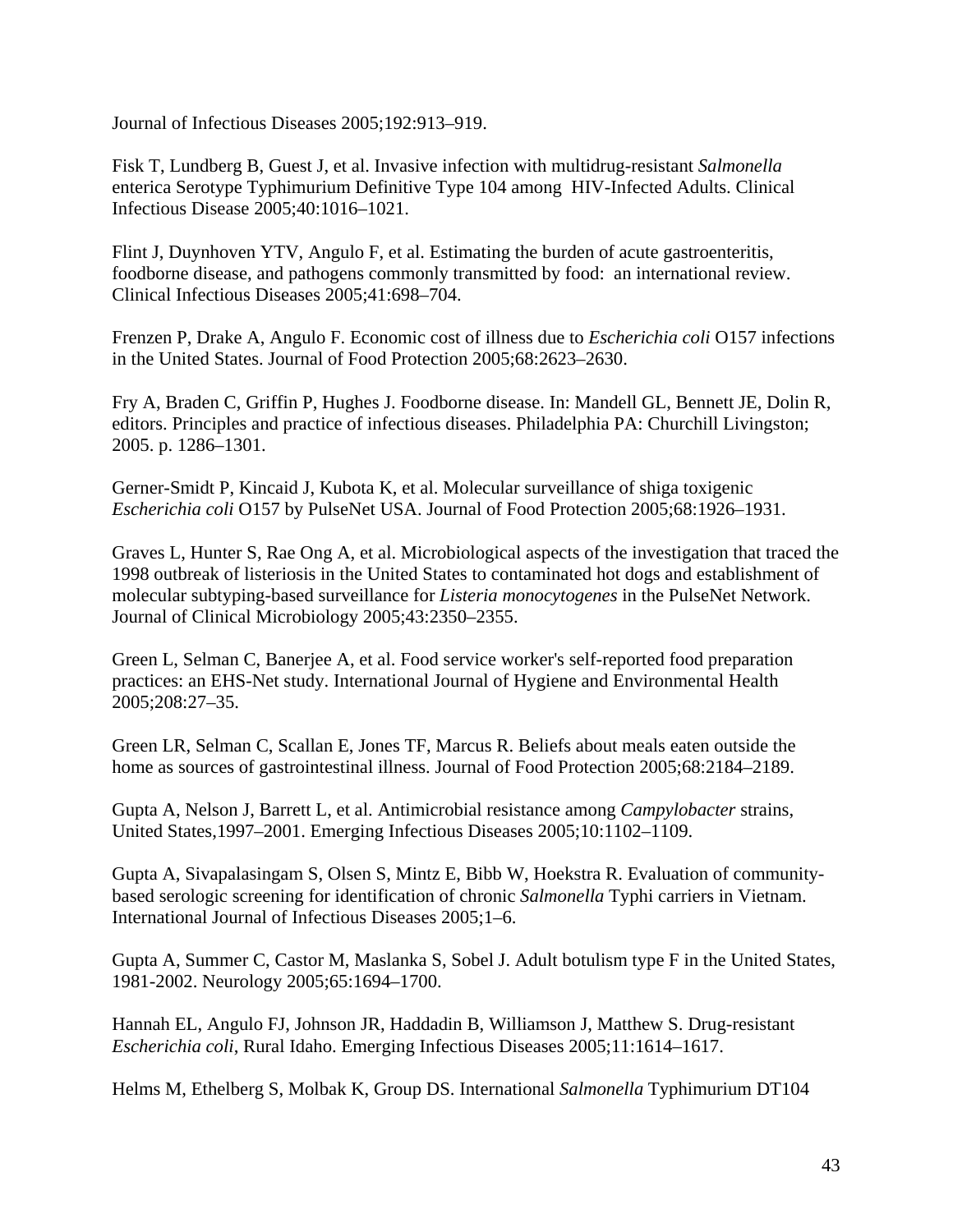infections, 1992–2001. Emerging Infectious Diseases 2005;11:9.

Homes C, Chillers T. National Antibiotic Resistance Monitoring System for Enteric Bacteria. Emerging Infectious Diseases 2005;10:20–61.

Hunter S, Vauterin P, Lambert-Fair M, et al. Establishment of a universal size standard strain for use with the PulseNet standardized pulsed-field gel electrophoresis protocols: converting the national databases to the new size standard. Journal of Clinical Microbiology 2005;43:1045– 1050.

Hyma K, Lacher D, Nelson A, et al. Evolutionary genetics of a new pathogenic *Escherichia*  species: *Escherichia albertii* and related *Shigella boydii* strains. Journal of Bacteriology 2005;187:619–628.

Kretsinger K, Sobel J, Tarkhashvili N, et al. *Helicobacter pylori*, Republic of Georgia. Emerging Infectious Diseases 2005;11:780–781.

Kubota K, Barrett L, Ackers M, Brachman P, Mintz E. Analysis of *Salmonella enterica* serotype Typhi pulsed-field gel electrophoresis patterns associated with international travel. Journal of Clinical Microbiology 2005;43:1205–1209.

Luby SP, Agboatwalla M, Feikin DP, Billheimer W, Altaf A, Hoekstra RM. Effect of handwashing on child health: a randomized controlled trial. Lancet 2005;366:225–233.

Lule J, Mermin J, et al. Effect of home based water chlorination and safe storage on diarrhea among persons with human immunodeficiency virus in Uganda. AJTMH 2005;73:926–933.

MacDonald PD, Whitwam R, Boggs J, et al. Outbreak of listeriosis among Mexican immigrants as a result of consumption of illicitly produced Mexican-style cheese. Clinical Infectious Disease 2005;40:677–682.

McLaughlin J, DePaola A, Bopp C, et al. Outbreak of *Vibrio parahaemolyticus* gastroenteritis associated with Alaskan oysters. New England Journal of Medicine 2005;353:1463–1470.

Mead PS, Dunne E, Graves L, et al. Nationwide outbreak of listeriosis due to contaminated meat. Epidemiology and Infection 2005:1–8.

Mermin J, Lule J, Ekwaru J, et al. Effect of co-trimoxazole prophylaxis on morbidity, mortality, CD4-cell count, and viral load in HIV infection in rural Uganda. Lancet 2005;364:1428–1434.

Naugle A, Holt K, Levine P, Eckel R. Sustained decrease in the rate of *Escherichia coli*  O157:H7 positive raw ground beef samples tested by the Food Safety and Inspection Service. Journal of Food Protection 2005;68:2504–2505.

Nelson J, Tauxe R, Angulo F. Reply to Cox. Journal of Infectious Diseases 2005;191:1566– 1567.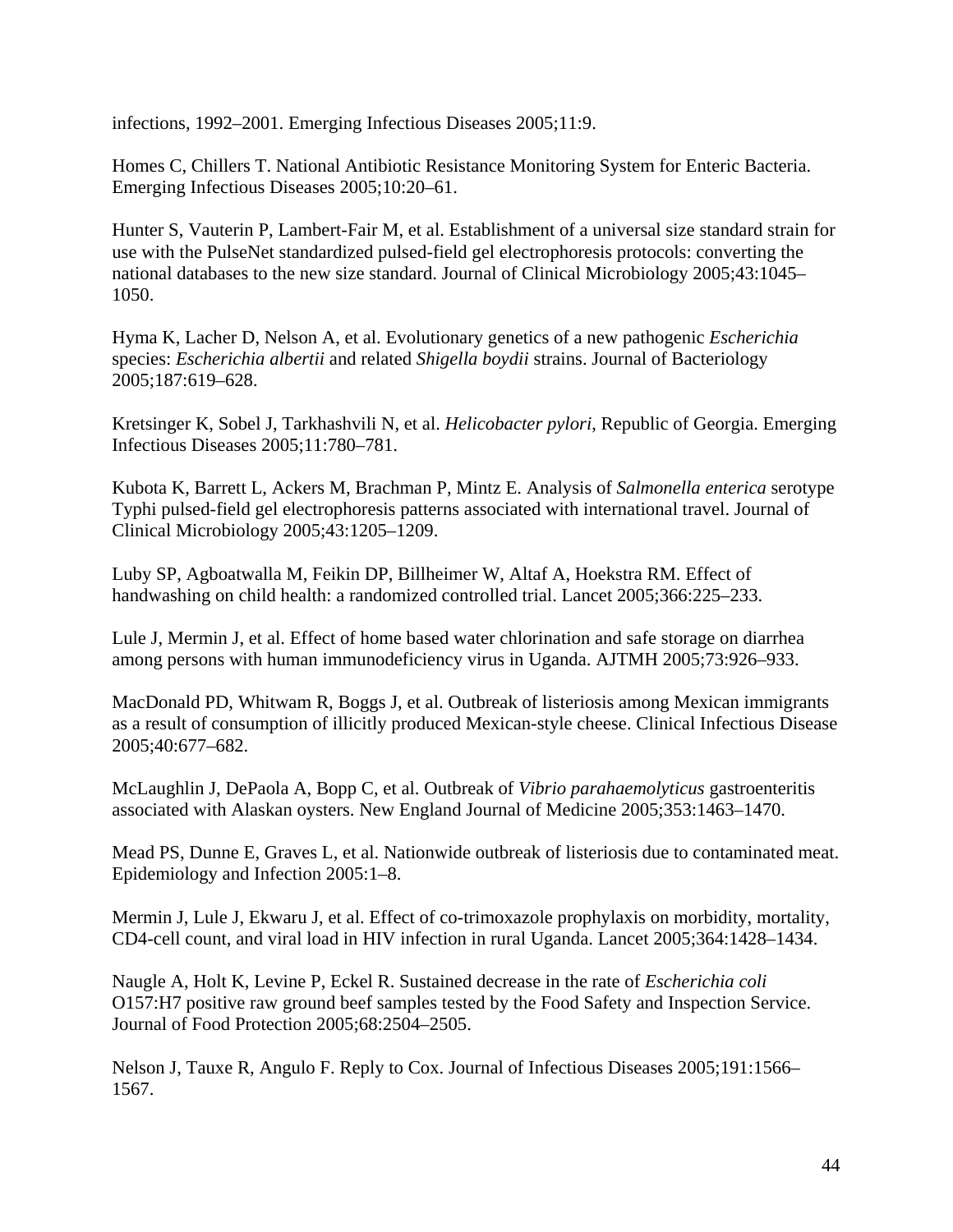Olsen S, Patrick M, Hunter S, et al. Multistate Outbreak of *Listeria monocytogenes* infection linked to delicatessen turkey meat. Clinical Infectious Disease 2005;40:962–967.

Rangel J, Sparling P, Crowe C, Griffin P, Swerdlow D. Epidemiology of *Escherichia coli* O157: H7 outbreaks United States, 1982–2002. Emerging Infectious Diseases 2005;11:603–609.

Rankin S, Whichard J, Joyce K, et al. Detection of a blaSHV extended-spectrum B-lactamase in *Salmonella* Newport MDR-AmpC. Journal of Clinical Microbiology 2005;43:5792–5793.

Raphael B, Pereira S, Flom G, Zhang Q, Ketley J, Konkel M. The *Campylobacter jejuni*  response regulator, CbrR, modulates sodium deoxycholate resistance and chicken colonization. Journal of Bacteriology 2005;187:3662–3670.

Reller M, Nelson J, Molbak K, et al. A Large, Multiple-restaurant outbreak of infection with *Shigella flexneri* serotype 2a traced to tomatoes. Clinical Infectious Diseases 2005;42:163–169.

Sanchez TH, Brooks JT, Sullivan P, et al. Bacterial diarrhea in persons with HIV Infection, United States, 1992-2002. Clinical Infectious Diseases 2005;41:1621–1627.

Scallan E, Majowicz S, Hall G, et al. Prevalence of diarrhoea in the community in Australia, Canada, Ireland, and the United States. International Journal of Epidemiology 2005;34:454–460.

Schroeder C, Naugle A, Schlosser W, et al. Estimate of illnesses from *Salmonella* Enteritidis in eggs, United States, 2000. Emerging Infectious Diseases 2005;11:113–115.

Sobel J. Botulism. Clinical Infectious Diseases 2005;41:1167–1173.

Sobel J. Food and beverage sabotage. Encyclopedia of Bioterrorism Defense 2005:215–220.

Sobel J, Mixter C, Kolhe P, et al. Necrotizing enterocolitis associated with *Clostridium perfringens* type A in previously healthy North American adults. J Am Coll Surg 2005;201:48– 56.

Sobel J, Painter J. Illnesses caused by marine toxins. Clinical Infectious Diseases 2005;41:1290– 1296.

Srikantiah P, Bodager D, Toth B, et al. Web-based investigation of multistate salmonellosis outbreak. Emerging Infectious Diseases 2005;11:610–612.

Srikantiah P, Charles M, Reagan S, et al. SARS clinical features, United States, 2003. Emerging Infectious Diseases 2005;11:135–138.

Swaminathan B, Gerner-Smidt P, Barrett L. Foodborne disease trends and reports. Foodborne Pathogens and Disease 2005;2:189–191.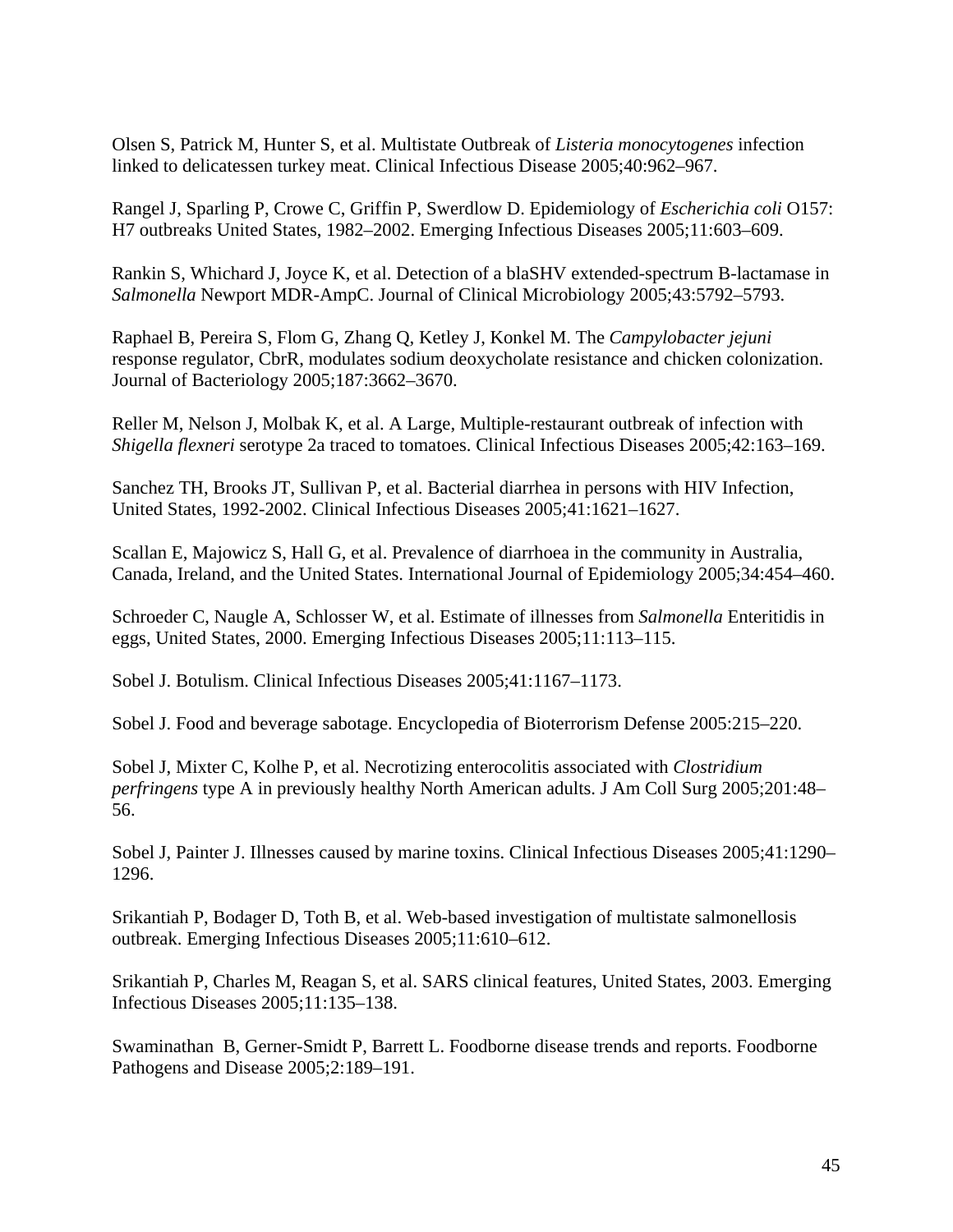Tauxe R. Linking illnesses to foods: a conceptual framework. In: Hoffmann SA, Taylor MR, eds. Toward Safer Food Perspective on Risk and Priority Setting. Washington, DC, 2005:47–63.

Tauxe R, Khabbaz R, Cameron D, Feinman L. International Conference on Emerging Infectious Diseases. Emerging Infectious Diseases 2005;10:2037–2038.

Varma J, Greene K, Ovitt J, Barrett L, Medalla F, Angulo F. Hospitalization and antimicrobial resistance in *Salmonella* outbreaks, 1984 - 2002. Emerging Infectious Diseases 2005;11:4.

Varma J, Rossiter S, Hawkins M, et al. Antimicrobial-resistant nontyphoidal *Salmonella* is associated with excess bloodstream infection and hospitalization. Journal of Infectious Diseases 2005;19:554–561.

Vora G, Meador C, Bird M, Bopp C, Andreadis J, Stenger D. Microarray-based detection of genetic heterogeneity, antimicrobial resistance, and the viable but nonculturable state in human pathogenic *Vibrio* spp. PNAS 2005;102:19109–19114.

Whichard J, Joyce K, Fey P, Nelson J, Angulo F, Barrett T. B-lactam resistance and *Enterobacteriaceae*, United States. Emerging Infectious Diseases 2005;11:1464–1466.

Widdowson M, Sulka A, Bulens S, et al. Norovirus and foodborne disease, United States, 1991– 2000. Emerging Infectious Diseases 2005;11:95–102.

Woodward D, Clark C, Caldeira R, et al. Identification and characterization of *Shigella boydii* 20 serovar nov., a new and emerging *Shigella* serotype. Journal of Medical Microbiology 2005;54:741–748.

Wright J, Tengelsen L, Smith K, et al. Multidrug-resistant *Salmonella* Typhimurium in four animal facilities. Emerging Infectious Diseases 2005;11:1235–1242.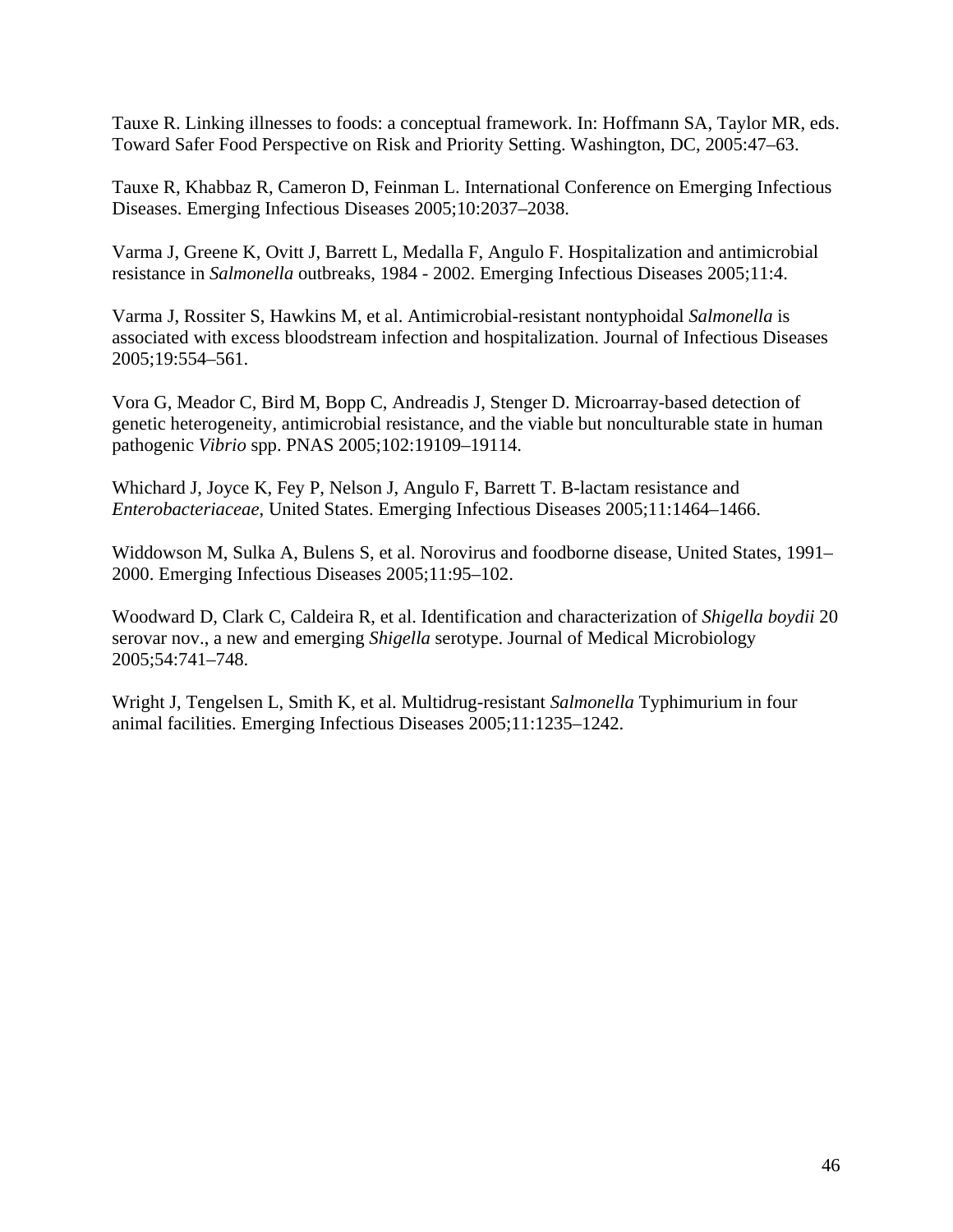### **CDC Internet sites relevant to Foodborne and Diarrheal Diseases**

For additional information about foodborne disease, please visit any of the following web sites:

Case Definitions for Infectious Conditions under Public Health Surveillance http://www.cdc.gov/EPO/DPHSI/casedef/case\_definitions.htm

Causes of Foodborne Illness [http://www.cdc.gov/foodborneoutbreaks/foodborne\\_az.htm](http://www.cdc.gov/foodborneoutbreaks/foodborne_az.htm) 

Division of Bacterial and Mycotic Diseases http://www.cdc.gov/ncidod/dbmd/

Division of Parasitic Diseases http://www.cdc.gov/ncidod/dpd/

DPDx (Identification and Diagnosis of Parasites of Public Health Concern) http://www.dpd.cdc.gov/dpdx/

Division of Viral and Rickettsial Diseases <http://www.cdc.gov/ncidod/dvrd/index.htm>

Division of Viral Hepatitis http://www.cdc.gov/ncidod/diseases/hepatitis/index.htm

Epidemiology Program Office, Division of Public Health Surveillance and Informatics http://www.cdc.gov/epo/index.htm

Foodborne and Diarrheal Diseases Branch http://www.cdc.gov/ /foodborne/

Foodborne and Diarrheal Diseases Branch, Outbreak Response and Surveillance Team http://www.cdc.gov/foodborneoutbreaks/

FoodNet (Foodborne Diseases Active Surveillance Network) <http://www.cdc.gov/foodnet/>

NARMS: Enteric Bacteria (National Antimicrobial Resistance Monitoring System) <http://www.cdc.gov/narms/>

National Center for Infectious Diseases <http://www.cdc.gov/ncidod/>

PHLIS (Public Health Laboratory Information System) Surveillance Data http://www.cdc.gov/ncidod/dbmd/phlisdata/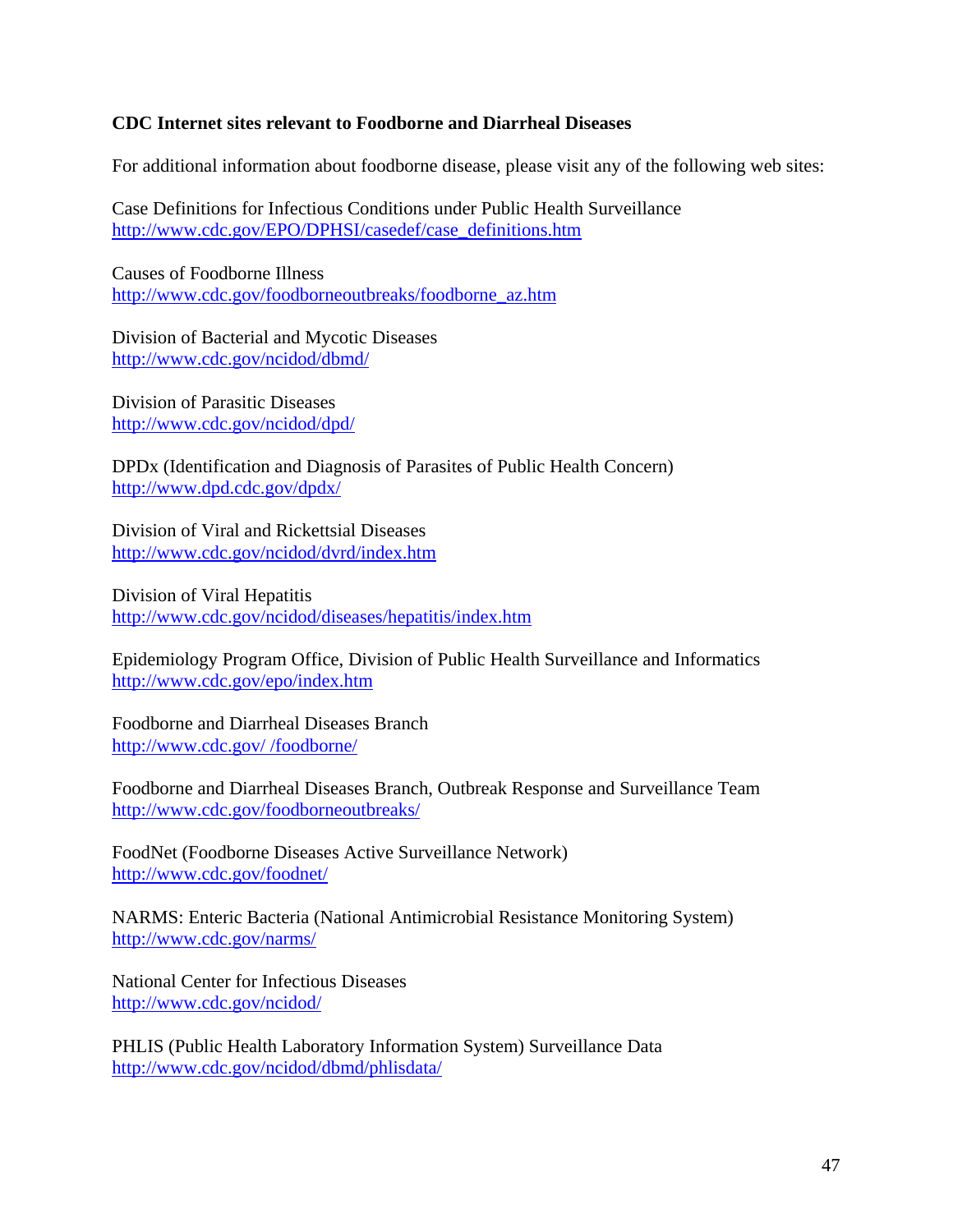PulseNet (National Molecular Subtyping Network for Foodborne Disease Surveillance) <http://www.cdc.gov/pulsenet/>

Respiratory and Enteric Virus Branch http://www.cdc.gov/ncidod/dvrd/revb/index.htm

Safe Water System http://www.cdc.gov/safewater/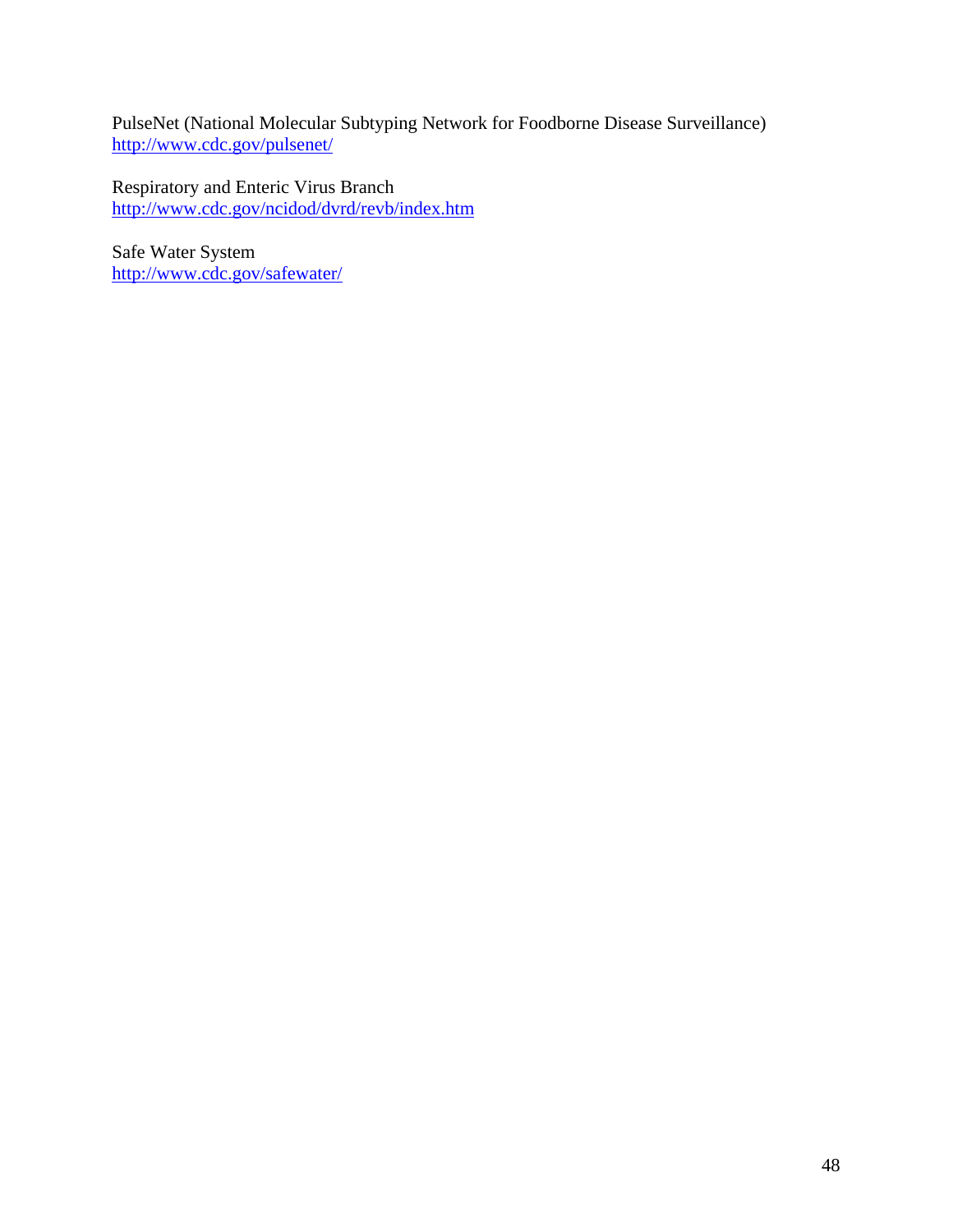# **Bibliography**

### Botulism

Angulo FJ, St. Louis ME. Botulism. In: Evans AS, Brachman PS, eds. Bacterial Infections of Humans. New York: Plenum,1998:131–53.

CDC. Botulism in the United States, 1899–1996: Handbook for epidemiologists, clinicians, and laboratory workers. Atlanta, GA: US Department of Health and Human Services, Public Health Service, CDC, 1998. Available at [http://www.cdc.gov/ncidod/dbmd/diseaseinfo/botulism\\_g.htm](http://www.cdc.gov/ncidod/dbmd/diseaseinfo/botulism_g.htm)

CDC. Infant botulism—New York City, 2001–2002. MMWR 2003;52:21-4.

Shapiro RL, Hatheway C, Becher J, Swerdlow DL. Botulism surveillance and emergency response: a public health strategy for a global challenge. JAMA 1997;278:433–5.

Shapiro RL, Hatheway C, Swerdlow DL. Botulism in the United States: A clinical and epidemiologic review. Ann Intern Med 1998;129:221–8.

Sobel J, Tucker N, McLaughlin J, Maslanka S. Foodborne botulism in the United States, 1999– 2000. Emerg Infect Dis 2004;10:1606–12.

Sobel J. Botulism. Clin Infect Dis 2005;41;1167–73.

#### Cholera

Mintz ED, Tauxe RV, Levine MM. The global resurgence of cholera. In: Noah ND, O'Mahony M, eds. Communicable disease epidemiology and control. Chichester, England: John Wiley & Sons, 1998:63–104.

Steinberg EB, Greene KD, Bopp CA, Cameron DN, Wells JG, Mintz ED. Cholera in the United States, 1995–2000: Trends at the end of the millennium. J Infect Dis 2001;184, 799– 802.

Mahon BE, Mintz ED, Greene KD, Wells JG, Tauxe RV. Reported cholera in the United States, 1992-1994: a reflection of global changes in cholera epidemiology. JAMA 1996;276:307–12.

World Health Organization. Guidelines for cholera control. Geneva, Switzerland: World Health Organization, 1993.

*Escherichia coli* O157 and other Shiga toxin-producing *E. coli*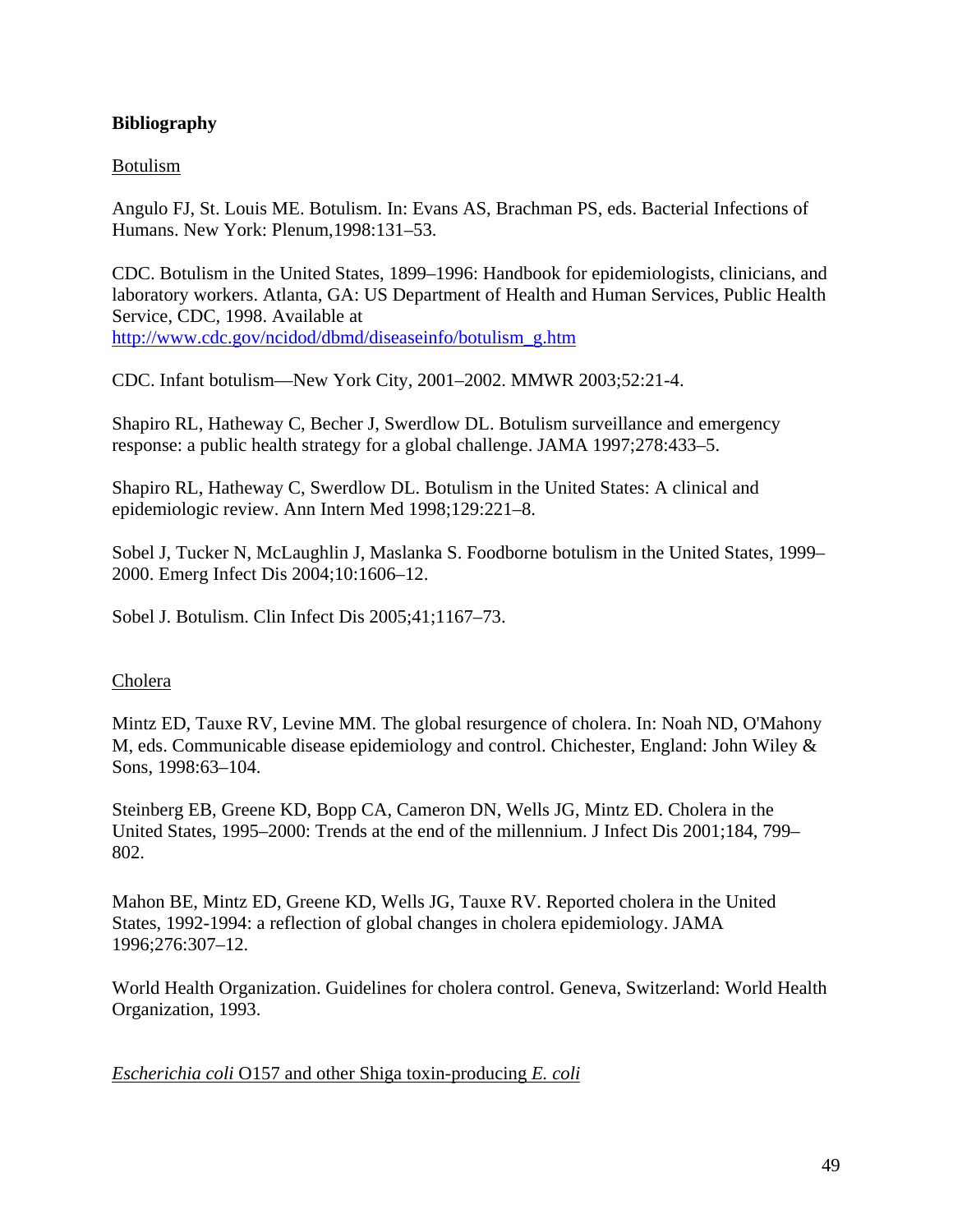Bender JB, Hedberg CW, Besser JM, et al. Surveillance for *Escherichia coli* O157:H7 infections in Minnesota by molecular subtyping. N Engl J. Med 1997;337:388–94.

Brooks JT, Sowers EG, Wells JB, Greene KD, Griffin PM, et al. Non-O157 Shiga toxinproducing *Escherichia coli* infections in the United States, 1983–2002. J Infect Dis 2005;192:1422–9.

Crump JA, Sulka AC, Langer AJ, et al. An outbreak of *Escherichia coli* O157:H7 among visitors to a dairy farm. N Engl J Med 2002;347:555–60.

Griffin PM, Mead PS, Sivapalasingam S. *Escherichia coli* O157:H7 and other enterohemorrhagic *E. coli*. Chapter 42. In: Blaser MJ, Smith PD, Ravdin JI, Greenberg HB, Guerrant RL, eds. Infections of the gastrointestinal tract. Philadelphia: Lippincott Williams & Wilkins, 2002:627–42.

Mead PS, Griffin PM. *Escherichia coli* O157:H7. Lancet 1998;352:1207–12.

### Hemolytic uremic syndrome

Banatvala N, Griffin PM, Greene KD, et al. The United States National Prospective Hemolytic Uremic Syndrome Study: microbiologic, serologic, clinical, and epidemiologic findings. J Infect Dis 2003;183(7):1063–70.

Mahon BE, Griffin PM, Mead PS, Tauxe RV. Hemolytic uremic syndrome surveillance to monitor trends in infection with *Escherichia coli* O157:H7 and other Shiga toxin-producing *E. coli* (Letter). Emerg Infect Dis 1997;3:409–12.

# *Listeria*

Gottlieb SL, Newbern EC, Griffin PM, et al. Multistate outbreak of listeriosis linked to turkey deli meat and subsequent changes in US regulatory policy. Clin Infect Dis 2006;42:29–36.

Mead PS, Dunne EF, Graves L, Wiedmann M, Patrick M, et al. Nationwide outbreak of listeriosis due to contaminated meat. Epidemiol Infect 2006;134:744–51.

Mead PS, Slutsker L, Dietz V, McCaig L, Bresee J, Shapiro C, Griffin P, Tauxe R. Food-related illness and death in the United States. Emerg Infect Dis 1998;5(5):607–25.

Olsen SJ, Patrick M, Hunter SB, et al. Multistate outbreak of *Listeria monocytogenes* infection linked to delicatessen turkey meat. Clin Infect Dis 2005;40(7):962–7.

Slutsker L, Evans MC, Schuchat A. Listeriosis. In: Scheld WM, Craig WA, Hughes JM, eds. Emerging Infections,  $4<sup>th</sup>$  ed. Washington DC; American Society for Microbiology, 2000:83– 106.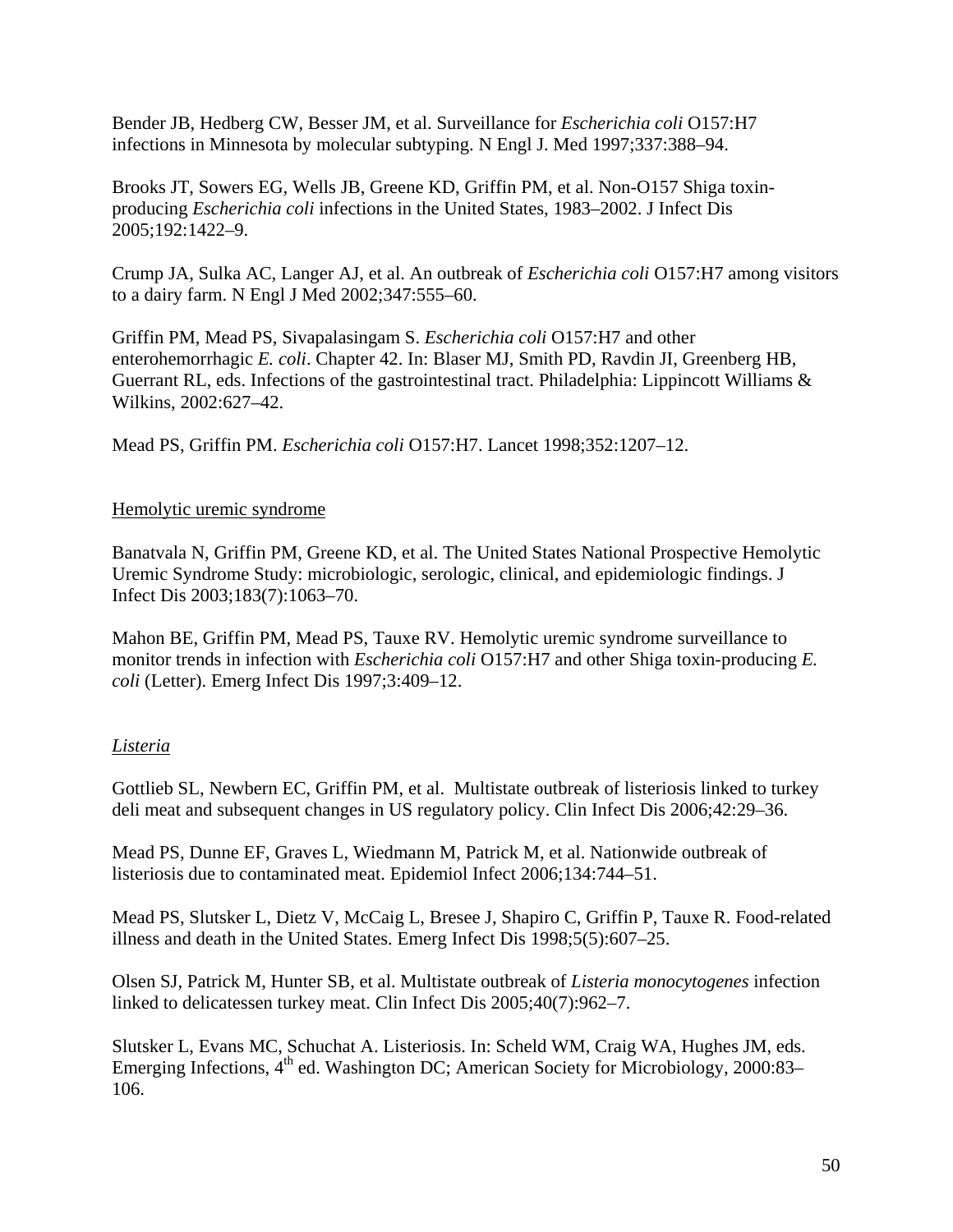Slutsker L, Schuchat A. Listeriosis in humans. In: Ryser ET and Marth EH, eds. *Listeria*, Listeriosis, and Food Safety, Second Edition. New York, NY: Marcel Dekker, Inc. Little, Brown and Company;1999:75–95.

Tappero J, Schuchat A, Deaver K, Mascola L, Wenger J, for the Listeriosis Study Group. Reduction in the incidence of human listeriosis in the United States: Effectiveness of prevention efforts. JAMA 1995;273(14):1118–22.

# *Salmonella*

Braden CR. *Salmonella enterica* serotype Enteritidis and eggs: a national epidemic in the United States. Clin Infect Dis 2006;43;512–17.

Mahon BE, Slutsker L, Hutwagner L, et al. Consequences in Georgia of a nationwide outbreak of *Salmonella* infections: what you don't know might hurt you. Am J Public Health 1999;89:31–5.

Olsen SJ, Bishop R, Brenner FW, et al. The changing epidemiology of *Salmonella*: trends in serotypes isolated from humans in the U.S., 1987–1997. J Infect Dis 2001;183:756–61.

Voetsch AC, Van Gilder TJ, Angulo FJ, et al. FoodNet estimate of burden of illness caused by nontyphoidal *Salmonella* infections in the United States. Clin Infect Dis 2004;38(Suppl 3):S127– 34.

# *Shigella*

CDC. Shigellosis outbreak associated with an unchlorinated fill-and-drain wading pool, Iowa, 2001. MMWR, 2001;50:797–800.

CDC. Outbreaks of multidrug-resistant *Shigella sonnei* gastroenteritis associated with day care centers—Kansas, Kentucky, and Missouri, 2005. MMWR 2006;55:1068–71.

CDC. Outbreaks of *Shigella sonnei* infection associated with eating fresh parsley—United States and Canada, July–August 1998. MMWR 1999;48:285–9.

Gupta A, Polyak CS, Bishop RD, Sobel J, Mintz ED. Laboratory-confirmed shigellosis in the United States, 1989–2002: epidemiologic trends and patterns. Clin Infect Dis 2004;38:1372–7.

Mohle-Boetani JC, Stapleton M, Finger R, et al. Community-wide shigellosis: control of an outbreak and risk factors in child daycare centers. Am J Public Health 1995;85:812–6.

Shane A, Crump J, Tucker N, Painter J, Mintz E. Sharing *Shigella*: risk factors and costs of a multi-community outbreak of shigellosis. Arch Pediatr Adolesc Med 2003;157:601–3.